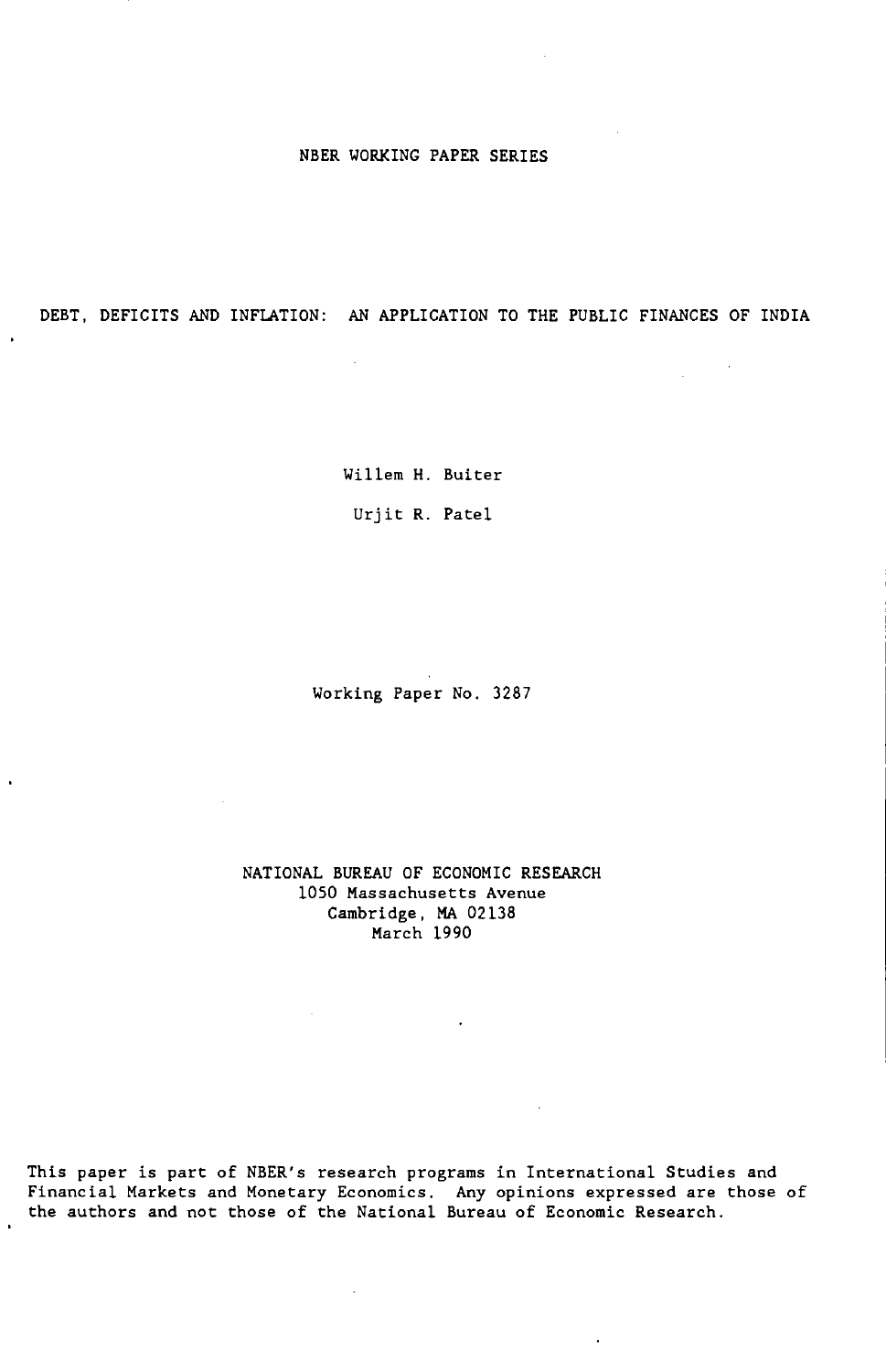NBER Working Paper #3287 March 1990

#### DEBT, DEFICITS AND INFLATION: AN APPLICATION TO THE PUBLIC FINANCES OF INDIA

#### ABSTRACT

The paper studies the solvency of the Indian public sector and the eventual monetization and inflation implied by stabilization of the debt—GNP ratio without any changes in the primary deficit.

The nonstationarity of the discounted public debt suggests that indefinite continuation of the pattern of behavior reflected in the historical discounted debt process is inconsistent with the maintenance of solvency. This message is reinforced by the recent behavior of the debt—GNP ratio and the ratio of primary surplus plus seigniorage to GNP.

Our estimates of the base money demand function suggest that even maximal use of seigniorage will not be sufficient to restore solvency.

Willem H. Buiter Urjit R. Patel<br>Department of Economics Department of J Department of Economics<br>
Yale University<br>
Yale University<br>
Yale University P.O. Box 1972 Yale Station New Haven, CT 06520-1972 New Raven, CT 06520-1972 (203)432-3580

Yale University<br>P.O. Box 1972 Yale Station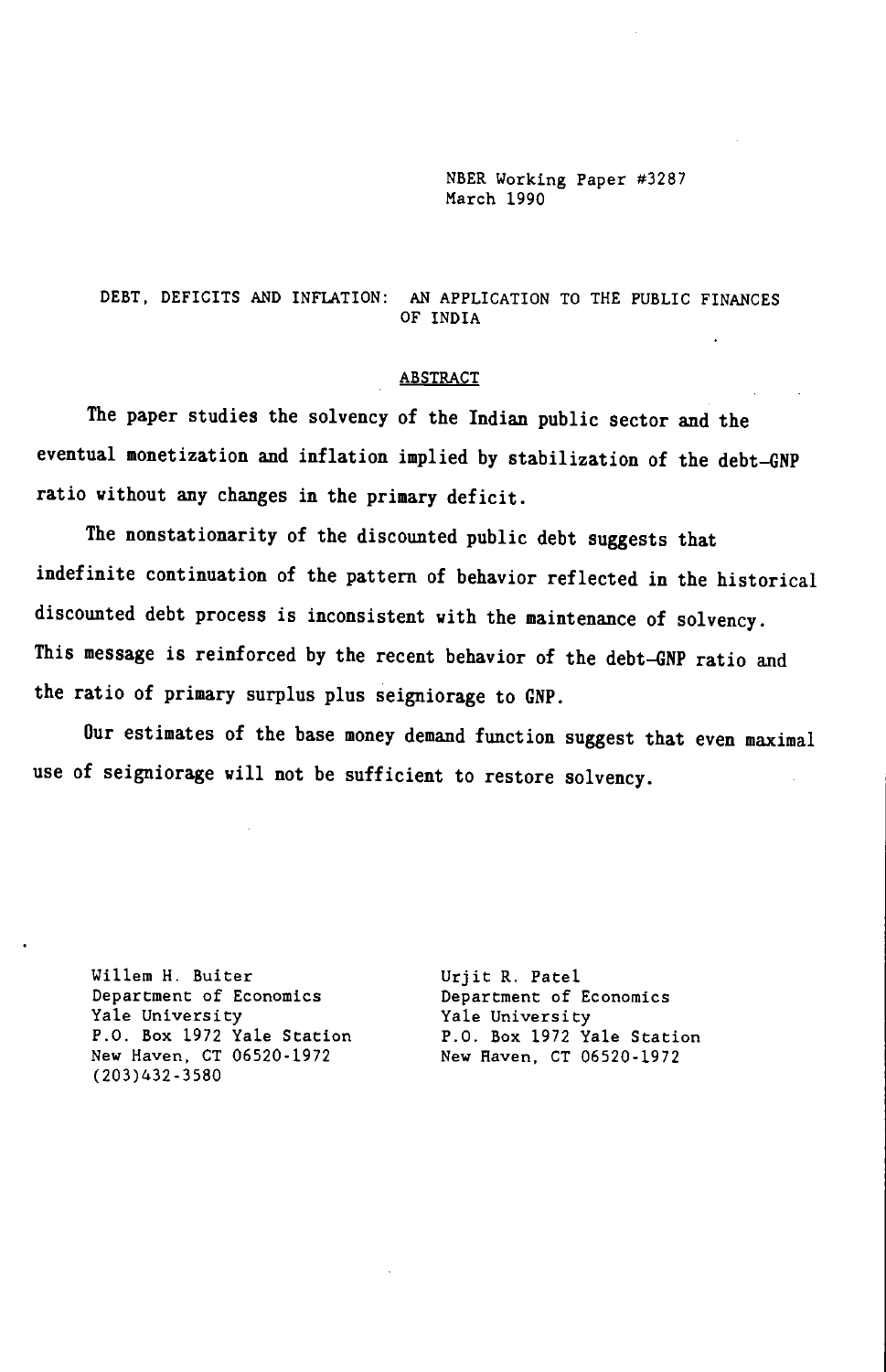#### 1. **INTRODUCTION**

The state of Indian public finances appears perilous. In recent years the public sector financial deficit has been rising in real terms and as a proportion of GNP. The same is true for the primary or noninterest deficit. The real values of the public debt and the public debt—GNP ratio are rising sharply. Even the discounted public debt, that is the present value of the public debt (discounted to some common base year), is rising steadily. The question naturally arises as to whether this pattern of debt and deficits is sustainable.

There are four reasons why a rising public debt burden may be of concern. The first of these is financial crowding out. If there is no debt neutrality, the substitution of borrowing for current taxes (even lump—sum) on labor income will tend to raise private consumption. In an economy with full utilization of resources this will lead either to the displacement of private investment and other interest—sensitive forms of private spending or to an increase in the deficit on the current account of the balance of payments. This aspect of public debt and deficits will not be addressed in what follows.

The second reason relates to tax smoothing. Even if there is "first—order" debt neutrality, the option of running budget deficits or surpluses may be valuable if there are no lump—sum, nondistortionary tax—transfer schemes available. Temporary deficits and surpluses permit changes in the time profile of the distortionary (dead weight) losses (or collection costs) associated with nonlump—sum taxes and transfers. Under rather restrictive separability and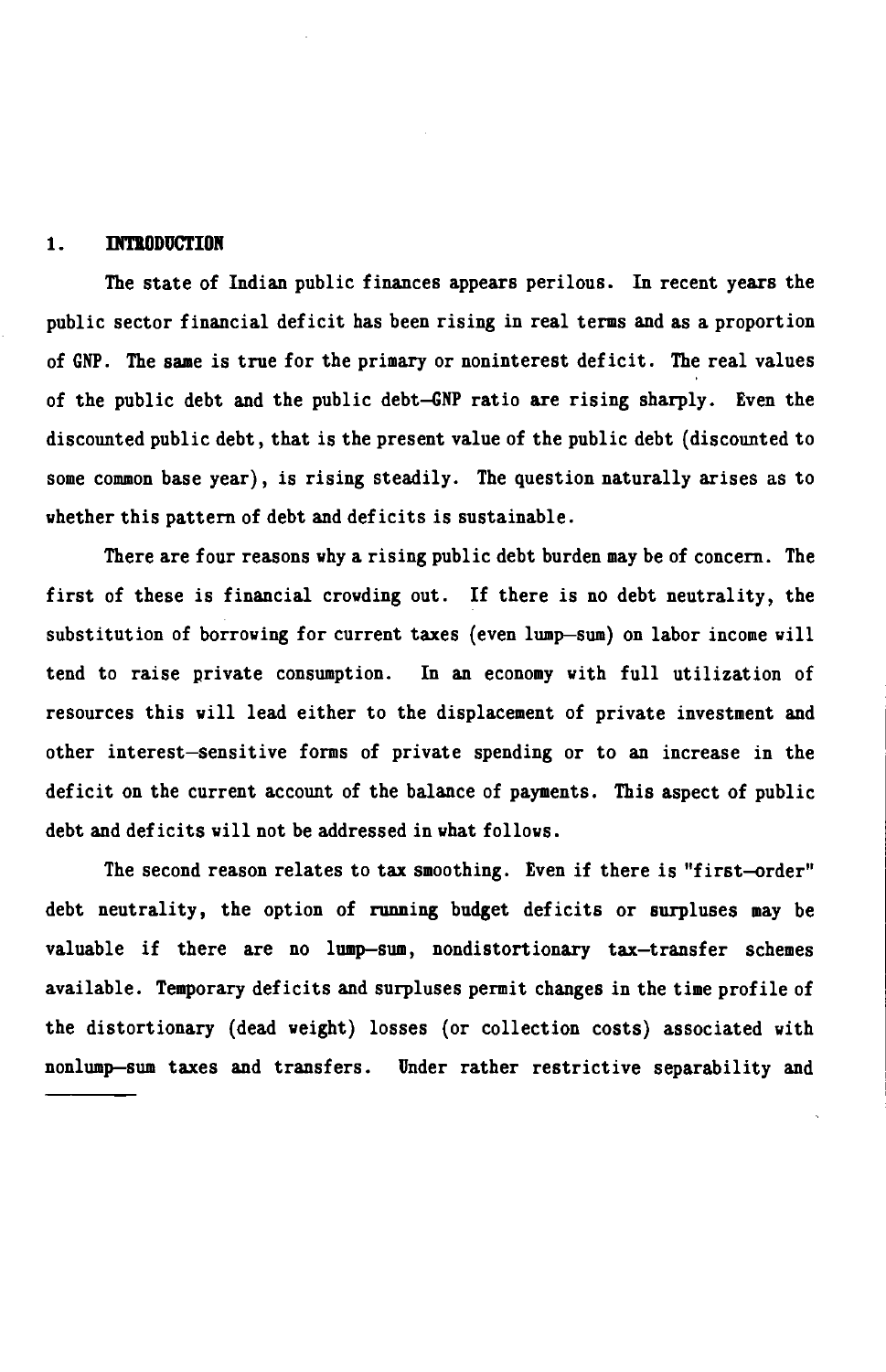homogeneity assumptions, a tax smoothing prescription emerges (see e.g. Barro [1979]): the ratio of distortionary tax receipts to the tax base is expected to be constant over time. If there is no first—order debt neutrality, financial crowding out concerns may prevent otherwise desirable tax smoothing. For reasons of space this issue too is not considered further in what follows.

The third concern, which is addressed in this paper, relates to the eventual monetization of persistent deficits and thus to their potential inflationary consequences. The last concern is the possibility of insolvency or bankruptcy of the national Exchequer. This too will be dealt with in what follows.

The question of how to evaluate the sustainability of a government's fiscal financial strategy has been explored intensively in recent years (see e.g. Buiter [1983a, b; 1985; 1989a, b] , Anand and van Wijnbergen [1989] , Hamilton and Flavin [1986], Grilli [1989] and Wilcox [1989]).

After presenting a brief review of some of the key facts concerning recent budgetary developments in Section 2, we turn in Section 3 to a systematic analysis of whether the current and recent behavior of key budgetary and related time series is sustainable. Since our conclusion is that a continuation of current patterns would eventually lead to insolvency of the Exchequer, we turn in Section 4 to the consideration of alternative policy options to avoid insolvency. These fall into three categories: first policies aimed at ensuring larger primary surpluses or smaller primary deficits; second policies to reduce the interest cost of borrowing; and third increased recourse to seigniorage or the inflation tax. Our main conclusions are summarized in Section 5.

## 2. SOlE FACTS CONCEKNThC DEBT, DEFICITS AND SEIGNIORACE

Our data cover the period 1970/71 to 1986/87. The most striking fact is the dramatic increase in the total (internal and external) public debt—GNP ratio since 1980/81, from 32.8 percent in that year to 52.4 percent in 1986/87—an average

2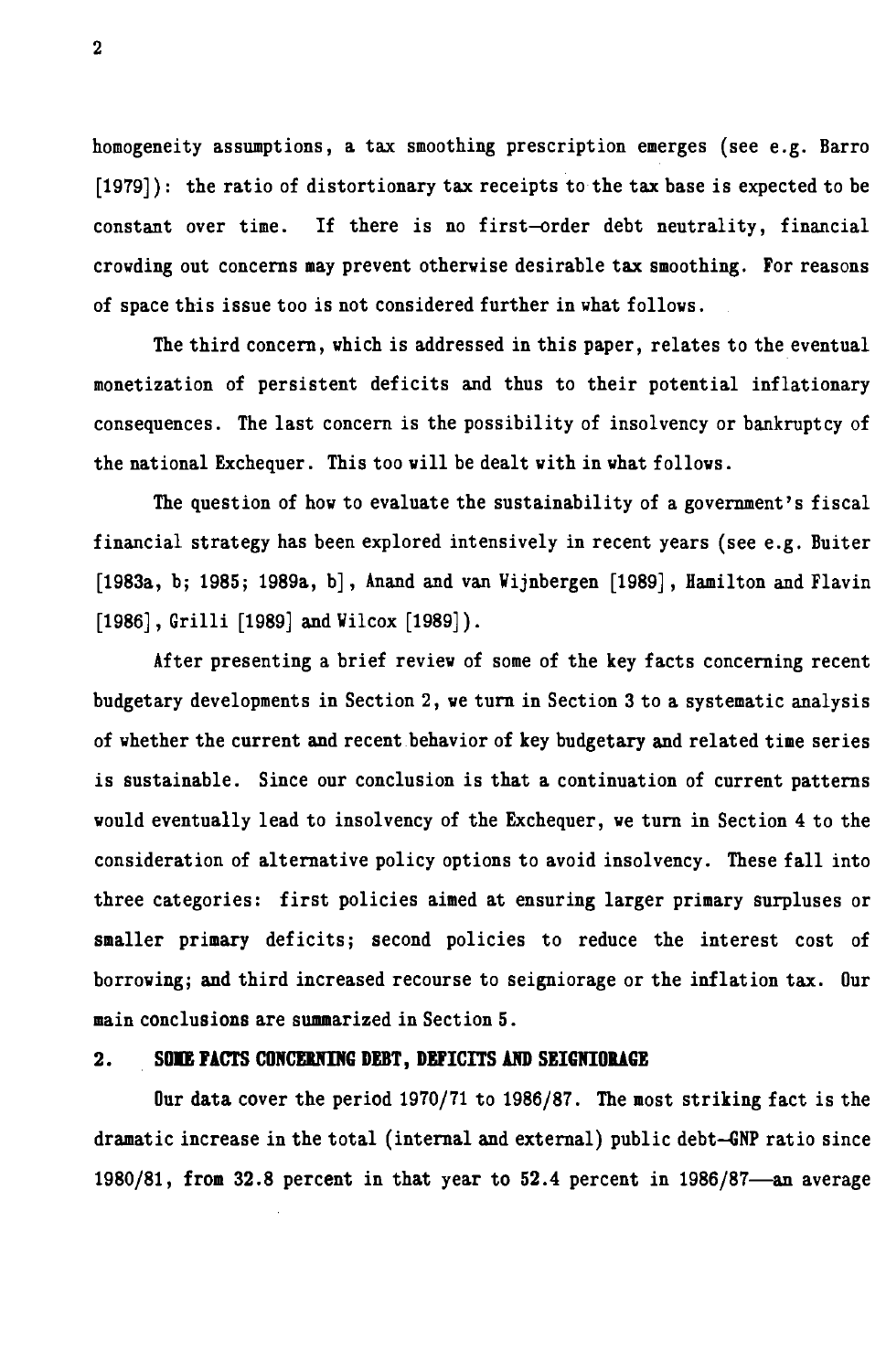annual increase in the ratio of 3.3 percentage points. There is no reason to believe that there has been a significant downturn in the ratio since then, or even that the rate of increase has been reduced markedly. Figure 1 and Table 1 show this striking pattern quite clearly.

Our total public debt figure (NTD) covers both internal (or domestic) and external (or foreign) debt, and subtracts official foreign exchange reserves. The domestic subtotal includes domestic private sector holdings of central government debt (CDD), state government debt (SDD) and public enterprise debt (PDD). Intrapublic sector assets and liabilities are netted out. It is important that the liabilities of public enterprises (and of the "holding companies" created in the mid seventies) be included in the public debt total, since ultimately these liabilities are de facto or de jure the responsibility of the state or central Treasuries. The banking sector, other than the Reserve Bank, was excluded from our definition of the public sector despite its being publicly owned. The decomposition of the domestic public debt is given in Table 2. Note that it is the domestic debt that accounts for most of the increase in total government indebtedness.

The foreign debt (TFD) figures in Table 3 include public and publicly guaranteed long—term debt (as defined and given in the World Bank's World Debt Tables), use of IMF credit, and an estimate of public and publicly guaranteed short-term debt. Foreign exchange reserves  $\boldsymbol{l}$  are subtracted from TFD to get net foreign debt (NTFD).

Table 4 shows that the public sector deficit as a proportion of GNP has been rising since 1973/4 with the exception of two dips in 1977/8 and 1981/2. The primary (noninterest) deficit as a proportion of GNP shows a similar pattern, more than doubling between 1973/4 and 1986/7 to 9.8 percent. Interest payments reached 4.1 percent of GNP in 1986/7. Use of seigniorage has been nonnegligible, averaging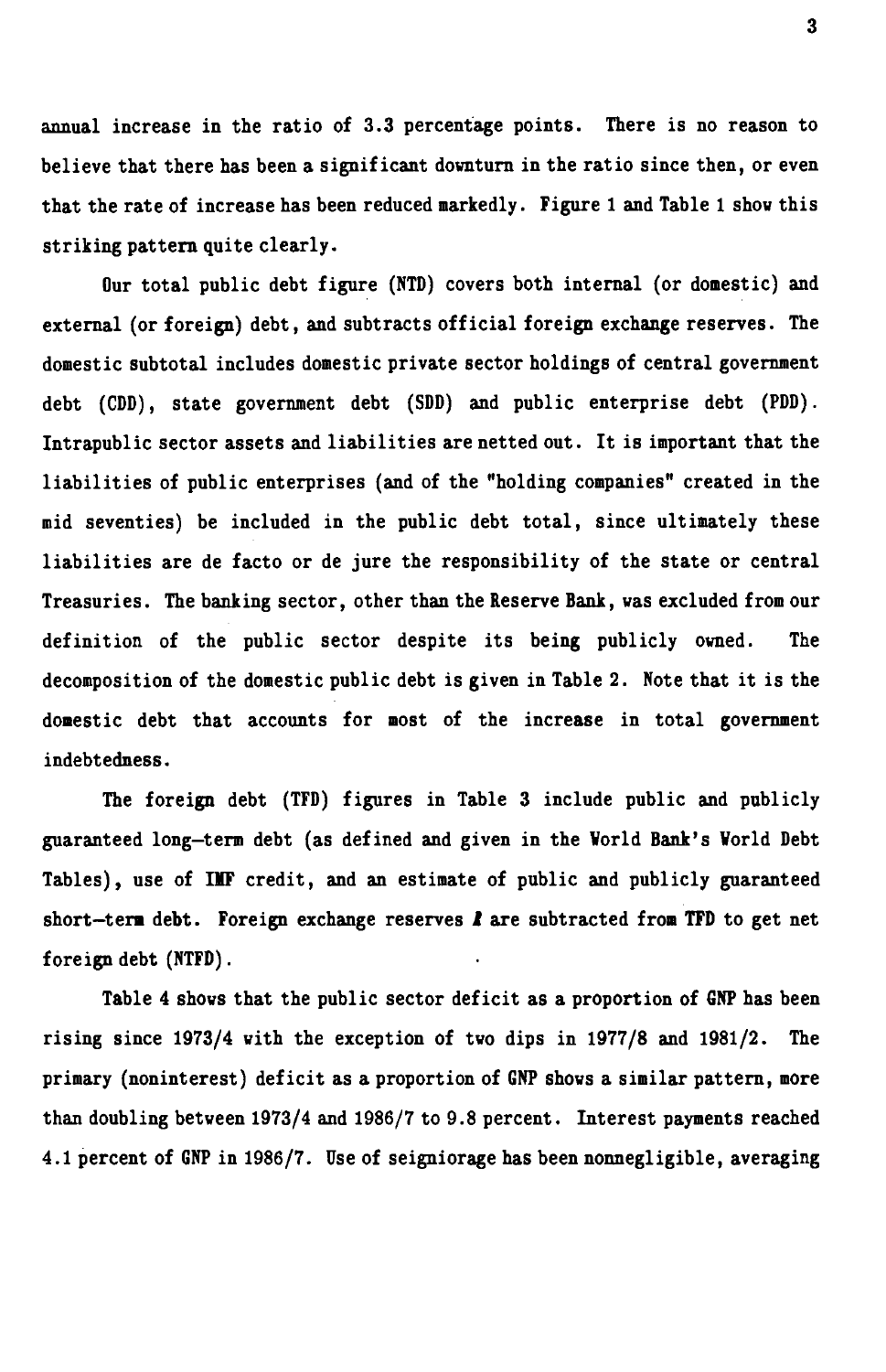2.4 percent of GNP over the last five years of our sample. Table 5 gives the tine series for GNP growth, inflation, exchange rate depreciation and interest rates. Figures for the discounted debt, discounted primary deficit and discounted seigniorage—which are key ingredients in our solvency tests—are given in Table 6 and Figure 2.

## 3. IS THERE A THREAT TO THE SOLVENCY OF THE PUBLIC SECTOR?

<sup>A</sup> key question when evaluating the fiscal options open to the Indian government is whether a continuation of past and present policies is consistent with government solvency. To answer this question we start from the consolidated public sector budget identity given in equation (3.1). It consolidates general government (central, state and local) with the public enterprise sector and the central bank.

(3.1) 
$$
\frac{\boldsymbol{M}_t - \boldsymbol{M}_{t-1}}{P_t} + \frac{\boldsymbol{B}_t - \boldsymbol{B}_{t-1}}{P_t} + \frac{\boldsymbol{V}_t(\tilde{\boldsymbol{B}}_t^* - \tilde{\boldsymbol{B}}_{t-1}^*)}{P_t} - \frac{\boldsymbol{V}_t(\boldsymbol{F}_t^* - \boldsymbol{F}_{t-1}^*)}{P_t}
$$

$$
\equiv \boldsymbol{C}_t + \boldsymbol{A}_t - \boldsymbol{T}_t + \boldsymbol{i}_{t-1} \frac{\boldsymbol{B}_{t-1}}{P_t} + \boldsymbol{i}_{t-1}^* \frac{\boldsymbol{V}_t}{P_t} (\tilde{\boldsymbol{B}}_{t-1}^* - \boldsymbol{F}_{t-1}^*) - \rho_{t-1} \boldsymbol{I}_{t-1}
$$

 $\blacksquare$  is the nominal stock of base money,  $\blacksquare$  the stock of domestic currency denominated public debt,  $\tilde{B}^*$  the stock of foreign currency denominated public debt,  $\tilde{F}^*$  the stock of foreign exchange reserves, A' the public sector capital stock valued at current reproduction cost,  $\ell$  government consumption,  $\ell$  public sector gross domestic capital formation,  $T$  net current revenue,  $i$  the domestic nominal interest rate,  $i^*$ the foreign nominal interest rate,  $V$  the foreign exchange rate,  $P$  the domestic price level and  $\rho$  the cash rate of return on public sector capital.

For simplicity our analysis is cast in terms of one-period public debt, and the interest rate on international reserves is assumed to be the same as that paid on foreign debt, but these simplifications are unimportant. Let  $\overline{B}^* = \overline{B}^* - \overline{F}^*$  be net official foreign debt.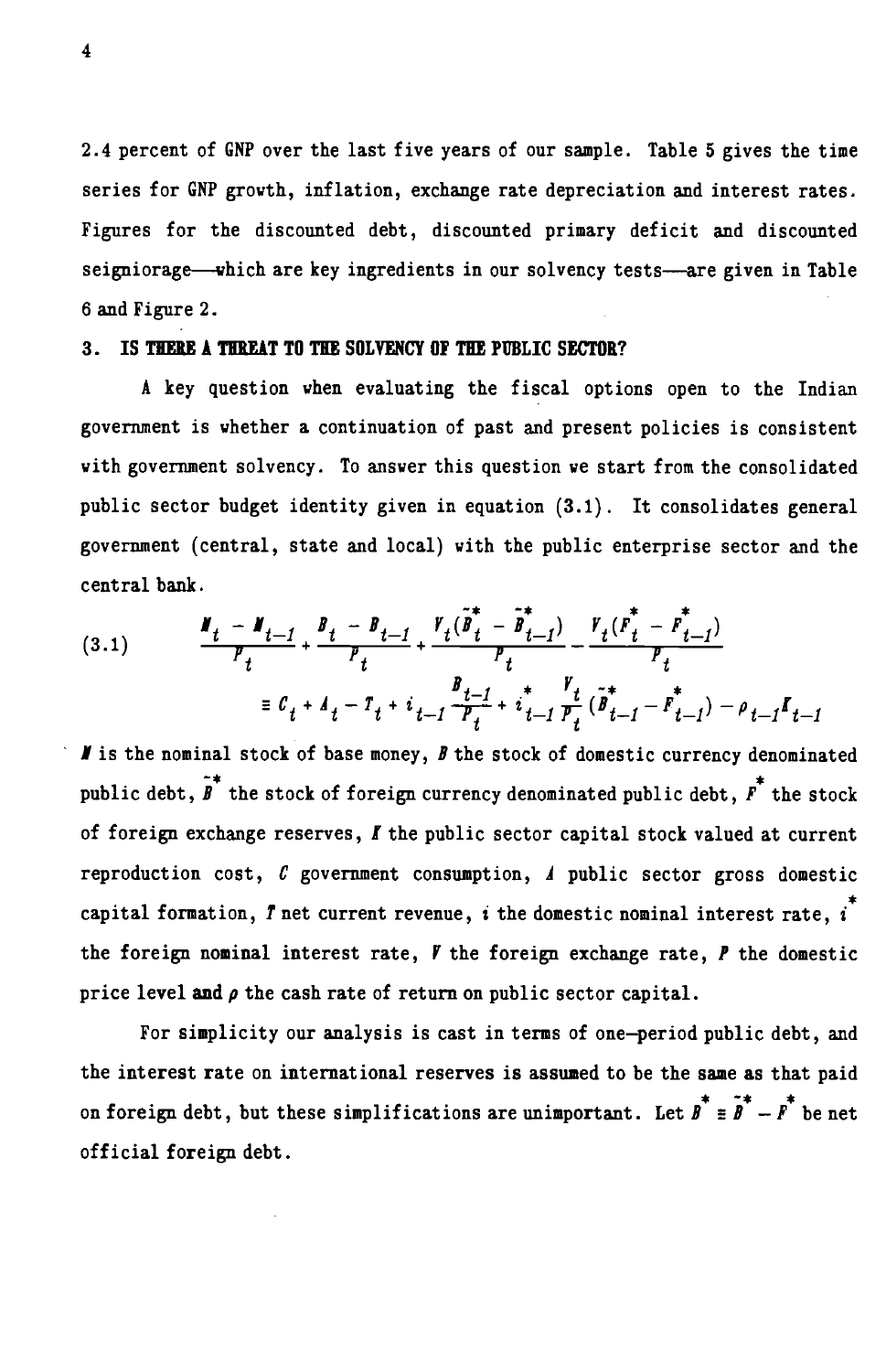It is sometimes helpful (but without behavioral significance) to rewrite this identity in terms of the behavior over time of stocks and flows per unit of GDP. This yields

(3.2) 
$$
b_{t} + b_{t}^{\dagger} \equiv b_{t-1} \frac{(1 + i_{t-1})}{(1 + \tau_{t-1})(1 + n_{t-1})} + b_{t-1}^{\dagger} \frac{(1 + i_{t-1}^{\dagger})(1 + \epsilon_{t-1})}{(1 + \tau_{t-1})(1 + n_{t-1})} + c_{t} + a_{t} - \tau_{t} - \frac{\rho_{t-1}}{1 + n_{t-1}} k_{t-1} - \sigma_{t}.
$$

Lower—case stocks and flows are the corresponding upper—case quantities expressed  $P_t - P_{t-1}$   $T_t - T_{t-1}$   $T_t - Y_{t-1}$ as a proportion of GDP.  $r_{t-1} = \frac{r_{t-1}}{r_t}$ ;  $r_{t-1} = \frac{r_{t-1}}{r_{t-1}}$ ;  $\epsilon_{t-1} = \frac{r_{t-1}}{r_{t-1}}$ ;  $\mathbf{I}_t - \mathbf{I}_{t-1}$  $\overline{P_t}\overline{Y_t}$ . *I* denotes real output.

We shall refer to  $c_j + a_j = r_j - \rho_{j-1}k_{j-1} \equiv \delta_j$  as the primary public sector deficit per unit of GDP. It is the conventionally measured consolidated public sector deficit net of any interest payments or interest income. Total public debt as a fraction of GDP will be denoted  $d \equiv b + b^*$ .  $\sigma_t$ , the increase in the nominal stock of base money as a fraction of GDP will be referred to as seigniorage. Equation (3.2) can be rewritten as (3.3).  $\gamma$  is the proportional depreciation rate of the real exchange rate, r the domestic real interest rate,  $r^*$  the foreign real interest rate and  $\bar{r} = \bar{r} - \bar{n}$ .

$$
(3.3) d_{t} = (1 + r_{t-1})d_{t-1} + \delta_{t} + \frac{b_{t-1}^{*}}{1 + n_{t-1}} \Big[ (1 + r_{t-1}^{*})(1 + r_{t-1}) - (1 + r_{t-1}) \Big] - \sigma_{t}
$$

Finally, defining the augmented primary deficit

$$
\overline{\delta}_{t} \equiv \delta_{t} + \frac{b_{t-1}^{*}}{1 + n_{t-1}} \left[ (1 + r_{t-1}^{*}) (1 + \gamma_{t-1}) - (1 + r_{t-1}) \right] \text{ we get}
$$
\n(3.4) 
$$
d_{t} \equiv (1 + r_{t-1}) d_{t-1} + \overline{\delta}_{t} - \sigma_{t}.
$$

Solving (3.4) recursively forward in time and, letting  $B_t$  denote the expectation operator conditional on information at time  $t$  we get: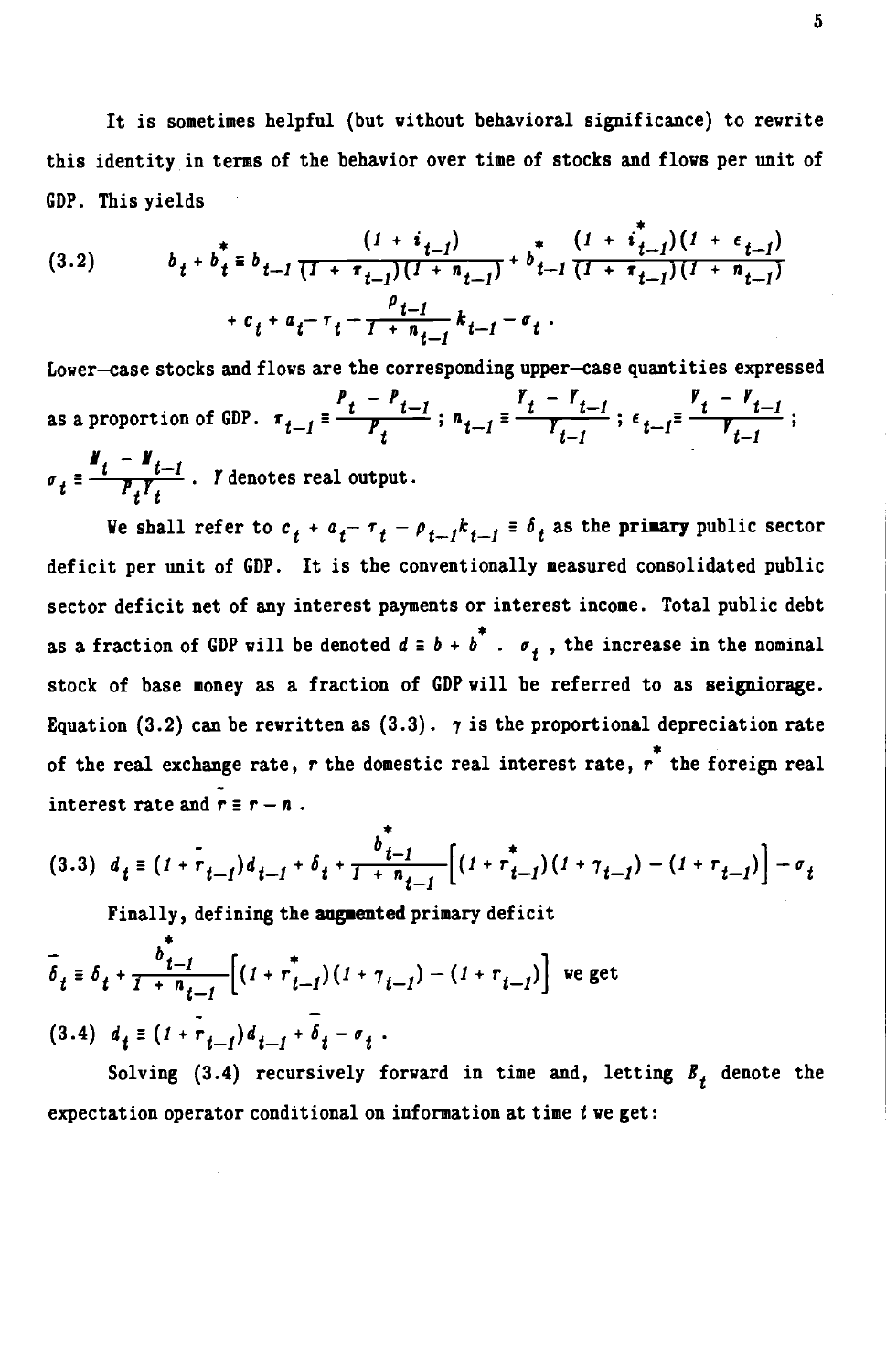$$
(3.5) \quad d_{t} = \sum_{i=0}^{\infty} E_{t} \prod_{j=0}^{i} \frac{1}{1 + r_{i+j}} \left[ -\overline{\delta}_{t+1+i} + \sigma_{t+1+i} \right] + \lim_{i \to \infty} E_{t} \prod_{j=0}^{i} \frac{1}{1 + r_{i+j}} d_{t+1+i}.
$$
  
Let  $q_{i} = \prod_{j=0}^{i} (1 + r_{j})^{-1}$ ,  $q_{-1} = 1$  be the discount factor from period zero to

period  $t+i$ . Equation (3.5) can be rewritten as

$$
(3.5') \t d_t = \sum_{i=0}^{\infty} B_t \frac{q_{t+i}}{q_{t-i}} \left[ -\overline{\delta}_{t+1+i} + \sigma_{t+1+i} \right] + \lim_{i \to \infty} B_t \frac{q_{t+i}}{q_{t-i}} d_{t+1+i}.
$$

The terminal condition we impose on  $(3.5')$  to obtain the government solvency constraint or present value budget constraint is

(3.6) 
$$
\lim_{i \to \infty} \frac{1}{q_{t-1}} E_t q_{t+i} d_{t+1+i} \leq 0.
$$

In what follows we shall in fact assume that (3.6) holds with strict equality i.e. "supersolvency" is not considered.  $\frac{1}{q_{t-1}} q_{t-1+i} d_{t+i}$  is the present discounted value at time t of government debt in period  $t+i$ . Equation (3.6) states that the expectation, at  $t$ , of the present value of future public debt goes to zero in the limit. It makes no difference of course whether we express (3.6) interms of the debt—GOP ratio and real interest rates net of real growth rates; in terms of real debt and real interest rates; in terms of debt measured in home currency and nominal interest rates in terms of home currency; or in terms of debt measured in terms of foreign currency and nominal interest rates in terms of foreign currency.

When (3.6) holds (with equality), equation (3.5') becomes the familiar government solvency constraint or public sector present value budget constraint:

(3.7) 
$$
d_{t} = \sum_{i=0}^{\infty} \frac{B_{t} q_{t+i}}{q_{t-i}} \left[ -\overline{\delta}_{t+1+i} + \sigma_{t+1+i} \right]
$$

or

(3.7') 
$$
\boldsymbol{v}_t = \sum_{i=0}^{\infty} \boldsymbol{g}_t \left[ -\hat{\Delta}_{t+1+i} + \boldsymbol{S}_{t+1+i} \right]
$$

6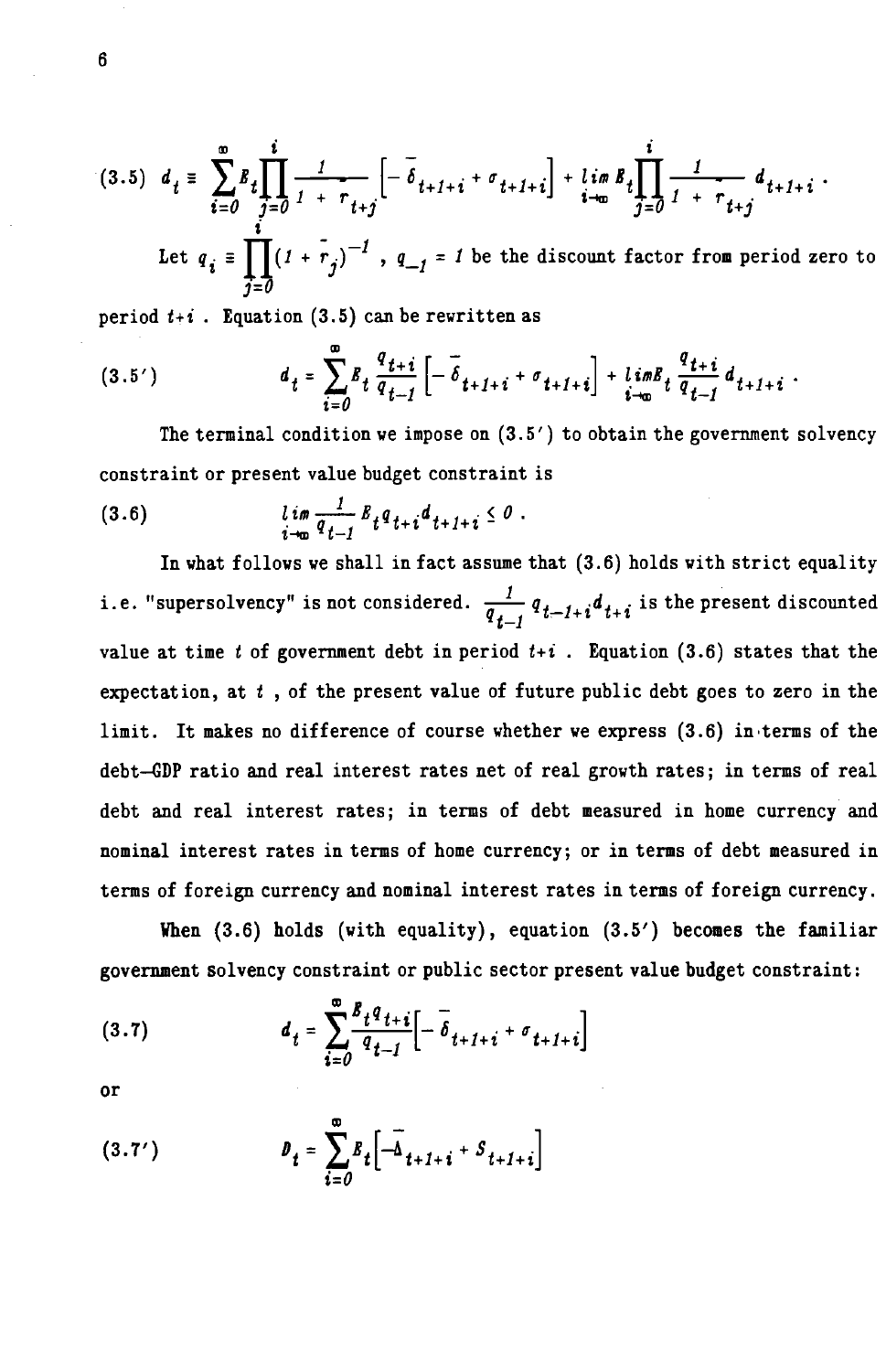where  $P_i \equiv q_{i-1}d_i$ , the present value at time zero of public debt at time  $i$ ,  $\Delta_{i+1+i}$  $\equiv q_{t,i}\delta_{t,i,t,i}$ , the present value at time zero of the primary deficit at time  $t+1+i$ and  $S_{t+1+i} = q_{t+i} \sigma_{t+i+i}$ , the present value at time zero of seigniorage at time  $t+1+i$ .

The condition in (3.6) (holding with equality) can be rewritten as

$$
(3.6') \qquad \lim_{i \to \infty} l \, \mathop{\mathit{im}}\nolimits B_{t} \, \mathop{\mathit{b}}\nolimits_{t+i} = 0 \; .
$$

The original budget identity in (3.4) can be rewritten as

(3.4')  $D_t = D_{t-1} + \overline{\Delta}_t - S_t$ .

#### THE MEANING OF THE SOLVENCY CONSTRAINT

In a finite horizon economy with a finite terminal date  $T$ , the solvency constraint is the requirement that public debt in the last period be nonpositive i.e.

$$
(3.8) \t\t bT \leq 0.
$$

In an infinite horizon economy that is not dynamically inefficient, the natural analogue of (3.8) is (3.6) or (3.6'). This ensures that in the infinite horizon economy—as in the finite horizon economy—the existing debt ultimately is serviced (note not paid off) by current and future primary surpluses or by current and future seigniorage.

If the economy is dynamically inefficient, which will be the case if the interest rate is below the growth rate forever  $(r_f < n_f$  for all t), there is no convincing case for requiring  $(3.6)$  or  $(3.6')$  to hold. Ponzi games can be viable indefinitely in a dynamically inefficient system: the government can, each period, pay the interest on its existing debt by further borrowing. Ye assume in what follows that while the interest rate can be below the growth rate for extended finite periods of time, the Indian economy is not dynamically inefficient, and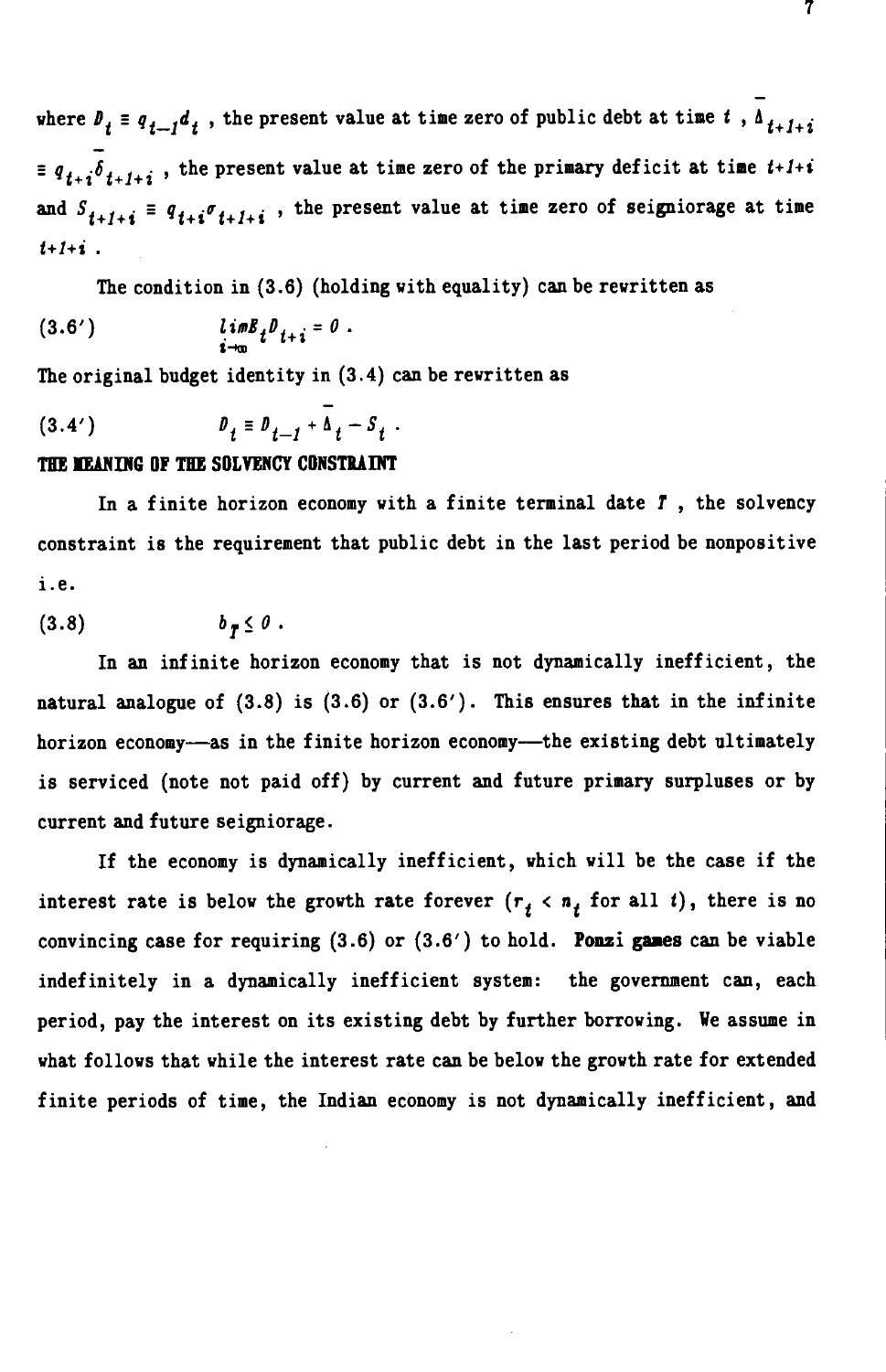that there are no social free lunches to be earned by increasing the public debt (see also Abel et al. [1989]).

Note that the terminal condition (3.6) or (3.6') can be rewritten as

\n
$$
\lim_{t \to \infty} \left\{ \frac{i}{f} \prod_{j=0}^{i} \left[ \frac{1}{1 + r_{t+j}} \right] \left[ \frac{d_{t+j+1}}{d_{t+j}} \right] \leq 0.
$$

With a positive initial stock of debt  $(d_{\frac{1}{2}} > 0)$  equation (3.9) is satisfied only if ultimately the debt is expected to grow at a rate less than the interest

rate 
$$
\frac{1}{1 + r_{t+j}} \frac{d_{t+j+1}}{d_{t+j}} < 1
$$
.<sup>1</sup> Since  $\frac{d_{t+j+1}}{d_{t+j}} \frac{1}{1 + r_{t+j}} \equiv 1 + \frac{\delta_{t+j+1} - \sigma_{t+j+i}}{(1 + r_{t+j})d_{t+j}}$ , it is

clear that solvency requires, eventually, positive values for  $\sigma_t - \overline{\delta}_t$ , the sum of seigniorage and the augmented primary surplus. This is only a necessary condition, of course. The flows of seigniorage and primary surpluses should satisfy (3.7) or (3.7').

To prevent the solvency requirement (3.6) or (3.7) from being satisfied trivially we must purge market values and discount rates of the influences of actual default and of the market's assessment of the risk of future default. The discount rates used to obtain the discounted public debt series used in the solvency tests should therefore be net of any risk premiums reflecting the market's perception of the possibility of default. Similarly, the value of the debt used in the solvency tests should be gross of any discount due to default risk. When the market value of the debt is endogenous and potentially variable even without any default risk (as will e.g. be the case with long—term fixed interest debt), it may not be empirically simple to assess the influence of market perceptions of default risk on the pricing of the debt. When the debt has a fixed nominal market value in the absence of default risk there is of course no empirical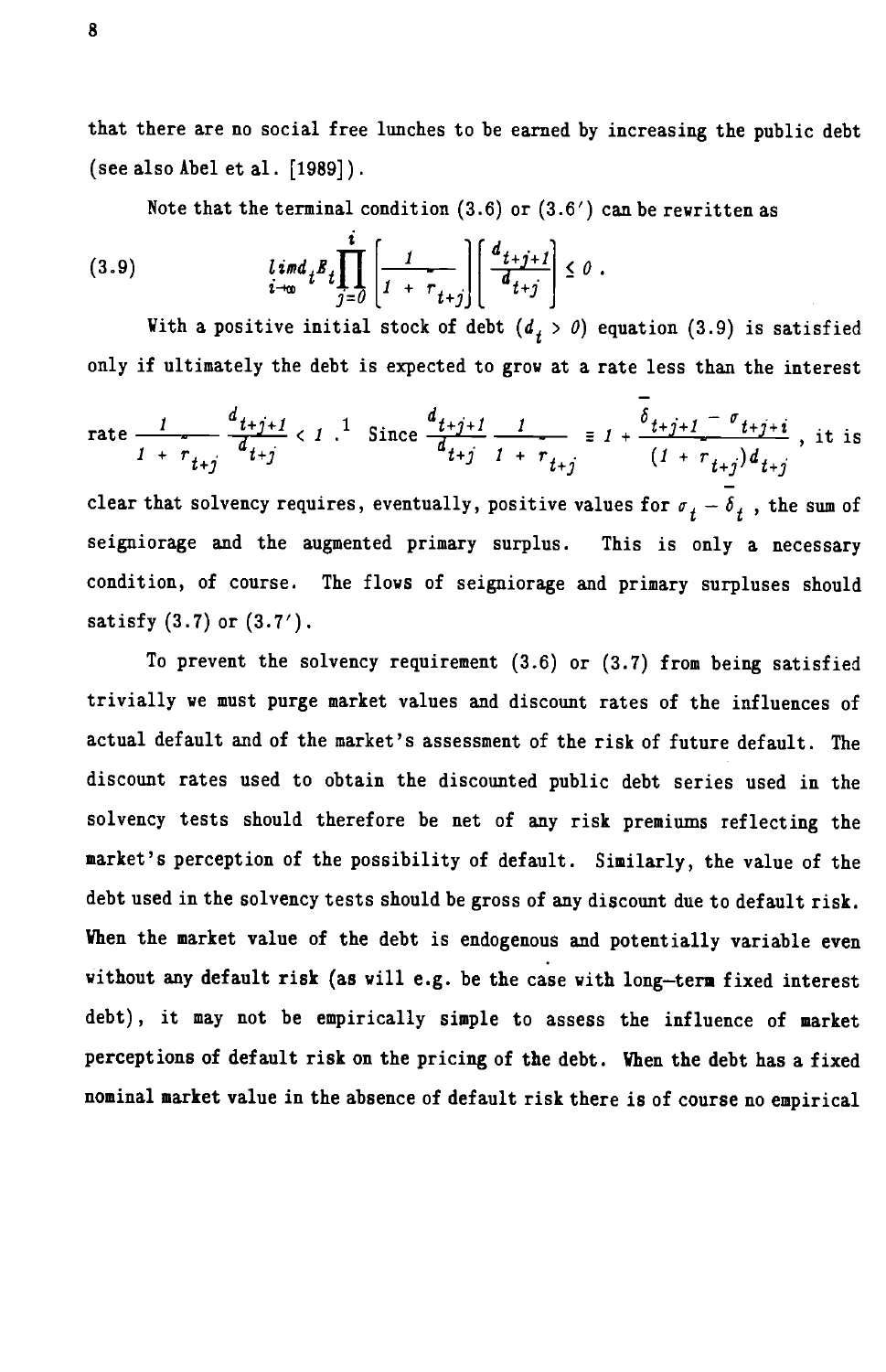problem. We assume in what follows that in our sample the market does not give any weight to the possibility of default on the Indian public debt.

Note that solvency is a very weak criterion with which to evaluate the sustainability of fiscal and financial policy. A government can be solvent even though its real debt and even its debt relative to GDP or GNP grows without bound. If the long—run growth rate of the debt—GOP ratio while positive is less than the long-run value of  $r$  i.e. less than the excess of the interest rate over the growth rate in the long run, then eventually unbounded debt—GDP ratios can still be consistent with solvency.

The reason why this remarkable fiscal high wire act may be possible is that our approach to solvency thus far has ignored the growing excess burden associated with ever higher distortionary taxes and the rising real resource cost of extracting an ever rising tax burden from the private sector.

Steady growth in the debt—GOP ratio and even an eventually unbounded debt—GOP ratio may be consistent with continued debt service and solvency because the government is (implicitly) assumed to be able to tax away in lump—sum fashion (i.e. without distortions or collection and enforcement costs) any amount up to the sum of GDP plus the interest it pays on the public debt.<sup>2</sup> Since the "tax base" is not GOP alone but GOP plus debt interest, there is nothing logically inconsistent about debt service outstripping GOP, even by indefinitely increasing amounts.

While this point is logically correct, its practical relevance is likely to be slight. If dead weight losses, excess burdens or collection costs are an increasing and strictly convex function of the real tax take or of the tax—GOP ratio, then only finite debt—GOP ratios are feasible.

While our weak solvency criterion only implies that discounted debt  $D_f$ cannot have a positive stochastic or deterministic trend, a stricter and very

9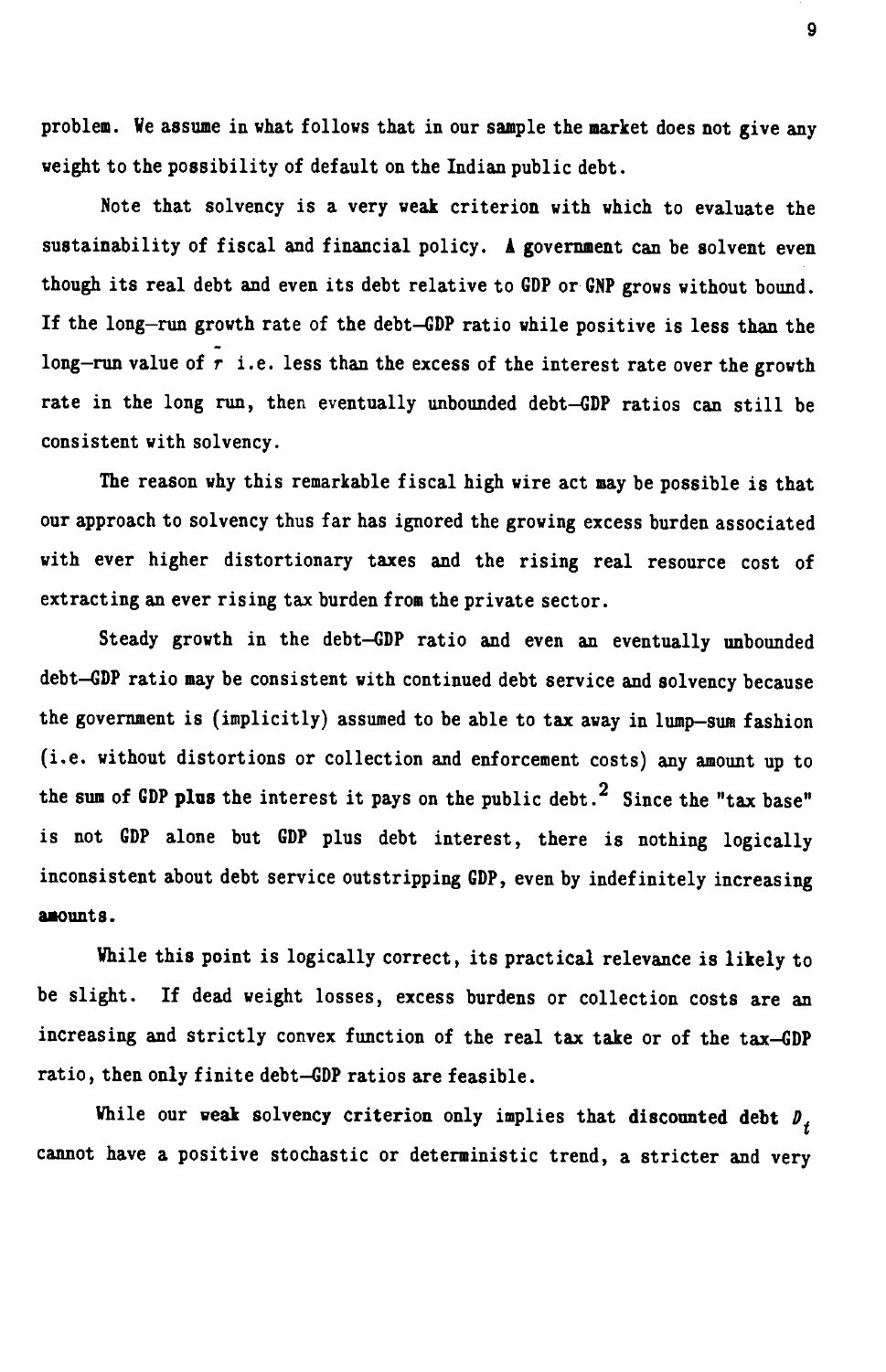plausible practical solvency criterion in addition states that the undiscounted debt-GDP ratio  $d_t$  cannot have a positive stochastic or deterministic trend.

Under neither solvency criterion is it necessary for the public sector ever to run conventionally measured public sector financial surpluses even if the initial debt is positive.

Consider the three budget surplus measures given below.

The conventional financial surplus (CFS):

(3.10a)  $CFS = T + \rho I - [C + A] - [i\frac{B}{P} + i\frac{*F}{P}B^*].$ The operational financial surplus (OFS):

(3.10b) 
$$
\theta FS \equiv T + \rho I - \left[ C + A \right] - \left[ \left[ \frac{\left( 1 + i \right)}{\left( 1 + \tau \right) \left( 1 + n \right)} - 1 \right] \frac{B}{P} + \left[ \frac{\left( 1 + i \right)}{\left( 1 + \tau \right)} \left( \frac{1 + \epsilon}{1 + n} \right) - 1 \right] \frac{V}{P} B^* \right].
$$

The primary financial surplus (PFS):

(3.10c)  $PFS = T + \rho I - [C + A].$ 

Neither under the weak solvency criterion nor under the practical solvency criterion is it necessary for a government with a positive stock of public debt and  $r > n$  ever to run conventional financial surpluses. It may choose to do so. It may be desirable or even optimal to do so, permanently or temporarily, but it is not required for solvency.

Ignoring seigniorage our practical solvency criterion (but not the weak solvency criterion) implies that at some point positive operational financial surpluses are required. If seigniorage is allowed for, the practical solvency criterion need not imply the eventual necessity of operational (or asset—revaluation and real—growth—corrected) financial surpluses.

With positive debt and  $r - n$ , the weak solvency criterion and a fortiori the practical solvency criterion require, if seigniorage is ignored, that primary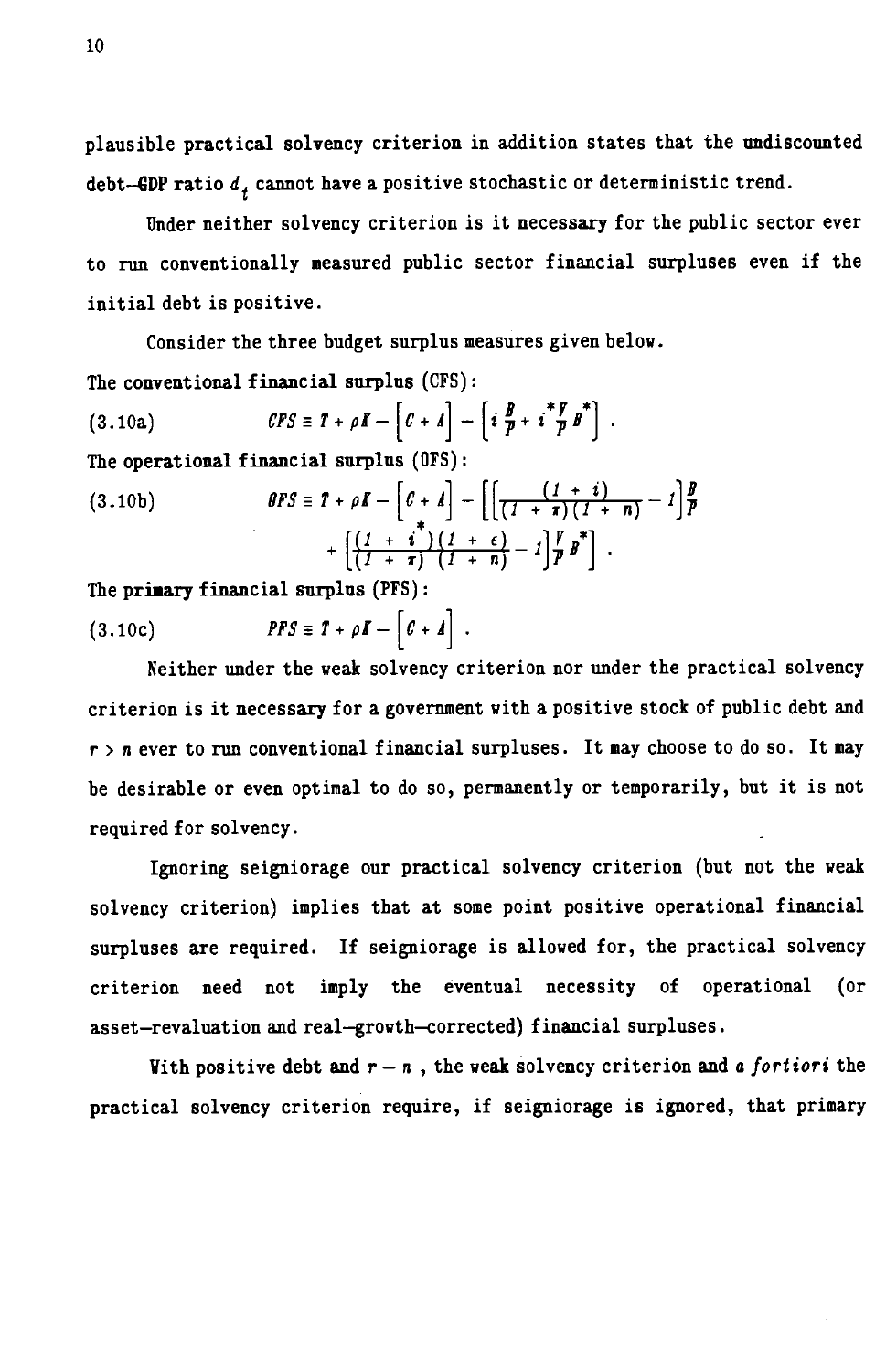surpluses be achieved at some point. Again, recourse to seigniorage could reverse this conclusion.

## TESTING FOR SOLVENCY

The only testable implication of the weak solvency requirement is equation (3.6) or (3.6'): the unconditional expectation of the discounted public debt should be zero (or nonpositive).

Since we do not have a structural model of the economic and political processes governing the evolution of the Indian public debt, we are restricted to a rather mechanical "data description" which aims to answer the following questions: 1. Is there a stable (reduced form) data generating process (DGP) that describes the behavior of the discounted public debt? 2. Is this DCP (covariance) stationary? 3. If it is covariance stationary, is its unconditional mean equal to zero?

If the DGP is not covariance stationary, then its unconditional expectation will be (almost surely) nonzero. Establishing nonstationarity would therefore imply that the policies pursued during the sample period would, if they were adhered to into the indefinite future, either imply supersolvency or ultimate insolvency of the government. Ye can dispose easily of the supersolvency possibility. The initial debt is certainly positive, and the case of characteristic roots less than  $-1$  can be ruled out. Note that a finding of a nonstationary DGP does not mean that there will be government insolvency; only that in the absence of policy or other changes that render the DGP stationary, bankruptcy of the Treasury will result. In Section 4 we consider some of the policy options that would eliminate the specter of insolvency. Ex post the solvency constraint will be satisfied either through changes in the paths of the augmented primary surplus and of seigniorage or by default i.e. write downs in the value of the outstanding debt. Our analysis also is silent on the important issue as to when

11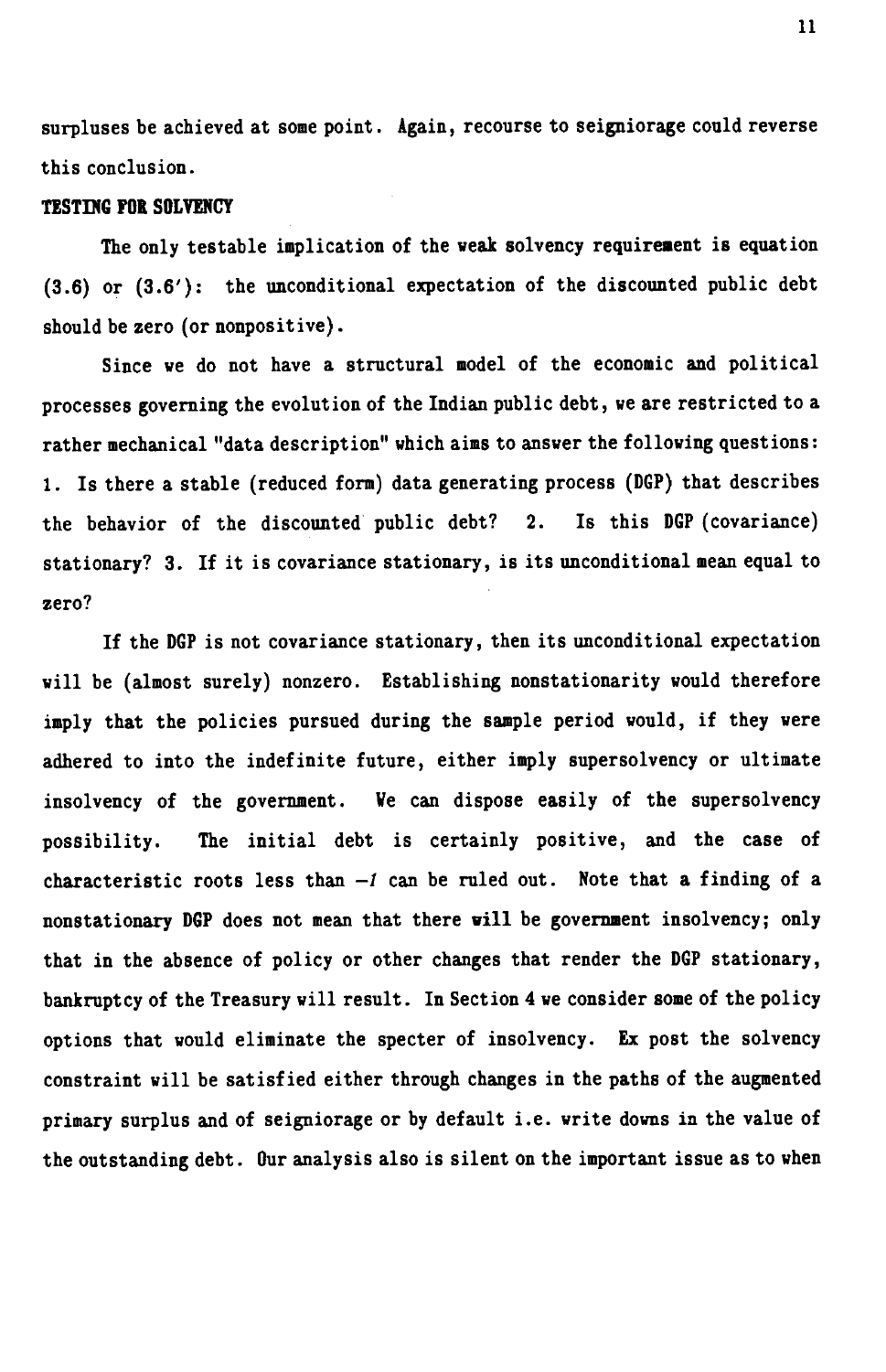and how the threat of insolvency (given unchanged policies) will either compel changes in the process governing primary surpluses and seigniorage or result in de facto or de jure repudiation of (part of) the debt.

If the DGP is covariance stationary, its unconditional mean will be zero if the univariate representation of the stochastic process governing it is strictly indeterministic. If the process has a deterministic component, its unconditional mean may of course by nonzero even if the process is stationary.

What are the testable implications of the solvency constraint for the sum of the augmented primary surplus  $-\overline{\delta}_t$  and seigniorage  $\sigma_t$ ? Let  $x_t = -\overline{\delta}_t + \sigma_t$ , and  $X_t =$  $q_{t-1}x_t$ . Since if the solvency constraint is satisfied we have

(3.11) 
$$
b_t = \sum_{i=0}^{\infty} E_t I_{t+1+i} ,
$$

it follows that stationarity of  $I_t$ , the present discounted value of seigniorage plus augmented primary surplus, is necessary but not sufficient for solvency. The infinite sum of stationary stochastic processes may be nonstationary. If that were the case for  $\{I_t\}$ , then  $\mathbf{D}_t$  would be nonstationary and solvency would fail. Even if the expectation of the infinite sum of future  $I_{t+i}$  is stationary, it need not equal  $P_t$  and again solvency would fail. An example of such a process for  $I_t$  is given in Wilcox [1989] whose approach is followed closely in this section of our paper.

Let  $I_t = aI_{t-1} + \eta_t$  with  $|a| < I$ , and  $\eta_t$  white noise. This implies (3.12)  $F_t \sum t_{t+1+i} = \frac{a}{1-a} I_t$ .

Can it be true that  $P_t = \frac{a}{1-a} I_t$ ? If this were the case, we would have  $D_t - D_{t-1} = -I_t + \frac{a}{1-a} \eta_t$ . From (3.4') however we know that  $D_t - D_{t-1} = -I_t$ .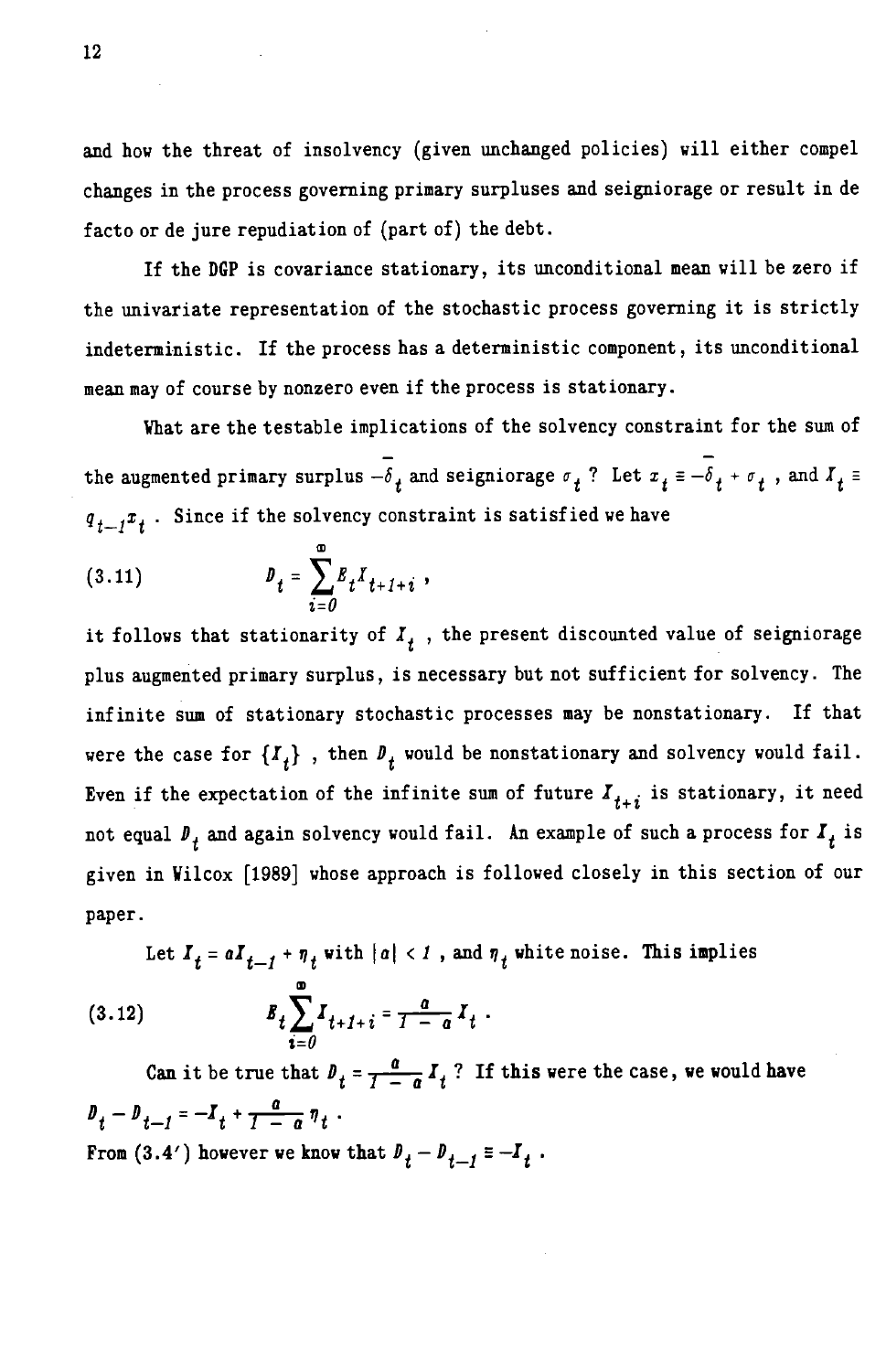Therefore the first—order stationary autoregressive process for the discounted sum of seigniorage and the augmented primary surplus is inconsistent with solvency.

We could estimate the stochastic process governing  $I_t$ , calculate  $B_t\sum_{i=1}^{n} I_{t+i+i}$  and test whether this equaled  $D_t$ . An equivalent but slightly more direct method is to estimate the stochastic process governing  $P_t$  and to test whether  $\lim_{i\to\infty} l_{t+i} = 0$ . Hamilton and Flavin [1986] pioneered these tests of the discounted debt. Wilcox [1989] and Grilli [1989] extended their approach. Our analysis involves a statistical generalization of Wilcox's approach using techniques developed by Phillips and Perron [1988].

Wilcox assumes that  $P_t$  can be represented by the following potentially multivariate ARIMA process:

(3.13) 
$$
\left[1-\rho(L)\right] \left[\left(1-L\right)^{d}Z_{t}-a_{0}\right]=\left[1-\theta(L)\right]e_{t}.
$$

 $\rho(L)$  is a  $\rho$ th order polynomial,  $\theta(L)$  is a qth order polynomial,  $Z_t$  is a random vector whose first element is  $P_t$ ,  $a_{\theta}$  is a vector of constants, and  $e_t$  is a vector white noise process.  $(I - L)^d Z_t$  is a covariance-stationary series i.e. the series I is integrated of order d. We assume that  $(I - \rho(L))$  and  $(I - \theta(L))$  have all their roots outside the unit circle. Since  $\rho(L)$  and  $\theta(L)$  are thus assumed to satisfy the conditions for stationarity and invertibility, (3.13) has the autoregressive representation

$$
(3.14) \t\t \eta(L)\Big[(I-L)^{d}Z_{t}-a_{0}\Big]=e_{t}
$$

where

(3.15) 
$$
\eta(L) = \sum_{i=0}^{\infty} \eta^i L^i = \left[ (I - \theta(L) \right]^{-1} \left[ (I - \rho(L) \right].
$$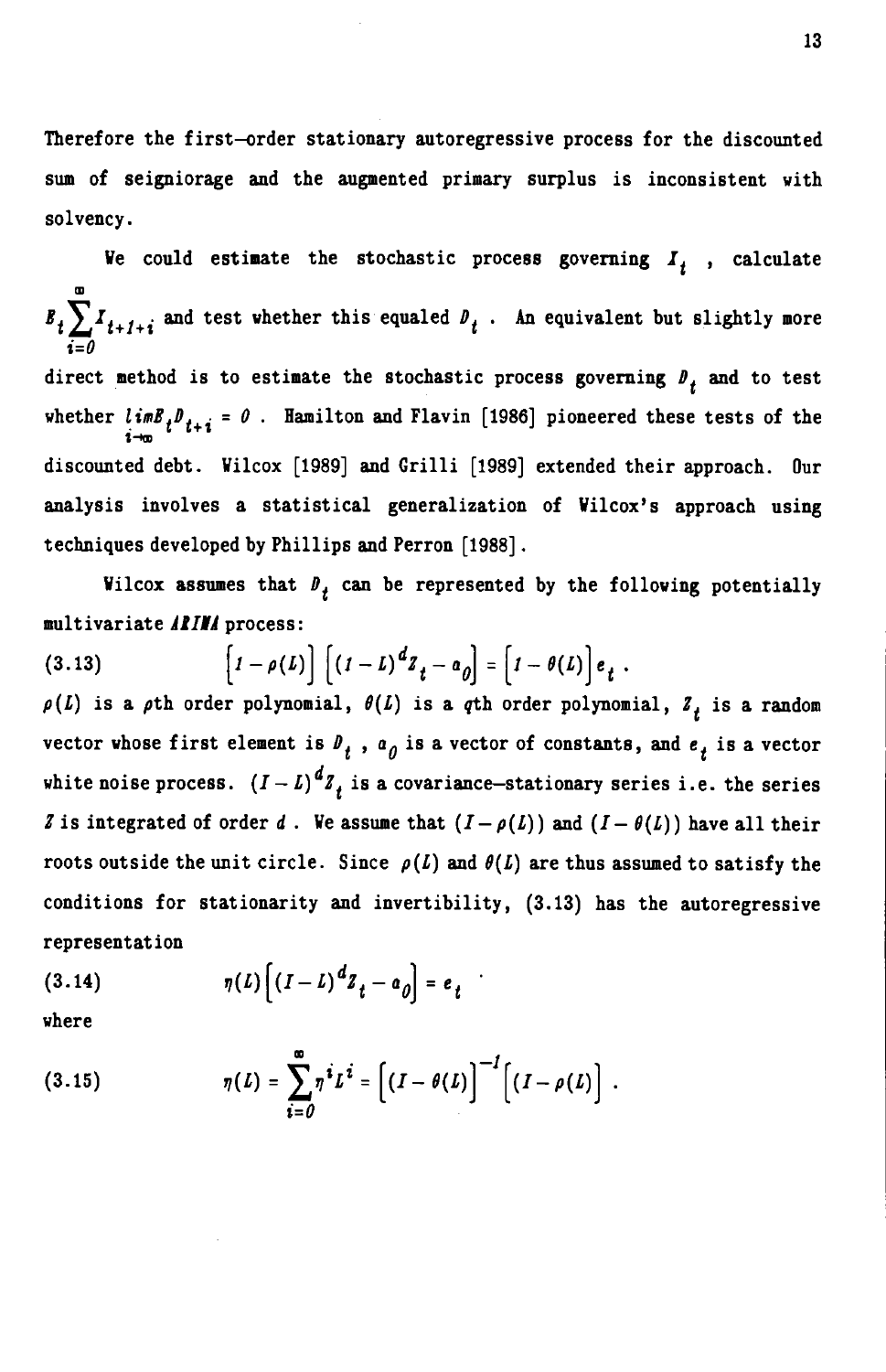Note that the order of the autoregressive process in (3.14) and (3.15) is potentially infinite. This representation is operational only if it can be approximated by a finite–order autoregressive process.  $a_{\rho}$  is the unconditional expectation of  $(I-L)^{d}z$ .

The solvency tests of Wilcox's statistical model in (3.15) consist of two parts, of which only the first may be necessary. First test whether  $Z_t$  is stationary. By assumption  $(I - L)^d z_t$  is stationary. So  $z_t$  is stationary if the order of integration d is less than  $\frac{1}{2}$ . In a univariate representation of (3.14) with  $D_t$  as the only random variable, a finding that the process governing  $D_t$  has a unit root (is integrated of order 1) would imply that the  $P_t$  process is inconsistent with government solvency. A finding that  $d < \frac{1}{2}$  i.e. that  $Z_t$  is stationary can still be consistent with insolvency provided the first element of  $a_{\theta}$  is nonzero. If we permit supersolvency ( $\lim_{i \to \infty} \frac{f}{i}$   $\theta_{t+i} < \theta$ ) as well as solvency ( $\lim_{i \to \infty}$  $E_t D_{t+i} = 0$ ) then nonstationary processes involving negative values only of  $D_t$ would be permissible. A stationary process for  $\mathbf{D}_t$  with the first element of  $\mathbf{a}_0$ negative would also be consistent with (super)solvency. Neither of these two supersolvency cases is a practical possibility for the Indian economy, and they are indeed rejected by the data. If  $P<sub>f</sub>$  is stationary, the second test therefore is whether the first element of  $a_{\theta}$  is zero.

## IS THE INDIAN DISCOUNTED PUBLIC DEBT STATIONARY?

Our empirical tests of the stationarity of the Indian public debt are complicated by two problems. First our annual time series is short indeed: 17 annual observations from fiscal year 1970/71 to fiscal year 1986/87. Limited degrees of freedom means low power for all our tests. Second, there are problems about the choice of interest rate to use for discounting the debt. If expected holding period rates of return (interest coupon payments plus capital gains per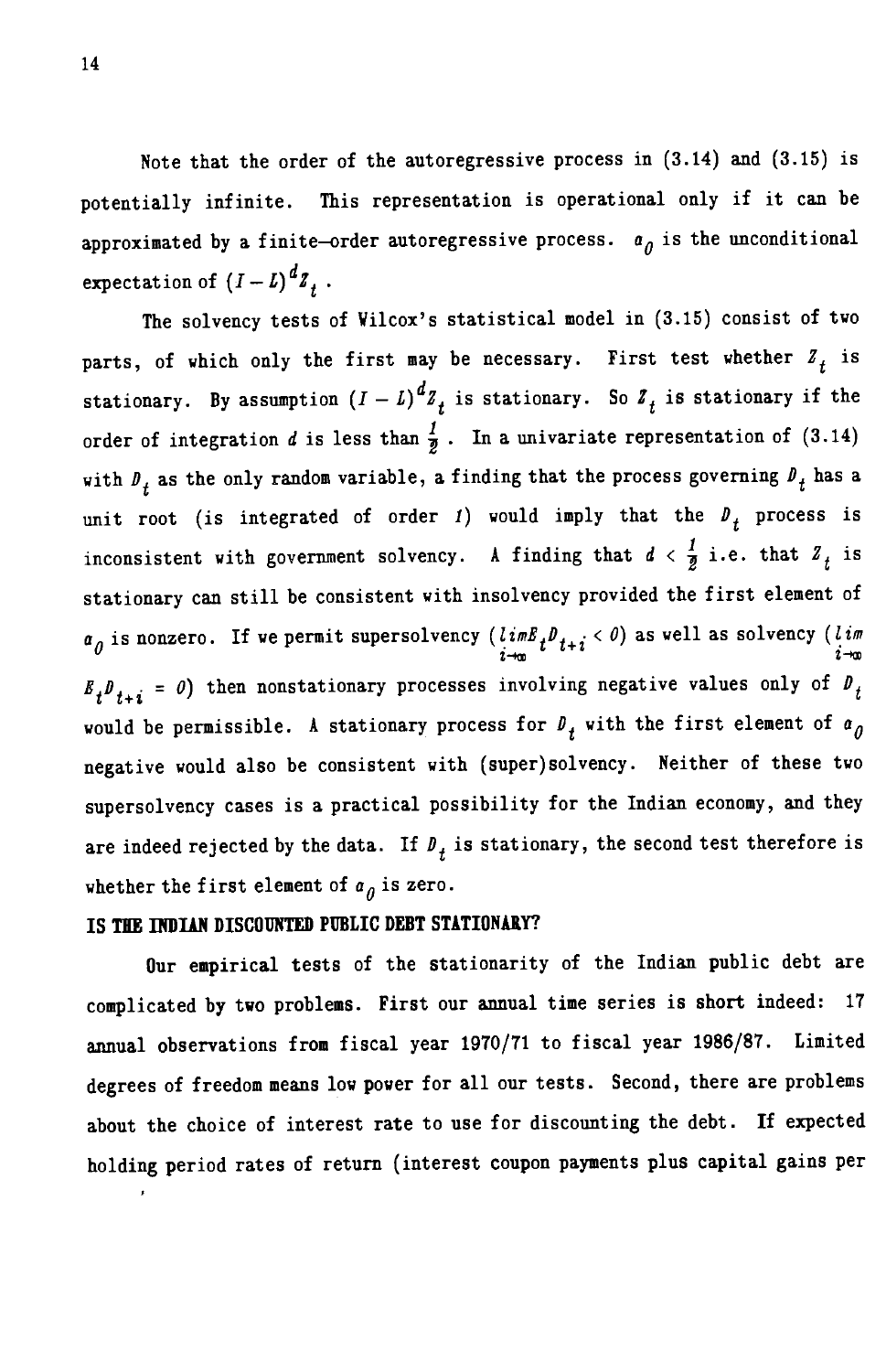Rupee invested) were the same for all debt instruments regardless of maturity, currency denomination or other characteristics, there would be no problems as the holding period rate of return on any debt instrument could be used.

This assumption of "uncovered interest parity" for all debt instruments fails heroically in tests involving industrial country financial claims. We should certainly not expect it to be valid for the case of India where domestic financial markets are characterized by frequent and prolonged nonprice rationing.

To make our findings as robust as possible under the circumstances, we perform four versions of the stationarity tests—two involving domestic Rupee interest rates and two involving dollar interest rates.

Our first domestic rate is a government borrowing rate (the Government Bond Yield) while the second is a quasigovernment lending rate—the Advance Rate—which relates to the State Bank of India's prime lending rate which regulates all interest rates for the various categories and classes of advances granted by the Bank. The tests involving the Advance Rate tilt the odds towards rejecting nonstationarity as it exceeds sometimes by a wide margin the rate actually paid by the government on its outstanding liabilities (see Table 5).

The two dollar interest rates are the "All Creditors" rate from the World Bank World Debt Tables and the "Official Creditors" rate from the same source.

With all four interest rates our conclusion is the same. Discounted public debt is nonstationary: the process characterizing discounted public debt over our sample has a unit root in each case. The pattern of behavior that produces the public debt process is therefore not sustainable.

In his empirical work Wilcox [1989] implements the univariate<sup>3</sup> special case of equation  $(3.14)$  given in  $(3.16)$ .

(3.16) 
$$
\theta_t = a_0 + a_1 t + \sum_{i=1}^{\infty} \beta_i \theta_{t-1} + e_t
$$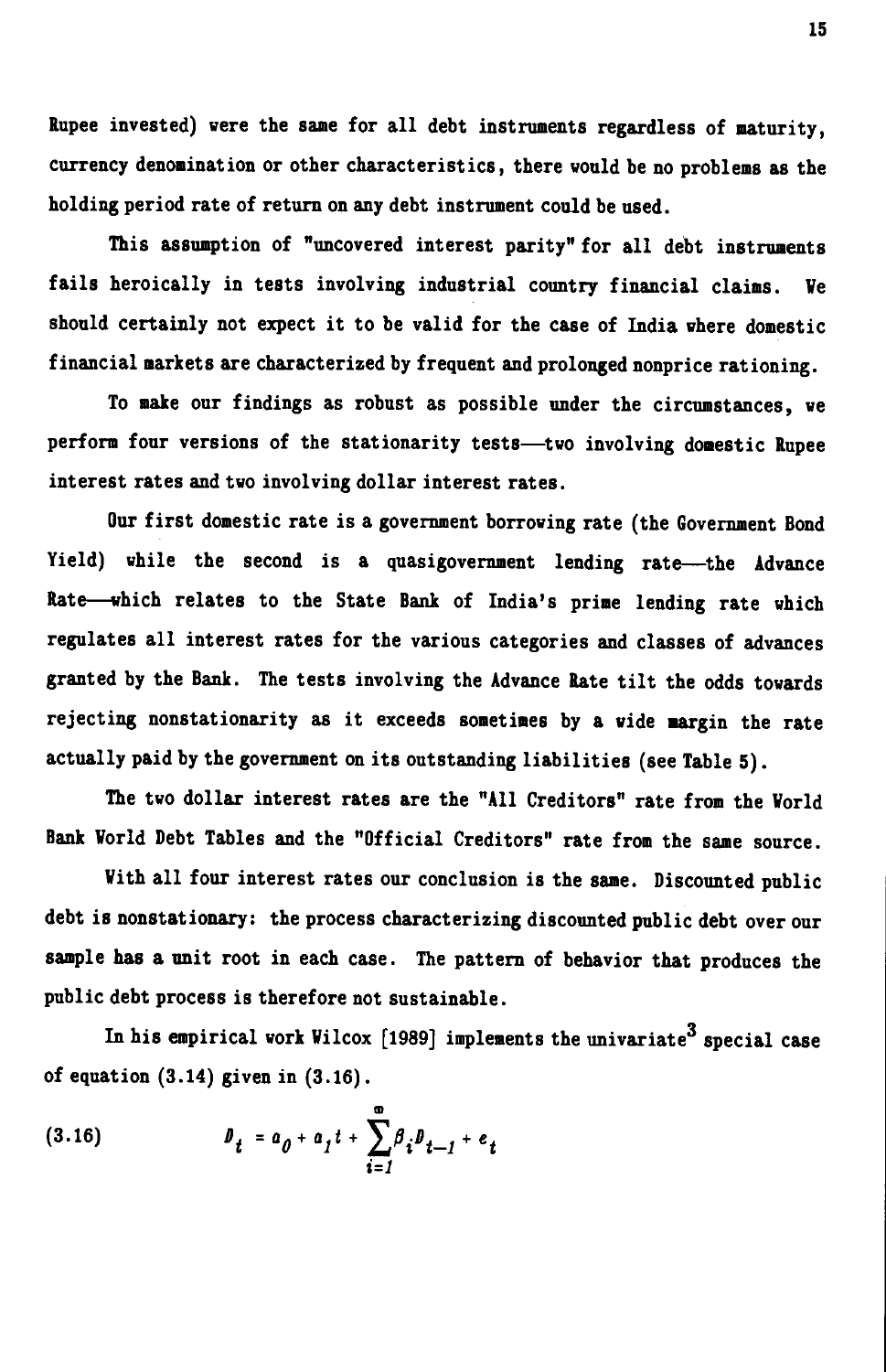The error term  $e_i$  is assumed to be i.i.d. Eventual insolvency will occur if (at least) one of the following conditions holds: 1. The roots of  $1 - \beta(L)$  do not all lie outside the unit circle; 2.  $a_1 \neq 0$ , that is there is a deterministic trend (one expects a positive coefficient i.e. no supersolvency); 3.  $a_{\theta} \neq 0$ , that is even though the  $D_t$  process is stationary, its unconditional expectation is nonzero (again one expects  $a_j > 0$  i.e. no supersolvency).

Following Perron and Phillips [1987] we generalize Wilcox's approach to handle a wider class of stochastic processes for the error term (see also Phillips [1988], and Phillips and Perron [1988]). Our  $\theta$ , equation is:

(3.17) 
$$
b_t = a_0 + a_1 t + \beta b_{t-1} + u_t.
$$

The error term  $u_i$  can belong to a very wide class of stochastic processes.  ${t_{t}}_i^{\infty}$  is a weakly stationary sequence of random variables satisfying the following conditions (see Phillips [1988]):  $B(u_{\theta}) = 0$ ;  $B||u_{\theta}||^{\beta+\epsilon} < \infty$  for some  $\beta > 2$ ;  ${u_t}_{\theta}^{\infty}$ is strong mixing with mixing numbers  $a_m$  which satisfy  $\sum_{m=1}^{\infty} a_m^{\frac{1}{m}} - \frac{z}{\beta} < \infty$ . These conditions allow for many weakly dependent time series and include a broad class of data generating mechanisms such as finite order ANM models under very general conditions.

The original Dickey—Fuller test for the presence of a unit root was developed for autoregressive representations of known order and normal i.i.d. errors (Dickey and Fuller [1979]). The augmented Dickey—Fuller test assumed an autoregressive representation of known order plus a time trend and normal i.i.d. errors (Dickey and Fuller [1981]). Said and Dickey [1984] showed that the Dickey-Fuller *t*-test for a unit root can be applied to  $\textit{AFIM}$  (p, 1, q) models provided the lag length in the autoregression increases with the sample size T at a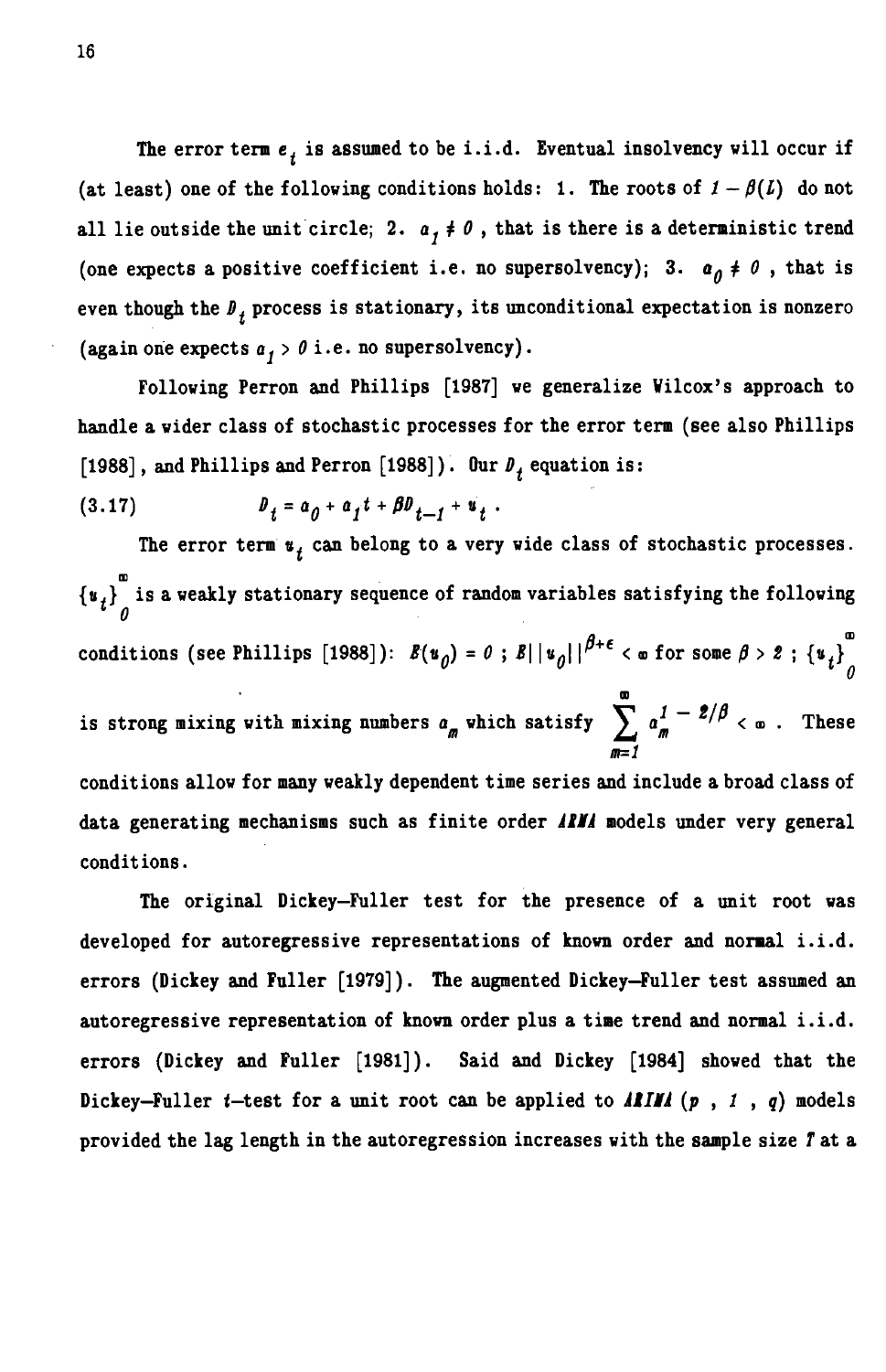1 rate less than 7. The Phillips—Perron tests are nonparametric and can be applied to a wider class of processes than the three other tests.<sup>4</sup>

Our null hypothesis for equation (3.17) is that  $\beta = 1$ , and  $a_1 = 0$  within a maintained hypothesis that permits a nonzero drift  $a_{\theta}$ . If we fail to reject the null, the discounted public debt is nonstationary which would imply insolvency if the process persisted into the indefinite future. If the null is rejected but we find a significantly positive value of  $a_i$ , that is a positive deterministic trend, in the discounted debt series, eventual insolvency still looms. If the null is rejected and we cannot reject  $a_i = 0$  and  $\beta < 1$ , then finding a positive drift  $(a_n > 0)$  again would imply eventual insolvency.

The following three test statistics given in Table 7 are derived in Phillips and Perron [1988] for the null that  $\beta = I$  and  $a_i = 0$ .  $\mathcal{R}(\beta)$  makes use of the standardized and centered least squares estimates of  $\beta$ .  $\mathfrak{A}(t_{\beta})$  makes use of the t statistic on  $\beta$ ,  $t_{\beta}$  (for  $\beta = 1$ ), and  $\mathcal{Z}(\phi_g)$  is the regression "*F*-test" of Dickey and Fuller [1981] for the more general class of error processes in (3.17). These three statistics have the same limiting distributions for a very wide class of error processes as the statistics developed by Dickey and Fuller for the case of i.i.d. errors. The critical values of the three statistics are therefore the same and can be found in Fuller [1976], and Dickey and Fuller [1981]. We also provide the point estimates and standard errors for the three parameters  $a_{\theta}$ ,  $a_{I}$  and  $\beta$  in Table 8.

With the exception of the  $\mathfrak{F}(\mathfrak{f}_{g})$  test on  $D_{1}$  (debt in Rupees discounted at the Government's Long Bond Yield), all the evidence points to nonstationarity of the discounted debt series. The rejection of the (single) unit root hypothesis in the case of the  $\mathfrak{A}_{\mathfrak{g}}$  statistic for the  $\mathfrak{g}_f$  series occurs because the discounted debt appears to be more nonstationary than can be captured by a single unit root.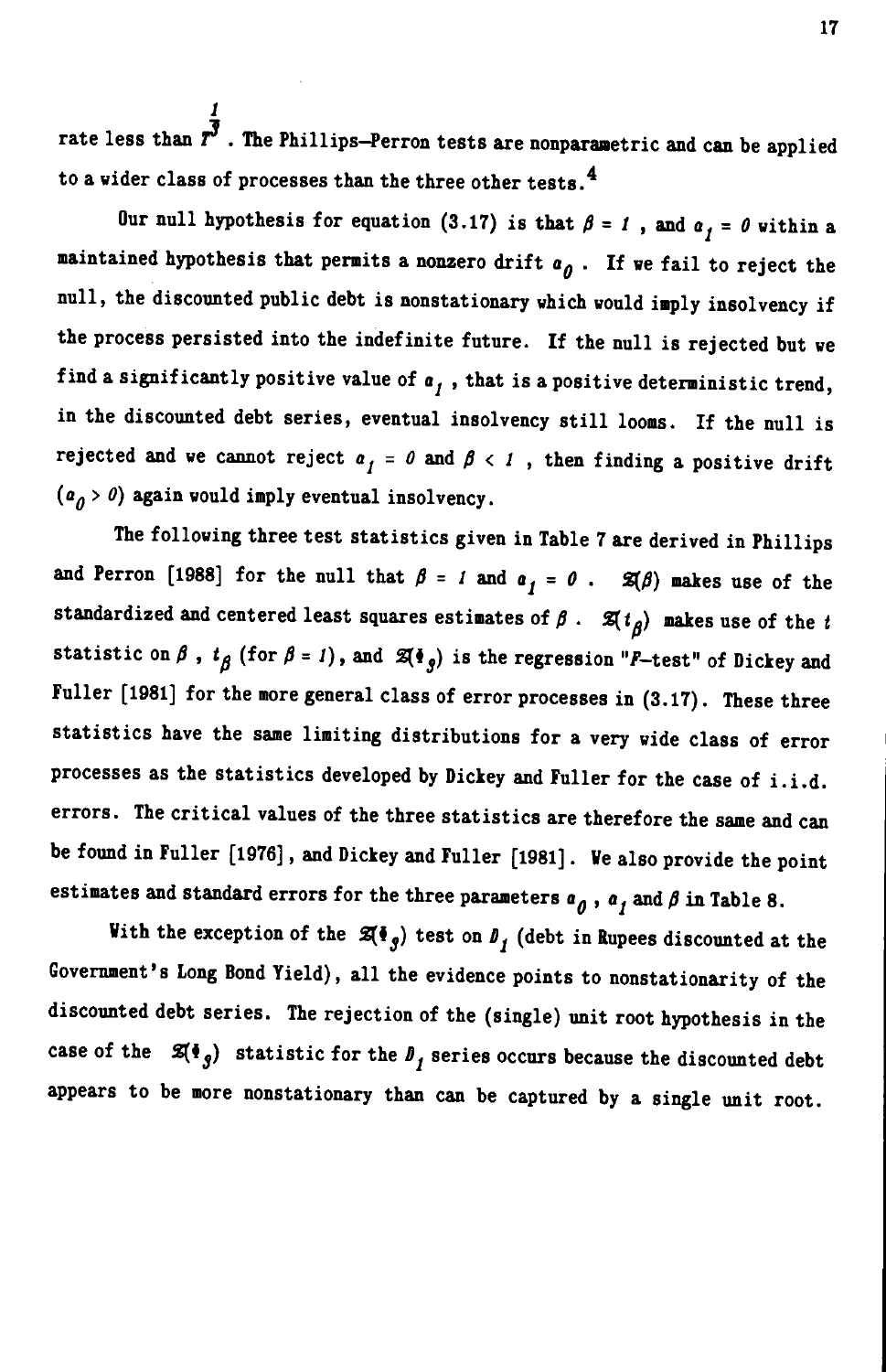When we perform the Phillips-Perron tests for the first difference of  $D_1$ , we obtain the results given in Table 9. The null of a unit root in the first difference of  $P_1$  cannot be rejected. The hypothesis of nonstationarity for  $P_1$ therefore cannot be challenged.

## ARE THE INDIAN DEBT—GNP RATIO AND THE PRIMARY DEFICIT—GNP RATIO STATIONARY?

To complement the findings of nonstationarity of the discounted public debt, Table 10 below presents unit root tests for the debt—GNP ratio NTD/GNP and for the discounted value of the sum of the augmented primary surplus and seigniorage  $I$ . The point estimates of  $a_{\theta}$ ,  $a_{1}$  and  $\beta$  are given in Table 11.

The debt—GNP ratio is nonstationary. For the discounted sum of seigniorage and augmented primary surplus, we also fail to reject the null that  $\beta = 1$  and  $\alpha_1 = 0$ . 4. POLICY OPTIONS TO AVOID INSOLVENCY

From equation (3.5) reproduced below, the options for restoring solvency are clear:

(4.1) 
$$
d_{t} = \sum_{i=0}^{\infty} B_{t} \prod_{j=0}^{i} \frac{1}{1 + \tau_{t+j}} \left[ -\overline{\delta}_{t+1+i} + \sigma_{t+1+i} \right] + \mathbf{0}_{t}
$$

where

(4.2) 
$$
\hat{\mathbf{n}}_{t} = \lim_{i \to \infty} \hat{\mathbf{B}}_{t} \prod_{j=0}^{t} \left[ \frac{1}{1 + \tau_{t+j}} \right] d_{t+1+i}.
$$

The present value of the "solvency gap" (as a proportion of GDP) is given by  $\mathbf{R}_t$ . For solvency we require  $\mathbf{R}_t \leq \theta$  or, ruling out the case of supersolvency,  $\mathbf{R}_+ = 0$ . Vith or without solvency,  $\mathbf{R}_+$  follows a martingale

(4.3)

To get some sense of the magnitude of the solvency gap, it is helpful to calculate the permanent flow equivalent to the stock  $\hat{\mathbf{n}}_t$ . Let  $\overline{r}_t^{\mathbf{0}}$  be the long interest rate net of the real growth rate i.e.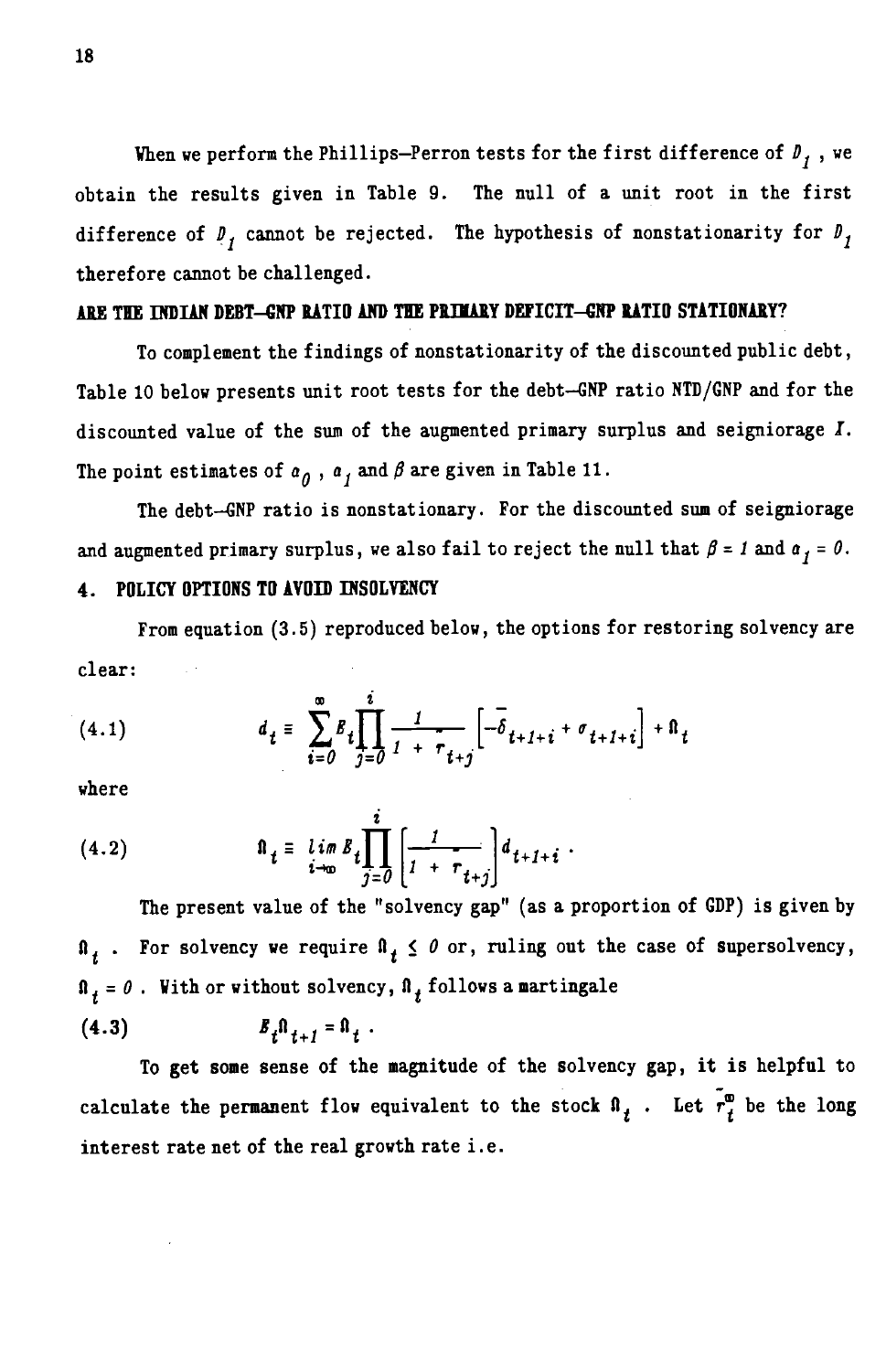(4.4) 
$$
\bar{r}_t^{\infty} = \left[ \sum_{i=0}^{\infty} B_i \prod_{j=0}^{i} \left( \frac{1}{1 + r_{i+j}} \right) \right]^{-1}.
$$

 $r_t^{\phi}$  is the yield on a consol or perpetuity which pays a constant coupon of one unit of output each period when the single-period discount rates are  $r_{i+j}$ , and the expectations theory of the term structure of interest rates holds.

$$
\bar{r}_t^{\mathfrak{D}} \mathfrak{D}_t \equiv \bar{r}_t^{\mathfrak{D}} \left[ d_t - \sum_{i=0}^{\mathfrak{D}} \mathcal{B}_t \prod_{j=0}^{\mathfrak{d}} \left[ \frac{1}{1 + \bar{r}_{t+j}} \right] \left[ -\bar{\delta}_{t+1+i} + \sigma_{t+1+i} \right] \right] \text{ is the smallest constant}
$$

fraction of GDP that—if it were to be devoted this period and every period in the future to eliminating the solvency gap—would succeed in closing the gap. It is the "permanent correction" i.e. sustained change in the augmented primary surplus or seigniorage (as a proportion of GDP) that must be made to the government's fiscal, financial and monetary plans to avoid insolvency.

Noting that

(4.5) 
$$
\overline{\delta}_{t} = \delta_{t} + \frac{b_{t-1}^{*}}{1 + n_{t-1}} \left[ (1 + r_{t-1}^{*}) (1 + \gamma_{t-1}) - (1 + r_{t-1}) \right]
$$

and

(4.6) 
$$
\delta_t = c_t - \tau_t + a_t - \frac{\rho_{t-1}}{1 + n_{t-1}} k_{t-1},
$$

we see that there are four broad types of policy options for reducing the augmented primary deficit: 1) reductions in government consumption spending; 2) increases in net current revenues; 3) reducing public sector capital formation and/or Iscreasing government cash revenues from the stock of public sector capital; and 4) shifting the composition of the public debt between internal and external debt. It is important to note that the different spending and revenue items that make up  $\delta$ cannot be expected to be behaviorally independent of each other either in the short run or in the long run.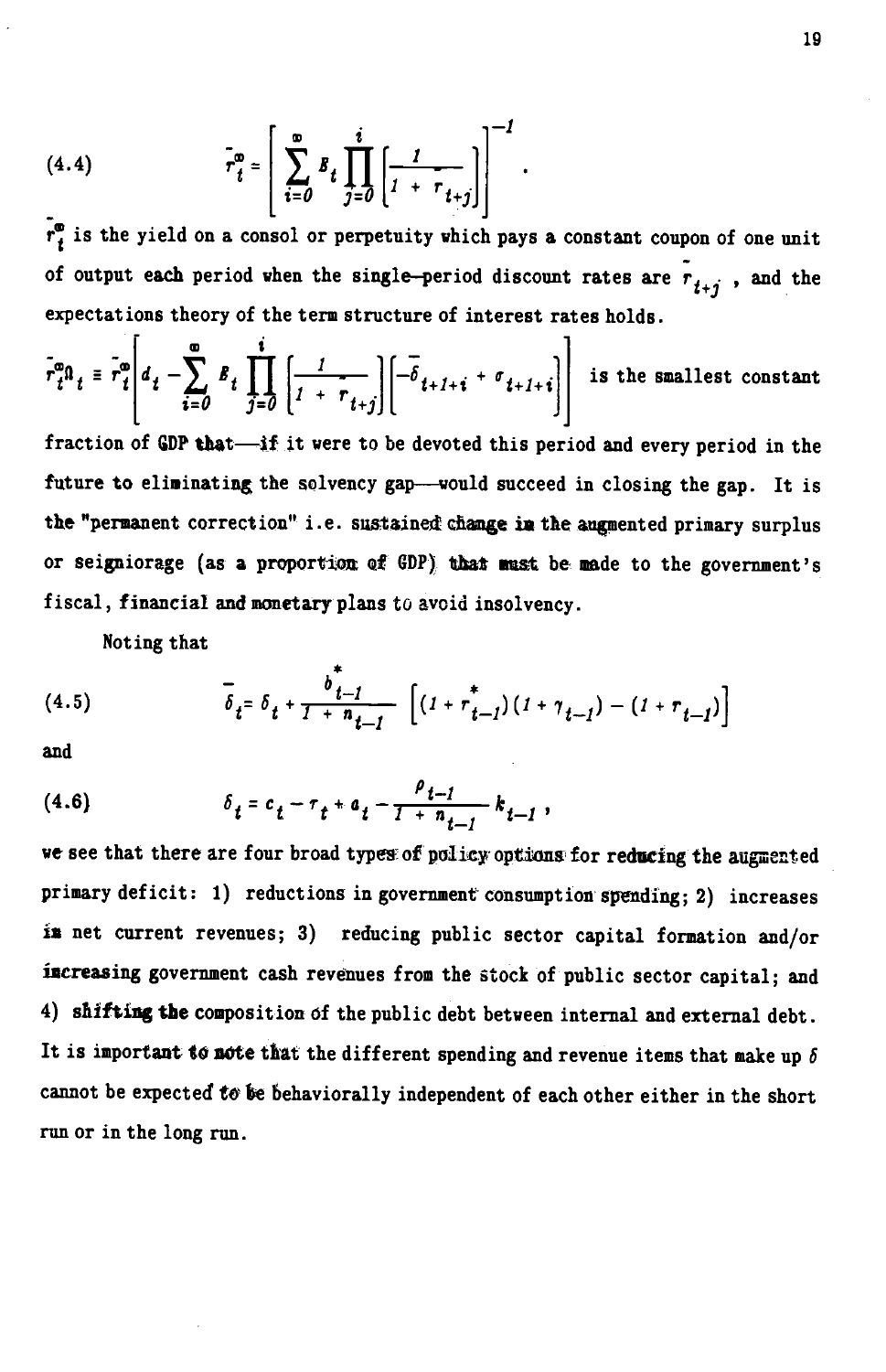The first tue options for reducing the primary deficit are conceptually simple and nolitically difficult. Proposals for widening the current revenue base through an expenditure tax, a broadly based value-added tax or a broadly based income tax have been made for decades with little to show for it. Vealth taxes such as a land tax or a tax on urban real estate are also administratively feasible but unpopular among the politically influential classes. Replacing nonauctioned import quotas with auctioned quotas or tariffs is another relatively straightforward policy measure for raising current revenues.

The net cash return on the government's capital stock  $\rho k$  need bear no relation whatsoeves to the social returns to public sector capital. Cash returns are relevant for our nurposes because no matter how desirable the project it will have to be financed, and the financial implications of the project will influence the overall financial position of the government including its solvency.

For manged terms of public sector capital, the cash returns are persistently negative. Public entercrises with secular operating losses would be one example. Sorial everbest capital or infrastructure that does not yield revenues directly (say through thile and other user charges) but abserbs current resources for maintenaure is another. To the extent that irfrastructure boosts real GNP and thus tiding the turkens and the revenues for gives the schedules, its contribution to the Euchessen would be through a rather than through  $\rho k$ . In principle such indirect measure putributions can (and should) he allowed for (see Buiter [1989c]), bet the accessary information (including estimates of the effect of incresents to public sector capital on the tax base) is not in practice available.  $^5$ 

Noting that  $\mathbb{F}_q - \mathbb{F}_{q-1} = \ell_q - \mathbf{w}\mathbb{F}_{q-1}$  where  $0 < \mathbf{w} < I$  is the deprecistion rate of public sector capital, we can rewrite the budget identity as follows:

 $20$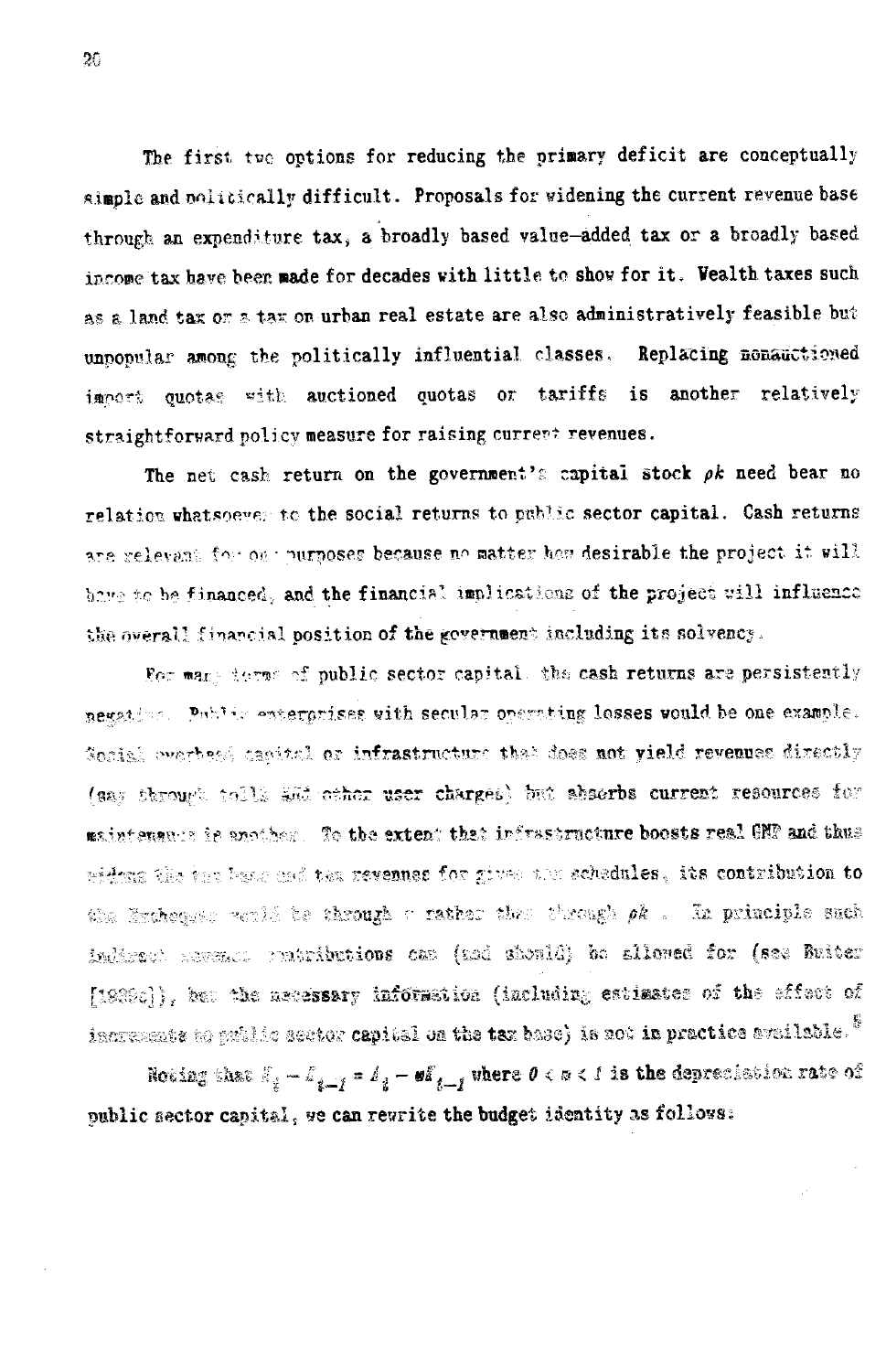(4.7) 
$$
d_{t} - k_{t} = (1 + r_{t-1})(d_{t-1} - k_{t-1}) + c_{t} - r_{t} - \sigma_{t} + \left[ \frac{(1 + r_{t-1})(1 + r_{t-1}) - (1 + r_{t-1})}{1 + n_{t-1}} \right] b_{t-1}^{*} + \left[ \frac{(r_{t-1} - (\rho_{t-1} - w))}{1 + n_{t-1}} k_{t-1} \right].
$$

The solvency constraint can in turn be rewritten as:

(4.8) 
$$
d_{t} - k_{t} = \sum_{i=0}^{\infty} \beta_{t} \frac{q_{t+i}}{q_{t-i}} \left[ \left[ \tau_{t+1+i} - c_{t+1+i} \right] + \sigma_{t+1+i} \right] + \sum_{i=0}^{\infty} \beta_{t} \frac{q_{t+i}}{q_{t-i}} \left[ 1 + \tau_{t+i} - \left( 1 + \tau_{t+i}^{*} \right) \left( 1 + \gamma_{t+i} \right) \right] \frac{b_{t+i}^{*}}{1 + n_{t+i}} + \sum_{i=0}^{\infty} \beta_{t} \frac{q_{t+i}}{q_{t-i}} \left( \rho_{t+i} - w - \tau_{t+i} \right) \frac{k_{t+i}}{1 + n_{t+i}}.
$$

The debt total emphasized in (4.7) and (4.8) is public debt net of the value of the public sector capital stock at current reproduction costs. The first term on the r.h.s. of equation (4.8) is the present value of future seigniorage and the primary current account or consumption account surplus of the public sector.

If all public sector assets and liabilities earned the same expected cash rate of return as that used in the present value calculations (i.e.  $r_{t+i}$ ), then the last two terms on the r.h.s. of (4.8) vanish. If  $\rho_{i+i} - w$ , the net of depreciation cash rate of return on public sector capital, exceeds  $r_{t,i}$ , the marginal cost of domestic borrowing, then smaller primary current surpluses and/or less seigniorage are required to achieve solvency. A value of  $r_{t+i}$  in excess of  $\rho_{t+i} - w$ worsens the solvency of the government.

The second term on the r.h.s. of equation (4.8) allows for differences between internal and external borrowing rates. Clearly if the expected real rate of return on domestic debt exceeds that on foreign debt  $(1 + r_{i+j} > (1 + r_{i+j})(1 +$  $\tau_{t+j}$ ) or equivalently if  $1 + i_{t+j} > (1 + i_{t+j}^*)(1 + \epsilon_{t+j}))$ , then switching from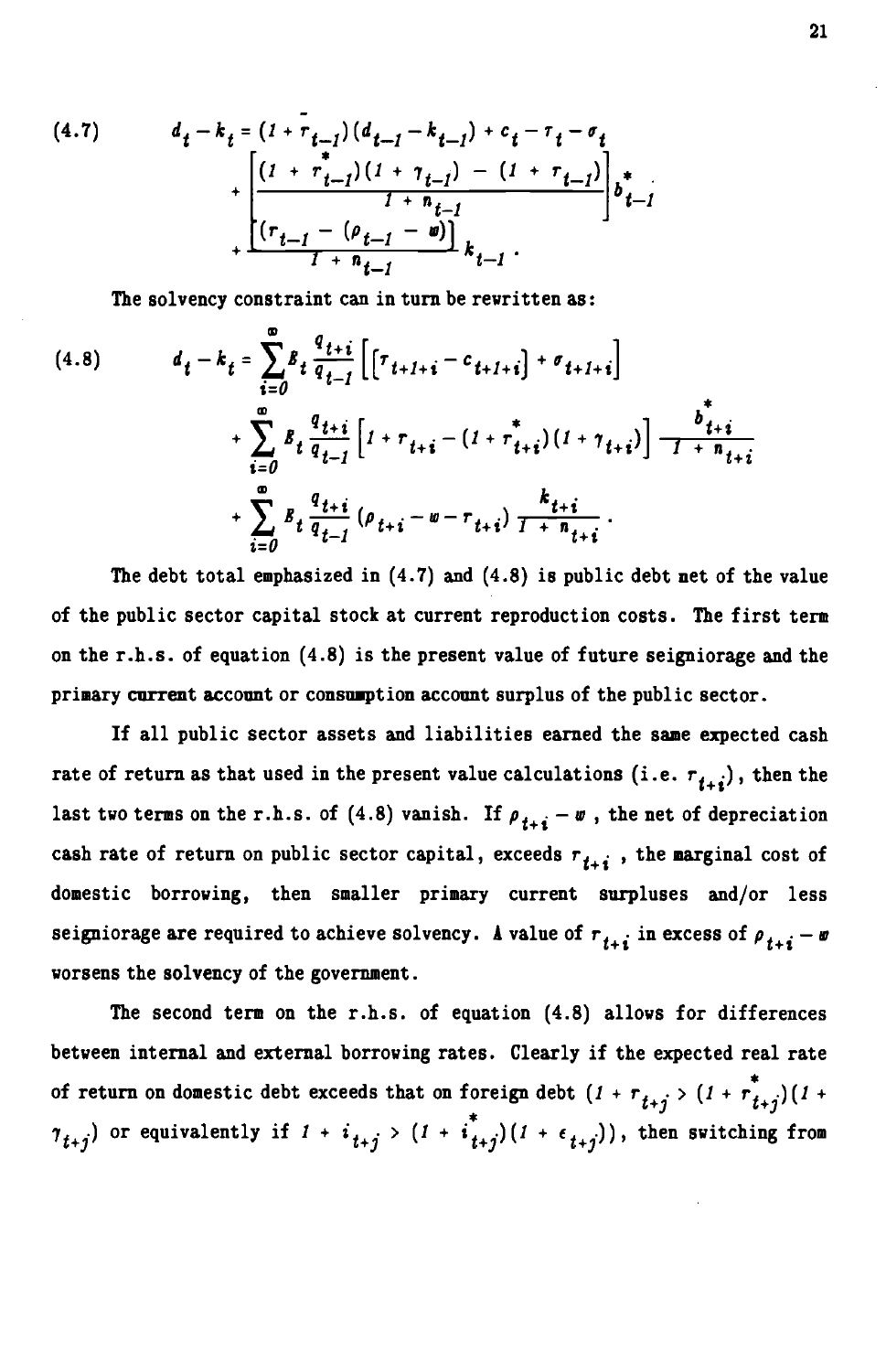domestic debt to foreign debt (either through an open—market operation today or by switching the future internal—external financing mix towards external borrowing) will strengthen the solvency of the government. Of course such an operation may not be feasible say because the foreign interest rate does not represent the marginal cost of increased external borrowing. This will e.g. be the case if there is external credit rationing.

The final option open to the government to restore its solvency without repudiation is to increase the present value of future seigniorage. Seigniorage  $\sigma_t$  can be written in a number of equivalent ways:

(4.9) 
$$
\sigma_t = \frac{\Delta H_t}{P_t T_t} = \frac{\Delta H_t}{T_t} m_t = \mu_{t-1} m_t \equiv \Delta m_t + \left[ (1 + \tau_{t-1}) (1 + n_{t-1}) - 1 \right] \frac{m_{t-1}}{(1 + n_{t-1}) (1 + n_{t-1})}.
$$

Here  *denotes base money per unit of GDP.* 

The first of the three expressions on the r.h.s. of (4.9) emphasizes the real resources appropriated by the government in period  $t$  by running the printing presses. The second breaks down total seigniorage revenue as the product of a "seigniorage tax rate"  $\frac{\Delta H}{B} = \mu$  and a "seigniorage tax base"  $m \equiv \frac{H}{pT}$  the reciprocal of the income velocity of circulation of base money. The third expresses the value of the resources extracted by the government as the sum of the increase in the stock of money per unit of output  $\Delta m$ , and the change in the money output ratio that would have occurred with a constant nominal money stock because of inflation and real output growth (approximately  $(\tau_{t-1} + n_{t-1})m_{t-1})$ . Some authors reserve the term "inflation tax" for  $r_{t-1}m_{t-1}$ , but we shall use the terms seigniorage and inflation tax interchangeably.

In steady state we assume that

(4.10) 
$$
1 + \mu = (1 + n)(1 + \pi).
$$

22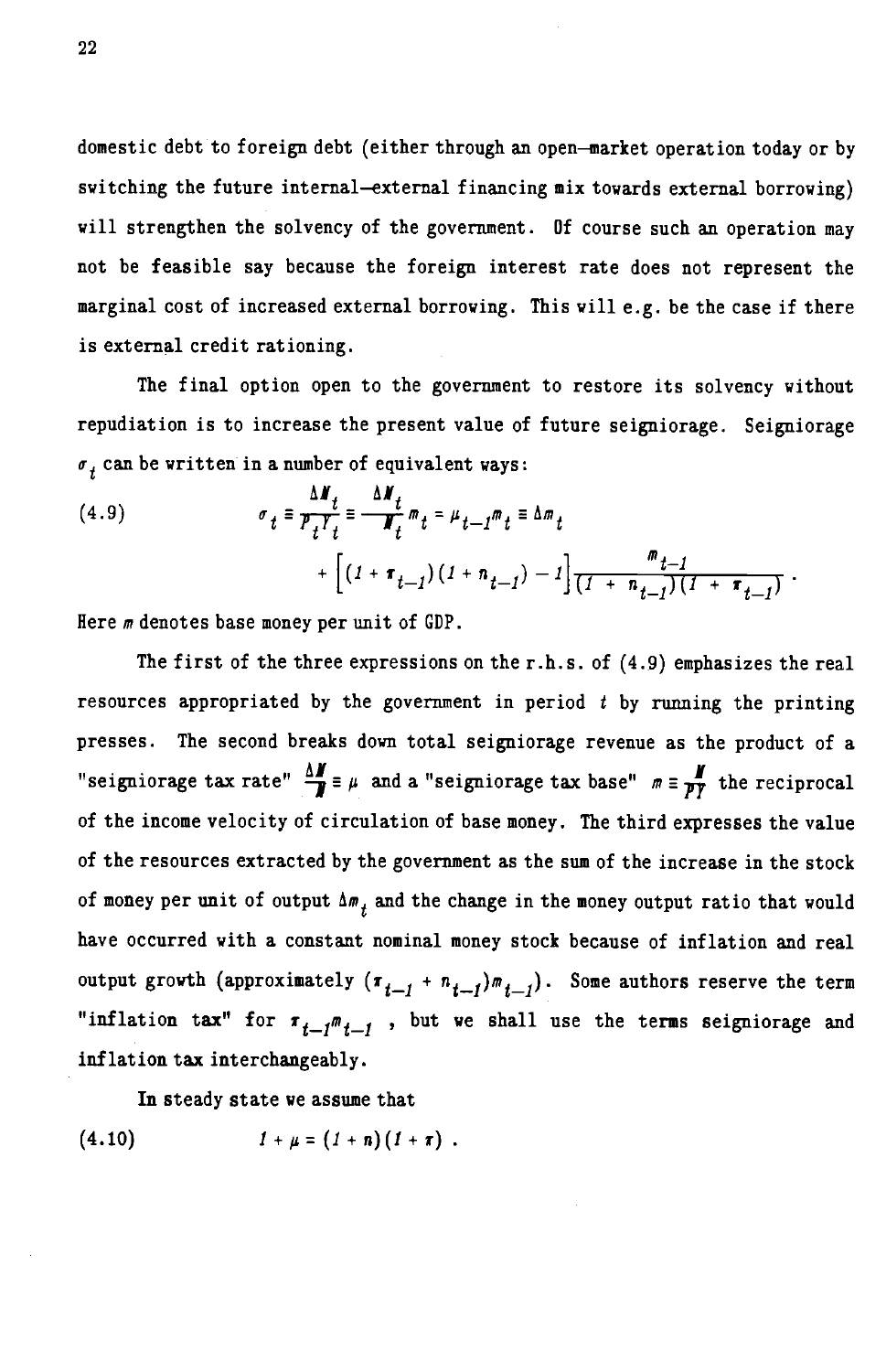We wish to investigate the relationship between  $\sigma$ , the amount of seigniorage the government wishes to extract, and the rate of inflation. This requires a model of the demand for base money. Base money is the sum of currency  $\ell U$ and commercial bank reserves  $\mathbf{L} \mathbf{S} \mathbf{S}$  i.e.  $\mathbf{I} = \mathbf{C} \mathbf{U} + \mathbf{L} \mathbf{S} \mathbf{S}$ .

For the purposes of this paper it is sufficient to work with an aggregate demand for base money function which is not "built up" from its constituent components  $\ell \nu$  and RES. Using annual data from 1960/61 to 1986/87, we estimated a base money demand equation in velocity form. V is the ratio of GNP to the monetary base (the income velocity of circulation of base money). In our notation

 $I_{t-1}$   $I_{t-1}$  6 The result  $\frac{\pi_{t-1}}{\frac{1}{T_t}} = \frac{\pi_{t-1}}{(1 + n_{t-1})(1 + n_{t-1})}$ . <sup>6</sup> The result is given in equation (4.11). (4.11)  $\Delta V_t = 48.282 - 0.151 V_{t-1} + 2.384 \tau_{t-1} - 6.850 \ln V_{t-1} + 0.188t$  $(3.151)$   $(-2.082)$   $(2.422)$   $(-3.075)$   $(2.545)$ 

 $I^2 = 0.65$  ; SE = 0.92 ;  $F(4,20) = 9.15 (0.0002)$  ; DV = 2.21. Conventionally calculated t statistics are given in brackets below the coefficient estimates.  $S\mathcal{B}$ is the equation standard error. The probability value for the F test whose null is that the population  $l^2$  is zero is 0.0002. The LI test for autocorrelated residuals (from lags 1 to 3) gives  $Chi^2(s) = 1.07$ . The *F*-form suggested by Harvey [1981] gives  $F(3, 17) = 0.25$ . There is therefore no evidence of residual autocorrelation. White's [1980] test for heteroskedasticity gives  $F(\theta, 11) = 0.83$ . The Chi<sup>2</sup> test for normality of the residuals yields  $Chi^{2}(z) = 0.94$ .<sup>7</sup>

The estimated equation suggests that a higher rate of inflation raises velocity (reduces the demand for base money): A possible interpretation of the last two terms on the r.h.s. of equation (4.11) is that positive deviations of output from trend are associated with reductions in velocity.

Inferences about the long—run rate of inflation implied by the need for seigniorage revenue are most easily made when the money demand or velocity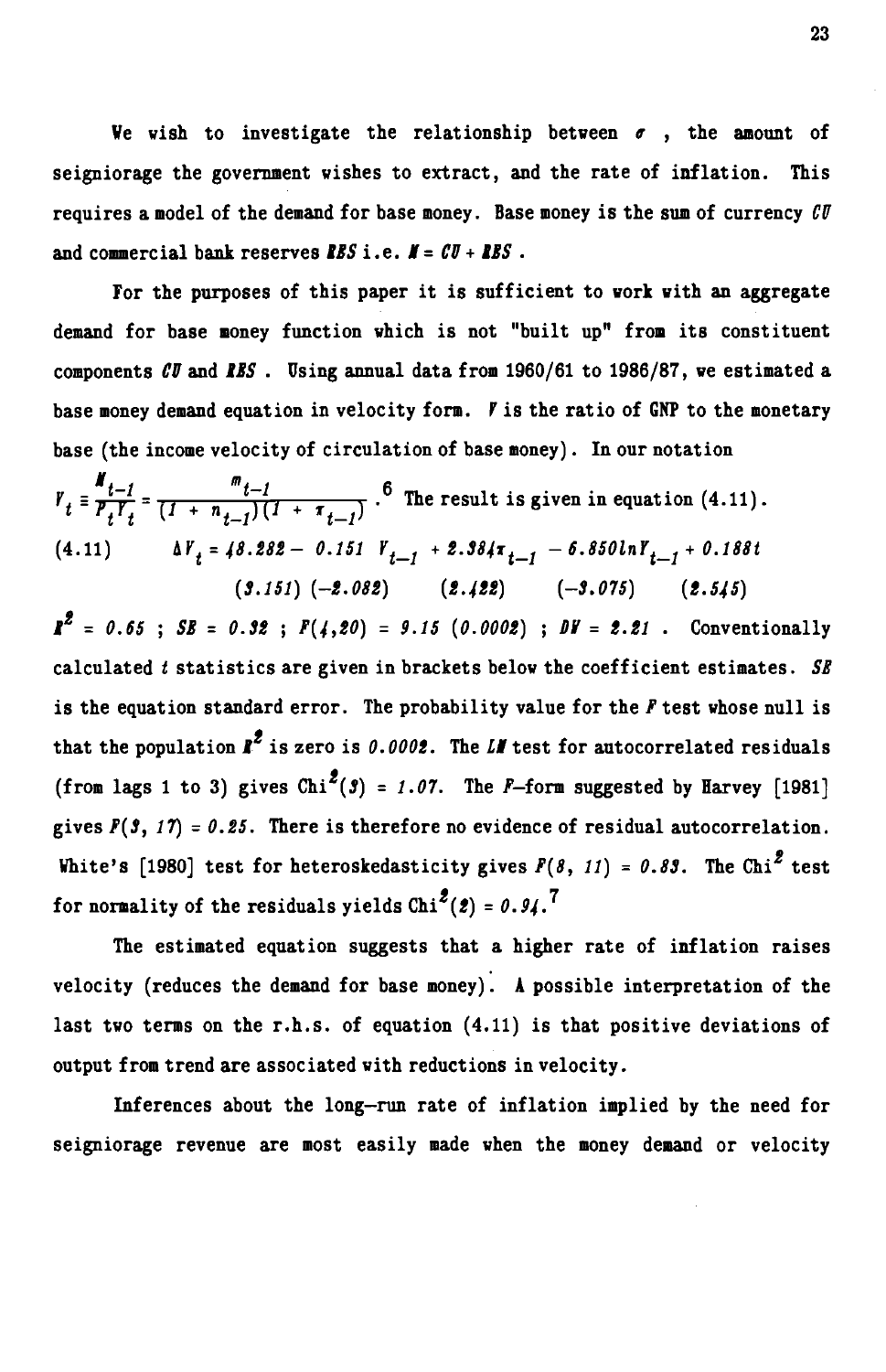equation has a steady state. Equation (4.11) almost qualifies. In steady state output grows at the constant proportional rate n. Over the sample period the mean growth rate of real output is  $0.034$ . The last two terms on the r.h.s. of equation (4.11) can in steady state be written as:  $-6.850lnY_{0} - 6.850nt + 0.188t$ . While the two opposing trends don't quite cancel each other out when  $n = 0.034$ , a reasonable first approximation would permit us to evaluate long—run velocity by ignoring the offsetting time trends. This yields the long—run velocity equation:  $(4.12a)$   $V= 6.163 + 15.782\pi$ .

Alternatively we can evaluate both  $lnY$  and  $t$  at their sample means. This yields  $(4.12b)$   $V = 6.312 + 15.782\pi$ .

In what follows we work with the numerical estimates given in equation  $(4.12b)$ .

Steady—state seigniorage as a proportion of GNP is, from equation (4.9), given by

(4.13) 
$$
\sigma = [(1 + \tau)(1 + n) - 1] \tau^{-1}.
$$

Unlike the long-run money demand functions that have  $\frac{m}{(1 + n)(1 + n)}$  or  $\lfloor ln \left( \frac{m}{(1 + n)(1 + \tau)} \right)$  linear in  $\tau$ , the long-run base money demand function we have estimated does not have a long—run seigniorage Laffer curve. Across steady states seigniorage increases with the rate of inflation as long as  $9.47n < 6.912$ . The reason is (speaking somewhat loosely) that the elasticity of long-run money demand  $\frac{m}{(1 + n)(1 + \tau)}$  with respect to the inflation rate is less than unity in absolute value for all inflation rates.<sup>8</sup> A greater need for long-run seigniorage therefore unambiguously implies a higher long-run rate of inflation:

$$
\pi = \frac{n - 6.912\sigma}{15.782\sigma - (1 + n)}.
$$

24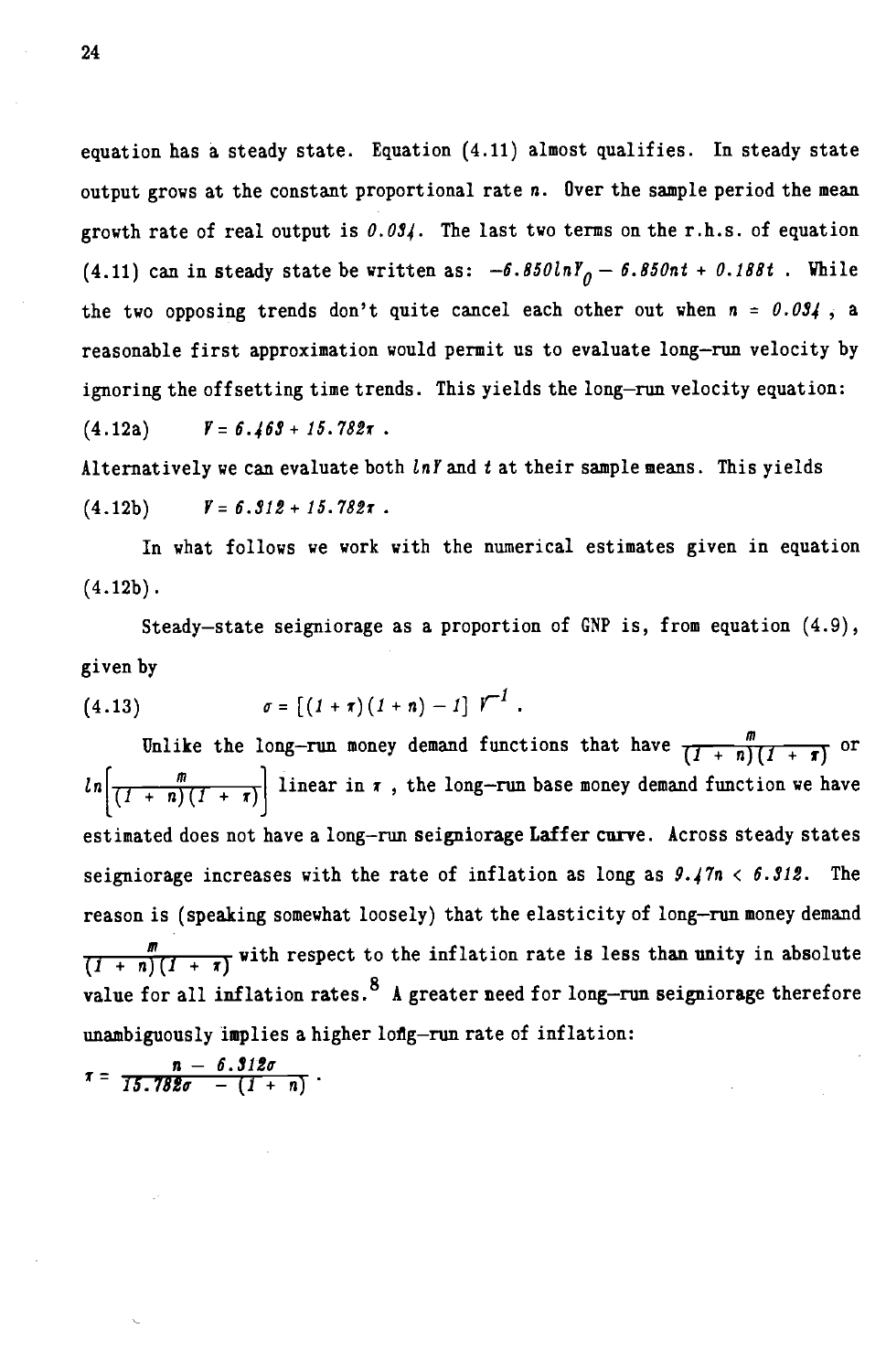To get a sense of the magnitude of the correction in  $x = -\delta + \sigma$ , the sum of the augmented primary surplus and seigniorage, we calculate what constant value of z would stabilize the debt—GNP ratio at some given value d for given constant values of the real interest rate net of the growth rate  $r - n$ . Since  $x = (r - n)d$ , the figures in Table 12 follow immediately.

The actual value of  $x_i$  in 1985/6 was -5.5 percent of GNP (see Table 4). It reached —7.1 percent of GNP in 1986/7. Even in the optimistic case in which d is stabilized at its 1986/87 value of just over 50 percent of GNP and the interest rate exceeds the growth rate by only one percentage point,  $x<sub>t</sub>$  would have to be raised by between 6.0 and 7.6 percentage points of GNP permanently.

If the debt—GNP ratio is not stabilized until it reaches some higher level or if the long—run growth rate of GNP falls short of the long—run real interest rate by more than one percentage point, the required permanent fiscal or seigniorage correction can be considerably higher.

 $\sigma$ , the maximal steady-state seigniorage that can be extracted given our estimate of the money demand function, is given by  $\hat{\sigma} = \frac{1}{\beta} + \frac{n}{15.782}$ . With a four percent long-run real growth rate,  $\sigma \approx 0.066$  that is 6.6 percent of GNP. This amount of seigniorage will only be extracted in the limit as the rate of inflation goes to infinity. Without a reduction in the augmented primary deficit, stabilizing the debt—GNP ratio at 50 percent through increased use of seigniorage alone will not be possible even when the excess of the interest rate over the growth rate is only one percentage point. In that case seigniorage would have to be raised by between 6.0 and 7.6 percent of GM' to 8.70 or 10.30 percent of GM'. The nonexistence of equilibrium in this case suggests the possibility of a hyperinflation.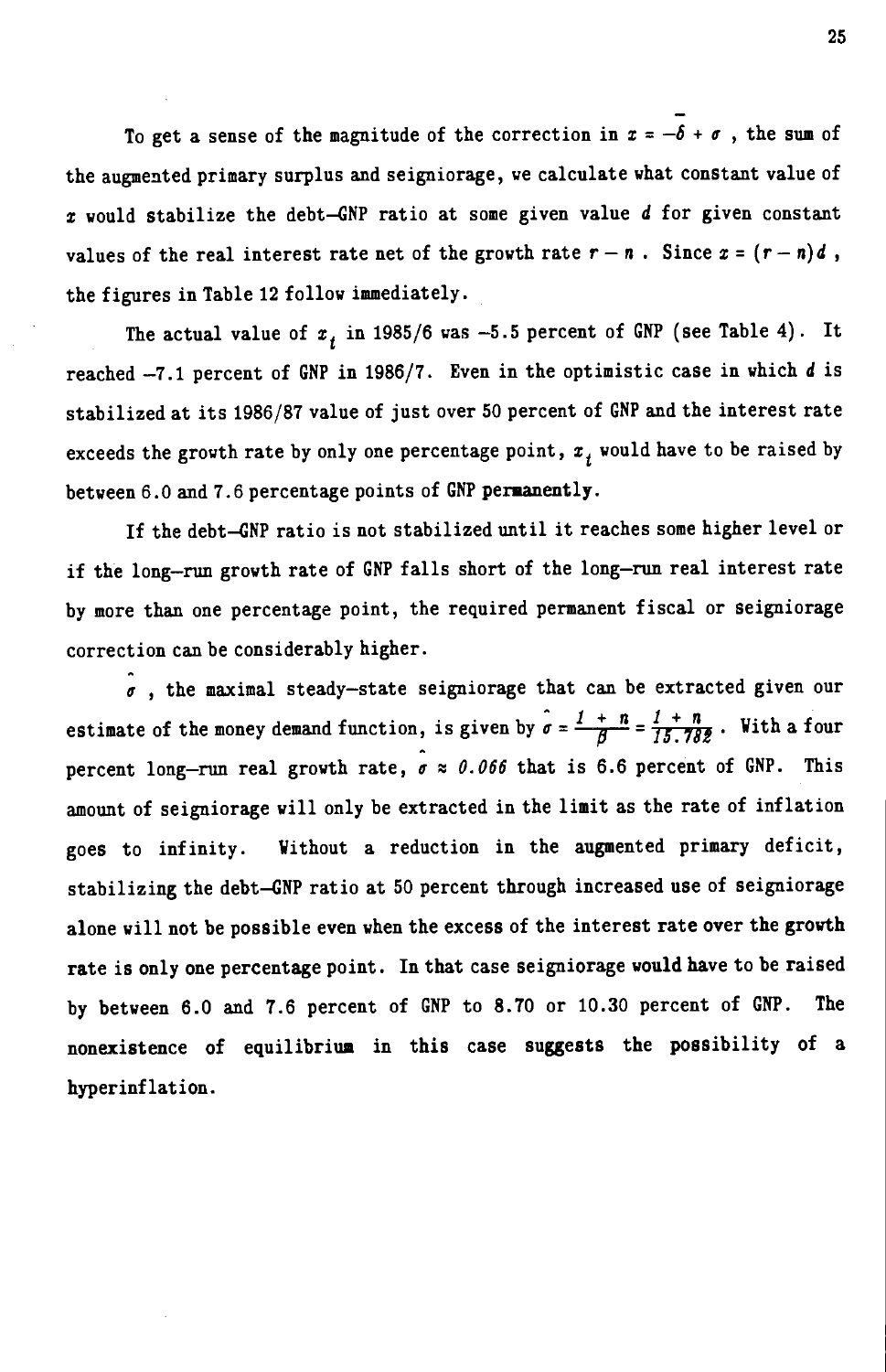The steady—state inflation rate implied by a continuation of the current share of seigniorage in CNP (2.7 percent, and therefore a reduction in the primary deficit of between 6.0 and 7.6 percent of GNP) would, with a four percent long—run real growth rate of GNP, be 21.2 percent per year. Lowering the long-run share of seigniorage in GM' to one percent would, with a four percent long—run real growth rate, reduce the long—run inflation rate to 2.6 percent per annum. Raising the state—state share of seigniorage in GM' to four percent would, with a four percent real growth rate, imply a long—nm rate of inflation of 52.0 percent per year. These figures should of course be taken with a fairly substantial pinch of salt. Our demand function for base money leaves much to be desired. We offer it as an illustration of a methodology that we believe to be useful. Further empirical refinement is necessary before confident statements can be made about the trade-offs faced by India's policy makers.

The seigniorage concept analyzed here can be referred to as one component of the anticipated inflation tax. Anticipated inflation may also have effects on the primary deficit. A tax system that incorporates nominal progression will, with any positive rate of inflation, yield increased real tax rewenues if the tax brackets are not fully index—linked. This "fiscal drag" has been argued to be dominated at high rates of inflation by the negative effect on real tax collections of delayed payment of taxes and inadequate interest penalties for late payment. This Tanzi effect (Tanzi [1978]) is further complicated through the existence of nominal specific taxes and tariffs, nominal cash limits on spending etc.

If the government has long—dated fixed interest debt outstanding which is denominated in domestic currency, then an unanticipated increase in the rate of inflation will act as an unanticipated capital levy on such assets. This can be viewed as a de facto repudiation of part of the public debt. Even with domestic currency denominated short maturity debt or long—dated but variable interest

26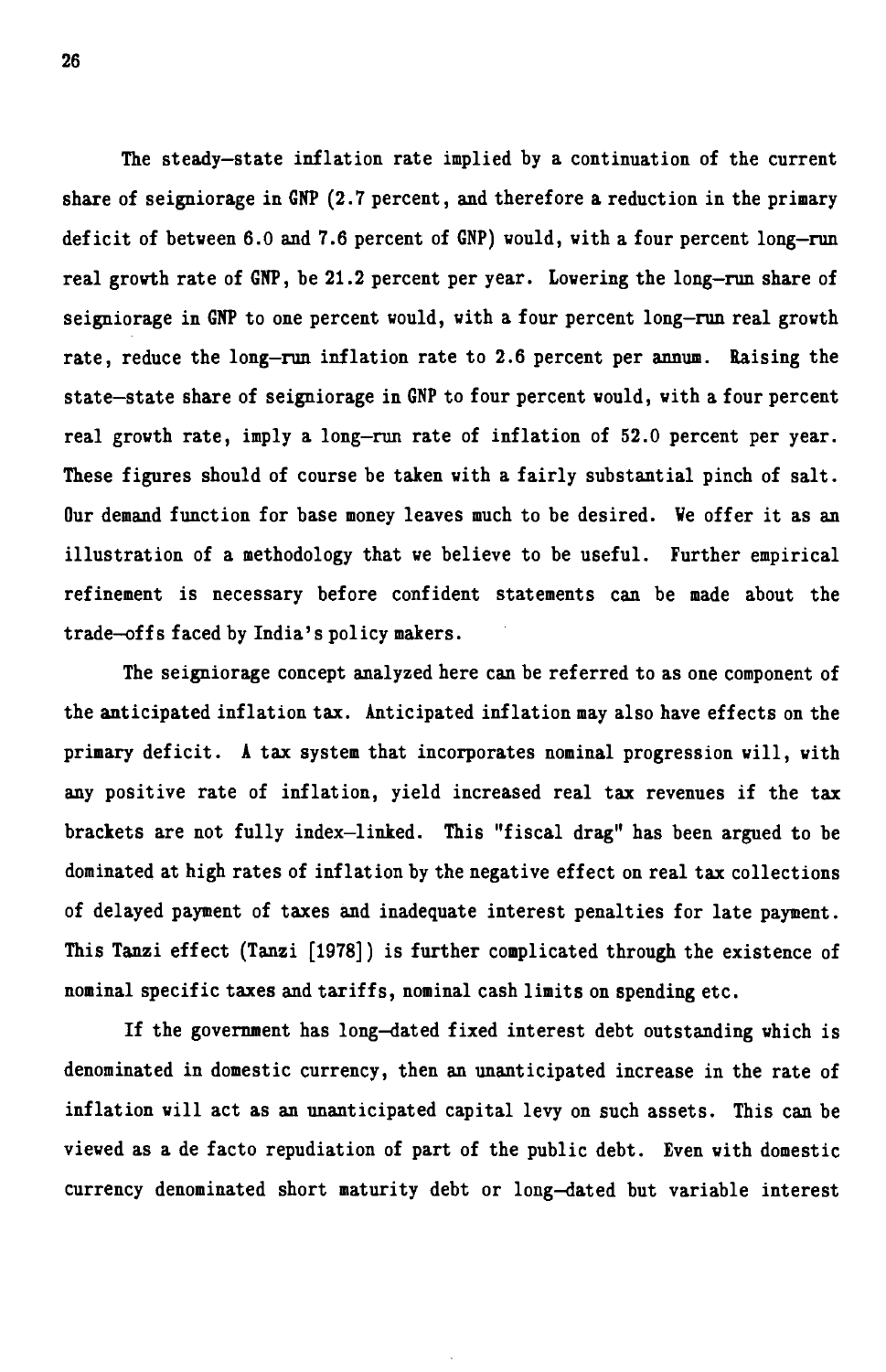debt, an unexpected capital levy can be imposed if an unexpected increase in the general price level can be engineered. In a very open economy this can be achieved through a devaluation of the nominal exchange rate, but in the case of India the very limited openness of the economy prevents this from being a practical policy option.

Like formal repudiation, de facto repudiation through a deliberately engineered unexpected reduction in the market value of the public debt is a serious policy option that should be considered along with policy measures for reducing the primary deficit and along with the increased use of seigniorage. Long—dated public debt, even when index—linked (which is not the case in India), and to a lesser extent short—dated debt is already "contingent debt", even in the absence of repudiation risk: its real value can change, both in anticipated and unanticipated ways, because of a whole range of shocks that have not been engineered deliberately or accidentally by the policy makers.

One of the likely consequences of (partial) repudiation, (as of a capital levy on bond holders or a decline in the market value of long—dated debt due to an unexpected increase in the rate of inflation) is to add a risk premium to the interest rate the government must pay on new debt issues. In extreme cases the government might, for a while, not be able to issue any new debt at all. These costs have to be balanced against the cost of reducing the primary deficit and of making increased use of seigniorage. There is no general case, in equity or efficiency, for exempting the owners of public debt from sharing the burden of adjustment to unforeseen contingencies in preference to owners of human capital, physical capital or land and in preference to the beneficiaries of public spending.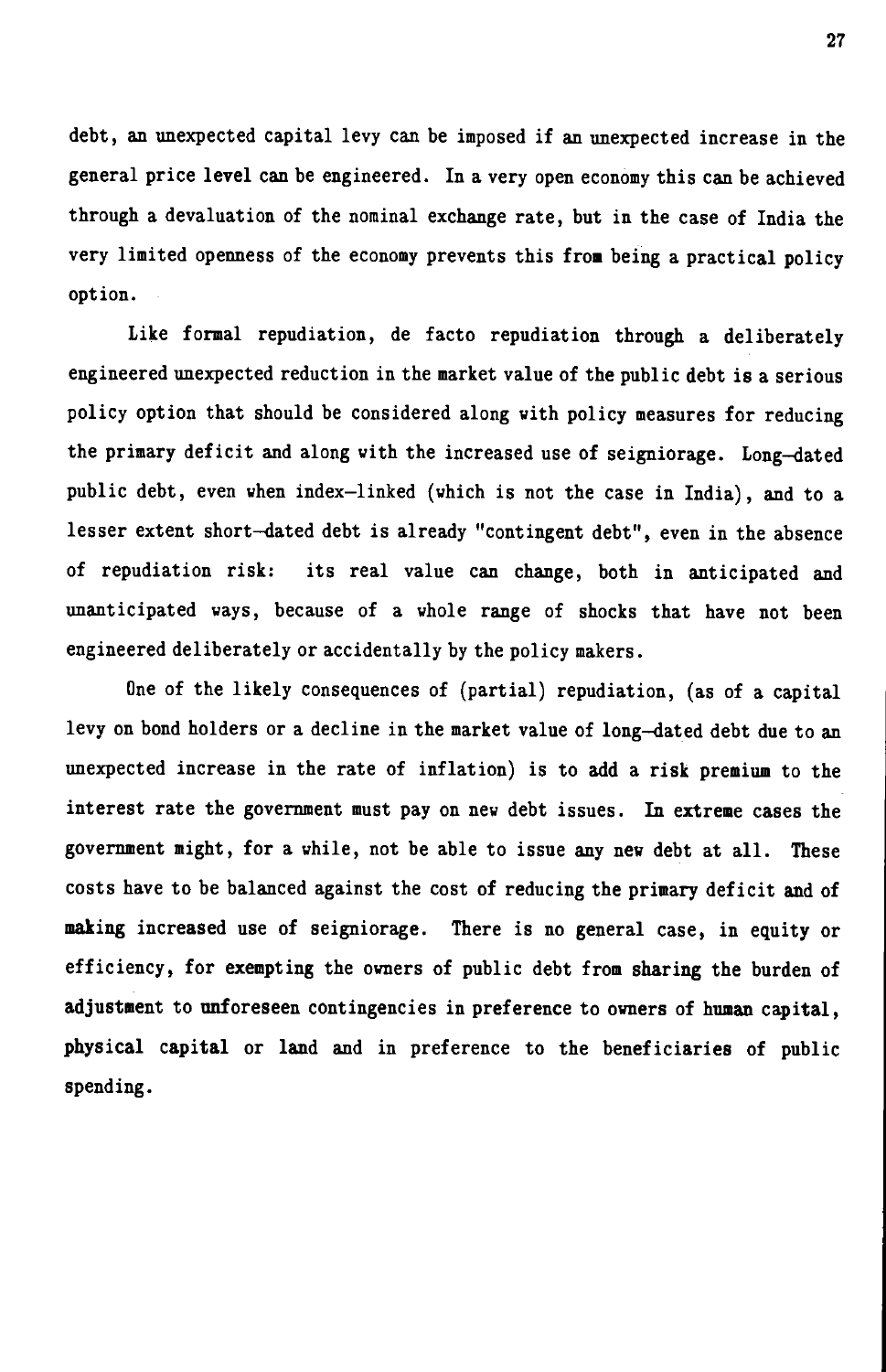#### 5. CONCLUSION

The statistical solvency tests and the estimated demand for base money function suggest two conclusions. First continuation of recent patterns of behavior will eventually threaten the solvency of the government. Second the option of using the inflation tax to close part of the budgetary gap appears to be a limited option indeed. Small increases in the share of seigniorage in GNP will have a high cost in terms of additional long—run inflation and even maximal use of the inflation tax will not be sufficient to close the solvency gap.

The first of these conclusions does not stand or fall with our formal tests for solvency. Visual inspection of Figures 1 and 2, and Tables 1 and 4 make it abundantly clear that the fiscal situation is perilous. It is primarily the rapid increase in the internal public debt that signals the crisis to come.

Unless measures to reduce the primary deficit are taken, a fiscal crisis is bound to come. Where and when it will strike cannot be predicted with certainty. Often a fiscal crisis first manifests itself in the foreign exchanges. Actual or imminent international reserve exhaustion is a common trigger for emergency measures including recourse to IMF standby financing and the conditionality this implies. Such foreign exchange crises can happen even if, as in the case of India, the external debt burden of the country is quite modest.

The fiscal retrenchment that appears to be required is large and will be painful. The political and economic challenge is to implement the required combination of spending cuts, and of tax and other revenue increases in a way that does least damage to the economy's growth prospects, and that protects the weakest and poorest citizens.

28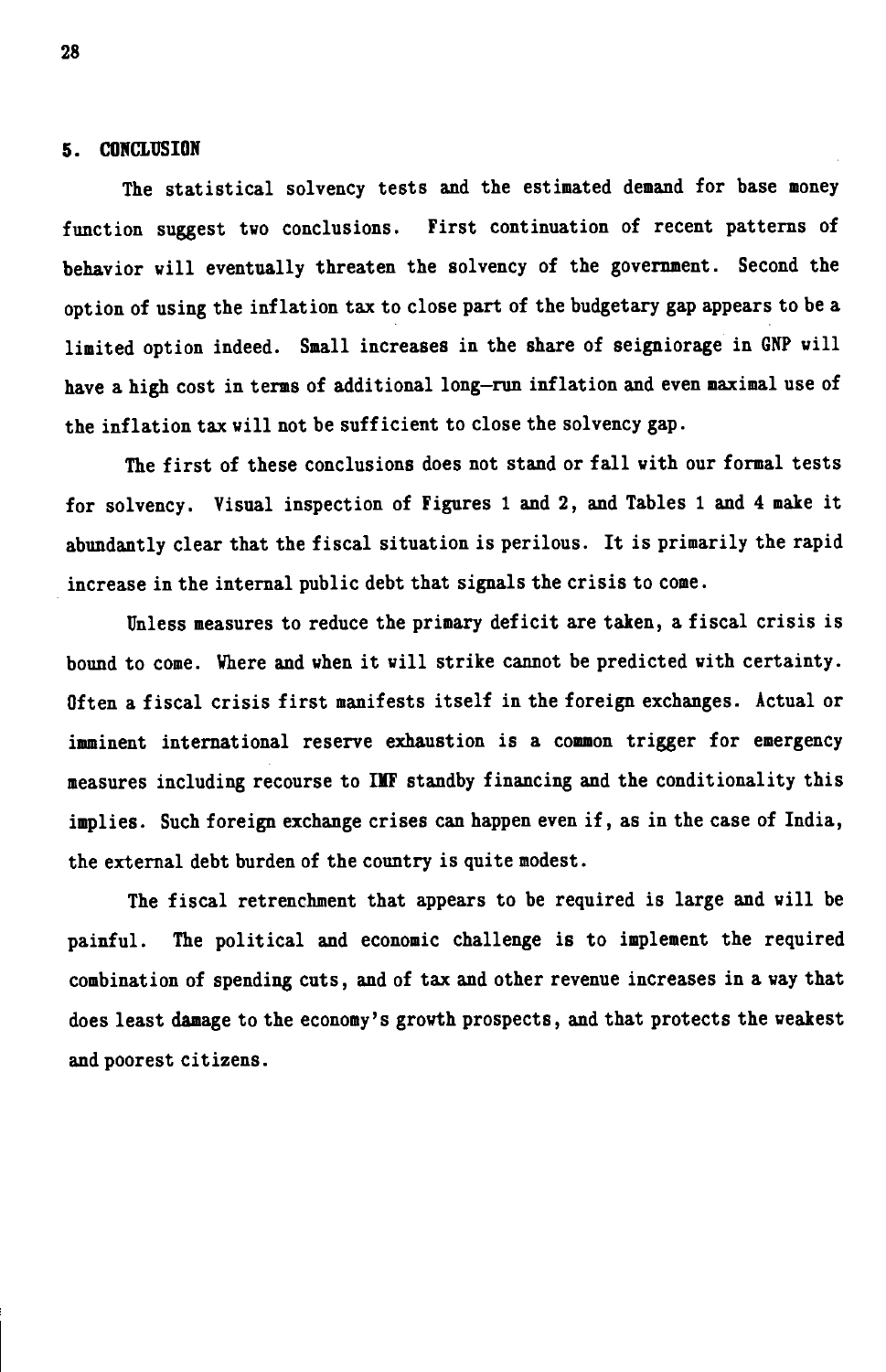#### **NOTES**

$$
\frac{B_{t+j+j} + \frac{S_{t+j+j}F_{t+j+j}}{F_{t+j}}}{B_{t+j} + \frac{S_{t+j+j}F_{t+j+j}}{F_{t+j}} + \frac{S_{t+j+j}}{F_{t+j}} + \frac{S_{t+j+j}F_{t+j} + \frac{S_{t+j+j}F_{t+j}}{F_{t+j}}}{B_{t+j} + \frac{S_{t+j}F_{t+j}}{F_{t+j}} + \frac{S_{t+j}F_{t+j}}{F_{t+j}}}
$$

 $2_{\text{In an-open}}$  economy this statement implies the assumption of a "source based" system of taxation which taxes all income streams originating within the national economy. With a residence-based view of taxation we instead tax all income accruing to domestic residents  $x.e.$  GNP and the simple story we tell here vonid not vor

 ${}^{3}$ Strictly sueaking, presenne time as a purely deterministic process, our model is a bivariate version of equation (3.14) with a zero variance innovation in the second equation.

 $4\tau_{\rm{bar}}$  tasts ears nertowed males a program written by Hico Lorezan in CAUSS.

 $^8$ If wones loanst pablic enterprises aan be privatized at a price exceeding the present discounted value of the cash flow of these enterprises (on the assumption that the seath is the entity sector), such privatization can strengthen the government in bail core shand

6<sub>The estimation and bream more date using 50 dies.</sub>

Those that  $J_{\rm eff}$  is the corey moth st the end of period  $\sim$  .

 $^2$ This vould be exactly correct  $\frac{1}{2}$  a  $\frac{1}{2}$ .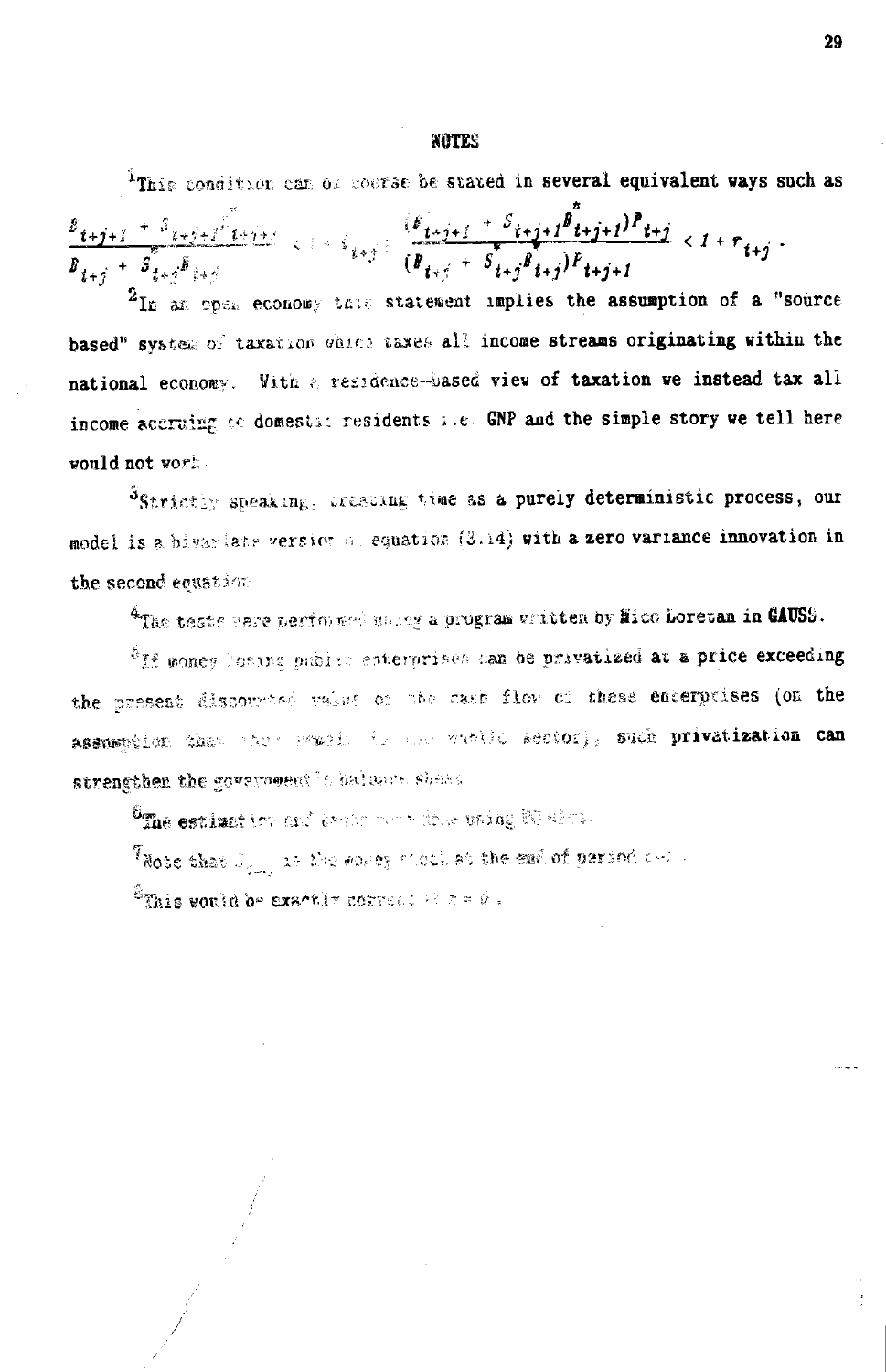#### REFERENCES

- Andrew B. Abel, Gregory Mankiw, Lawrence H. Summers and Richard J. Zeckhauser [1989], "Assessing Dynamic Efficiency: Theory and Evidence," Review of Economic Studies 56 January 1—19.
- Ritu Anand and Sweder van Vijnbergen [1989], "Inflation and the Financing of Government Expenditure: An. introductory Analysis. with an Application to Turkey," The Vorid Bank Economic Review 3 17—38.
- Robert J. Barro [1979], "On the Determination of the Public Debt," Journal of Political Economy 87(5), Part 1, October, 940-971.
- Villem H. Buiter [1983a], "Measurement of the Public Sector Deficit and Its Implications for Policy Evaluation and Design," International Monetary Fund Staff Papers 30 June, 306—349.
- [1983b], "The Theory of Optimum Deficits and Debt," in Federal Reserve Bank of Boston Conference Series No. 27, The Economics of Large Government Deficits, October, 4—69.
- [1985], "A Guide to Public Sector Debt and Deficits," Economic Policy 1 November, 14—61.
- [1989a], "The Arithmetic of Solvency," in W.H. Buiter, Principles of Budgetary and Financial Policy, 149-159, London: Harvester Wheatsheaf.
- $[1989b]$ , "Some Thoughts on the Role of Fiscal Policy in Stabilization and Structural Adjustment in Developing Countries," in in W.H. Buiter, Principles. of Budgetary and Financial Policy, London: Harvester Wheatsheaf..
- [1989c], "Can Public Spending Cuts be Inflationary?" in V.H. Buiter, Principles of Budgetary and Financial Policy, London: Harvester Wheatsheaf.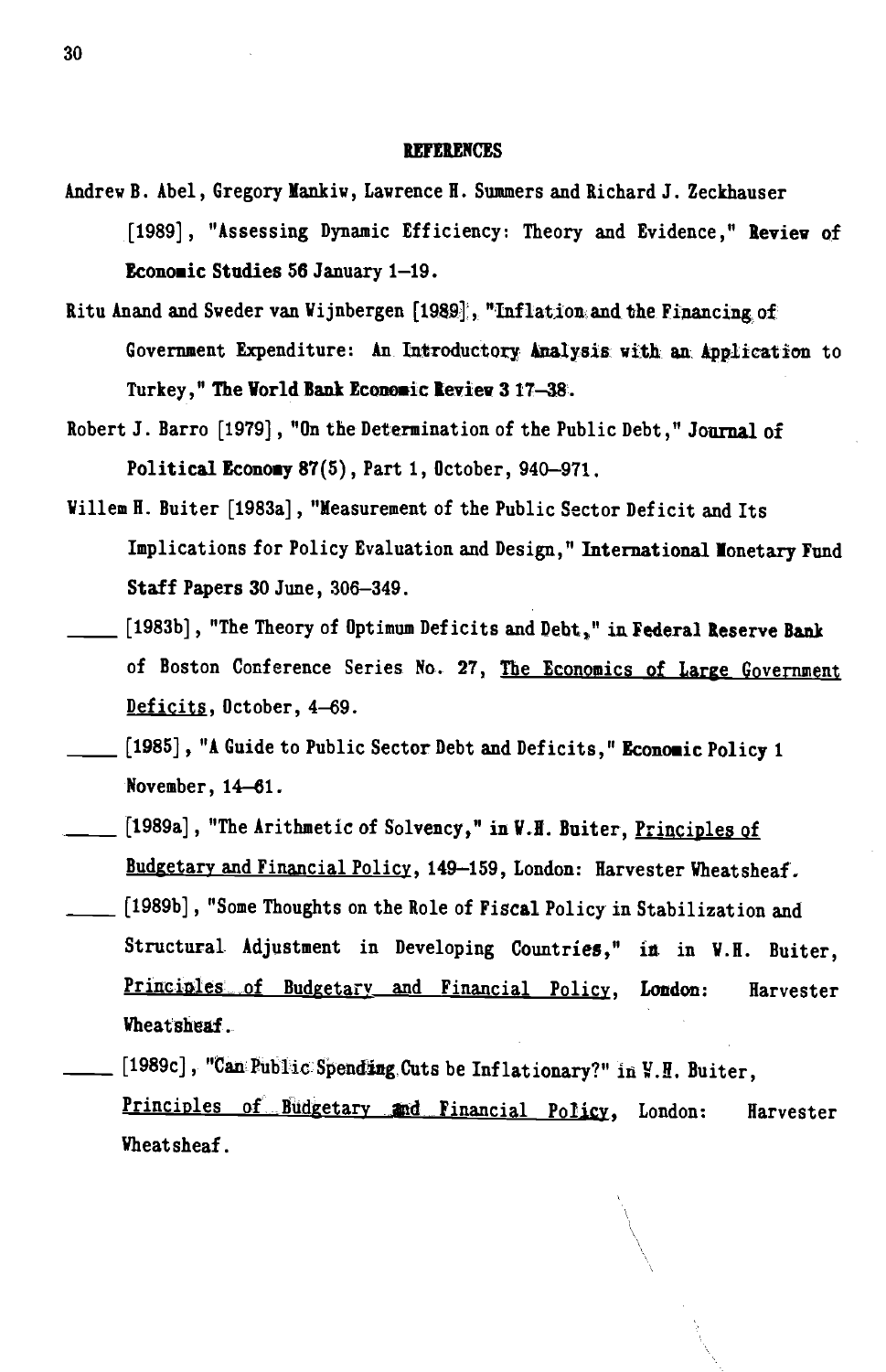- D.A. Dickey and V.A. Fuller [1979], "Distribution of the Estimators for Autoregressive Time Series with a Unit Root," Journal of the American Statistical Association 74 427—31.
- [1981], "Likelihood Ratio Statistics for Autoregressive Time Series with a Unit Root," Econometrica 49 1057-72.
- V.A. Fuller [1976], Introduction to Statistical Time Series, New York: Wiley.
- Vittorio Grilli [1989], "Seigniorage in Europe," in M. de Cecco and A. Giovannini (eds.), A European Central Bank?, Cambridge University Press, 53—79.
- James D. Hamilton and Marjorie A. Flavin [1986], "On the Limitations of Government Borrowing: A Framework for Empirical Testing," American Economic Review 76 September, 808-819.
- Andrew C. Harvey [1981], The Econometric Analysis of Time Series, Oxford: Philip Allan.
- Pierre Perron and Peter C.B. Phillips [1987], "Does GNP have a Unit Root? A Reevaluation," Economics Letters 23 139-145.
- Peter C.B. Phillips [1988], "Regression Theory for Near—Integrated Time Series," Econometrica  $56(5)$ , September, 1021-1043.
- and Pierre Perron [1988], "Testing for a Unit Root in Time Series Regression," Biometrica  $75(2)$ , 335-46
- S.E. Said and D.A. Dickey [1984], "Testing for Unit Roots in Autoregressive-Moving Average of Unknown Order," Biometrica 71 599—607.
- Vito Tanzi [1978], "Inflation, Real Tax Revenue and the Case of Inflationary Finance: Theory with an Application to Argentina," International Nonetary Fund Staff Papers 25 September.
- H. White [1980], "A Heteroskedasticity-Consistent Covariance Estimator and A Direct Test for Heteroskedasticity," Econometrica 48(4), 817-838.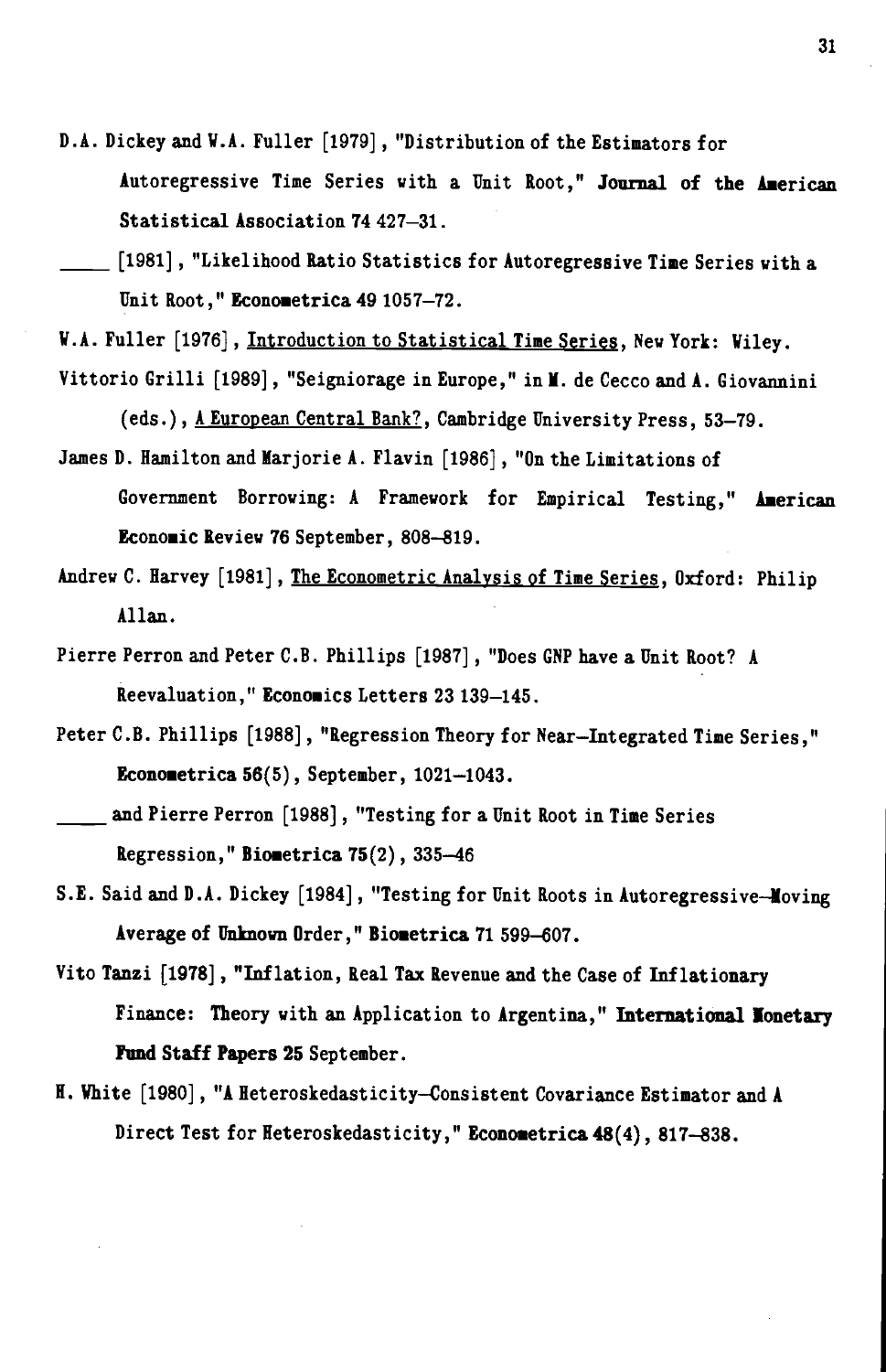David W. Wilcox [1989], "The Sustainability of Government Deficits: Implications of the Present Value Borrowing Constraint," Journal of loney, Credit and Banking 21 August, 291—306.

 $\cdot$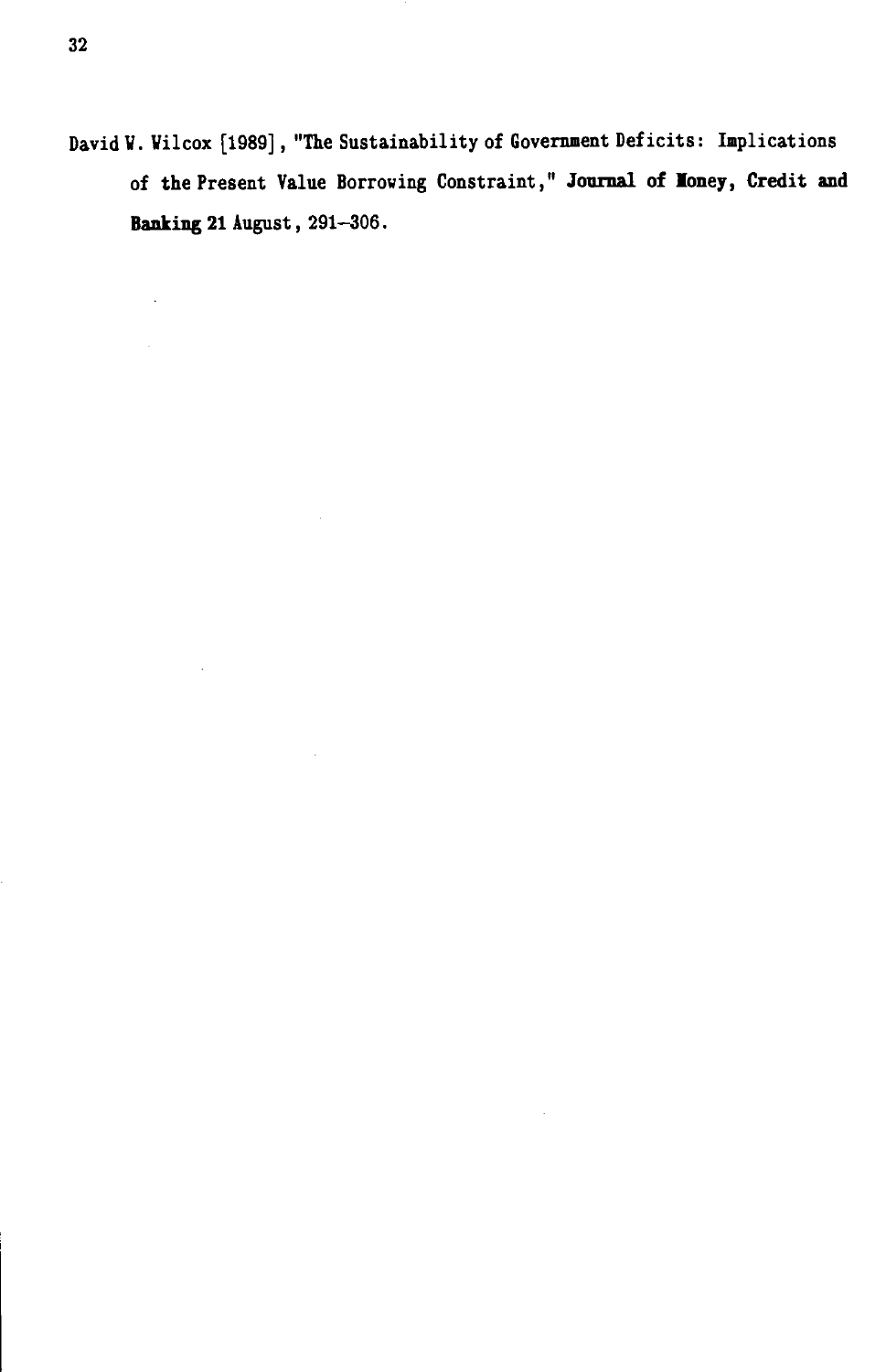

FIGURE 1: DEBT-GNP RATIO, 1970/1-1986/7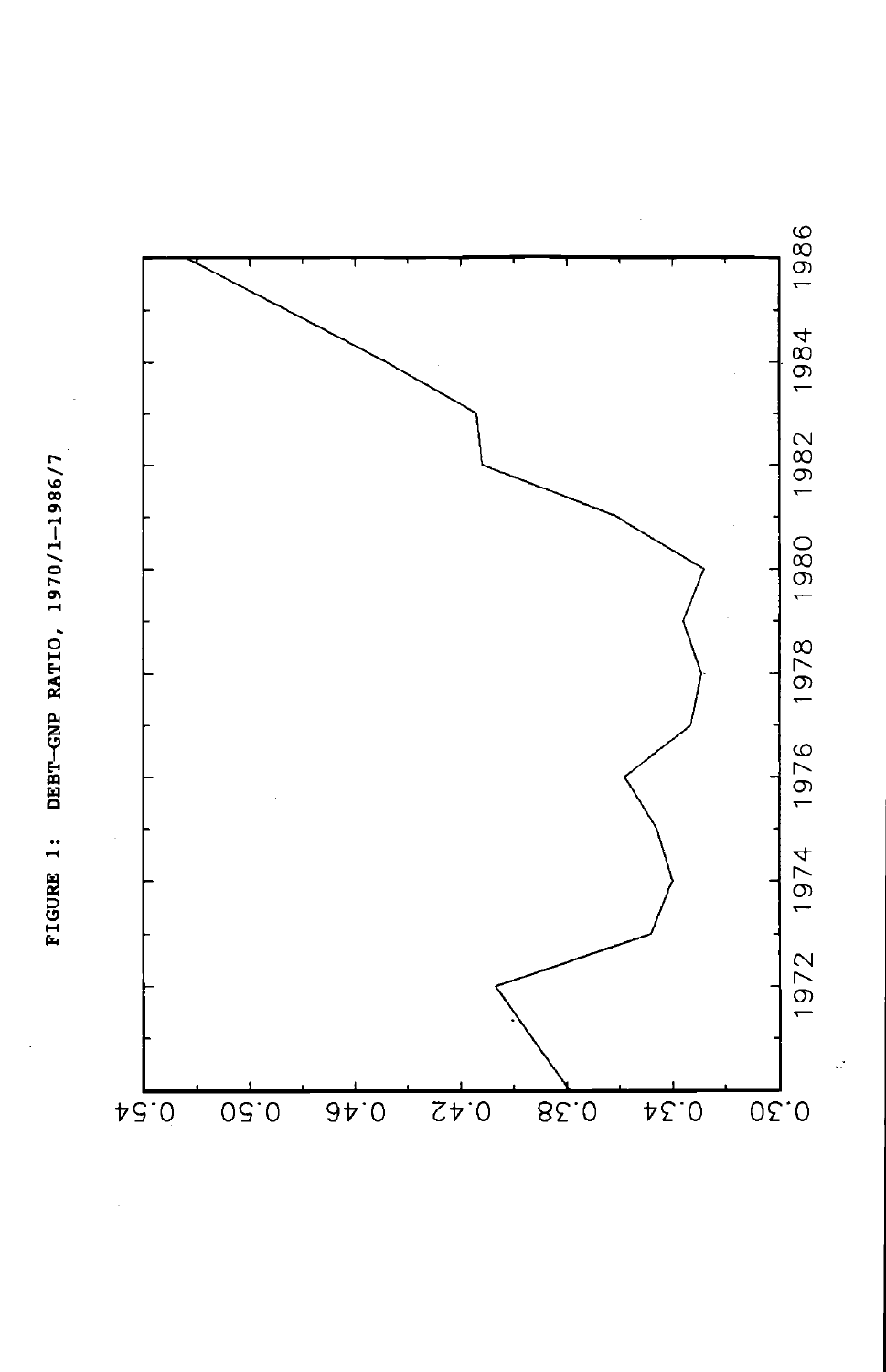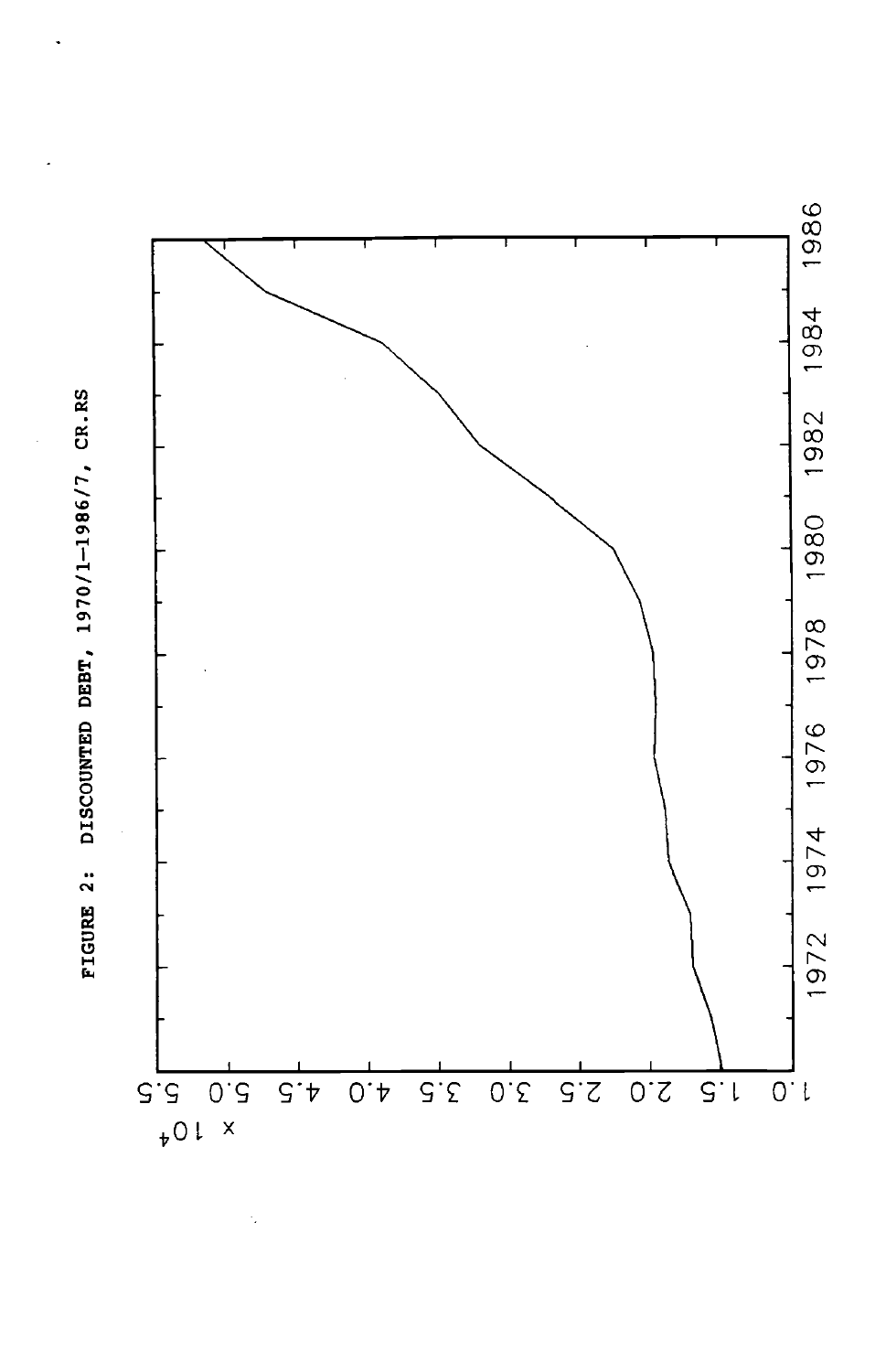| <b>NTD</b> | NTDD                                                                                                                         | NTFD                                                                                                                 |                                                                                                                                  |
|------------|------------------------------------------------------------------------------------------------------------------------------|----------------------------------------------------------------------------------------------------------------------|----------------------------------------------------------------------------------------------------------------------------------|
|            | 23.9                                                                                                                         |                                                                                                                      |                                                                                                                                  |
| 39.3       | 24.7                                                                                                                         |                                                                                                                      |                                                                                                                                  |
|            |                                                                                                                              |                                                                                                                      |                                                                                                                                  |
|            |                                                                                                                              |                                                                                                                      |                                                                                                                                  |
|            |                                                                                                                              |                                                                                                                      |                                                                                                                                  |
|            |                                                                                                                              |                                                                                                                      |                                                                                                                                  |
|            |                                                                                                                              |                                                                                                                      |                                                                                                                                  |
|            |                                                                                                                              |                                                                                                                      |                                                                                                                                  |
|            |                                                                                                                              |                                                                                                                      |                                                                                                                                  |
|            |                                                                                                                              |                                                                                                                      |                                                                                                                                  |
|            |                                                                                                                              |                                                                                                                      |                                                                                                                                  |
|            |                                                                                                                              |                                                                                                                      |                                                                                                                                  |
|            |                                                                                                                              |                                                                                                                      |                                                                                                                                  |
|            |                                                                                                                              |                                                                                                                      |                                                                                                                                  |
|            |                                                                                                                              |                                                                                                                      |                                                                                                                                  |
|            |                                                                                                                              |                                                                                                                      |                                                                                                                                  |
|            |                                                                                                                              |                                                                                                                      |                                                                                                                                  |
|            |                                                                                                                              |                                                                                                                      |                                                                                                                                  |
|            | 37.9<br>40.7<br>34.8<br>34.0<br>34.6<br>35.8<br>33.3<br>32.9<br>33.6<br>32.8<br>36.1<br>41.2<br>41.4<br>44.8<br>48.6<br>52.4 | 25.7<br>21.4<br>20.8<br>21.1<br>23.4<br>23.5<br>24.7<br>25.7<br>24.7<br>25.5<br>28.9<br>29.3<br>31.3<br>33.6<br>35.9 | 14.0<br>14.6<br>15.0<br>13.4<br>13.2<br>13.5<br>12.4<br>9.8<br>8.2<br>7.9<br>8.1<br>10.6<br>12.3<br>12.1<br>13.7<br>15.0<br>16.5 |

TABLE 1: X GNP

#### SOURCES:

- 1. Report of the Committee to Review the Working of the Monetary System.
- april 1985, KB1, Bombay.<br>2. India, Bureau of Public Enterprises, Public Enterprises Survey: Annual Report on the Working of Industrial and Commercial Undertakings of the Central Government, Volumes for 1970/1 to 1986/7.
- 3. Report on Currency and Finance, RBI, Volumes for 1977/8-1987/8.<br>4. Economic Survey, Government of India, 1988/9.
- 
- 5. World Debt Tables: External Debt of Developing Countries, 1988/9, Volumes II and III, Country Tables, Washington, DC.

#### DEFINITIONS OF VARIABLES:

NTD  $\equiv$  NTDD + NTFD (see notes to Tables 2 and 3).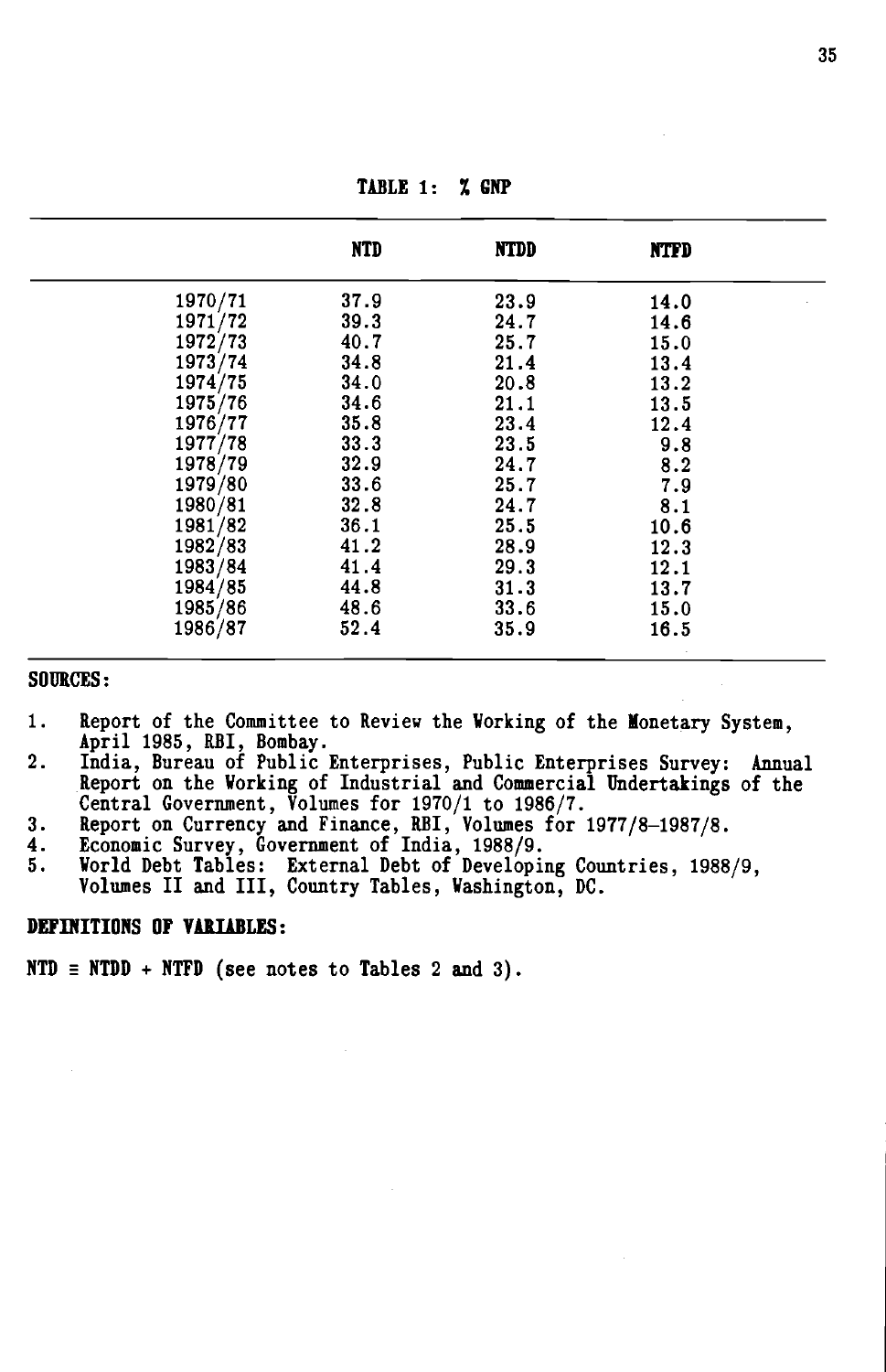|                 | <b>CDD</b> | <b>SDD</b> | <b>PEDD</b> | <b>NTDD</b> |
|-----------------|------------|------------|-------------|-------------|
| 1970/71         | 18.5       | 5.1        | 0.3         | 23.9        |
| 1971/72<br>19.1 |            | 5.3        | 0.3         | 24.7        |
| 1972/73         | 19.9       | 5.4        | 0.4         | 25.7        |
| 1973/74         | 16.4       | 4.8        | 0.2         | 21.4        |
| 1974/75         | 15.5       | 4.7        | 0.6         | 20.8        |
| 1975/76         | 15.1       | 5.2        | 0.8         | 21.1        |
| 1976/77         | 16.8       | 5.4        | 1.2         | 23.4        |
| 1977/78         | 17.2       | 5.2        | 1.1         | 23.5        |
| 1978/79         | 17.9       | 5.4        | 1.4         | 24.7        |
| 1979/80         | 18.4       | 5.5        | 1.8         | 25.7        |
| 1980/81         | 17.7       | 5.2        | 1.8         | 24.7        |
| 1981/82         | 18.6       | 5.1        | 1.8         | 25.5        |
| 1982/83         | 21.3       | 5.4        | 2.2         | 28.9        |
| 1983/84         | 21.4       | 5.5        | 2.4         | 29.3        |
| 1984/85         | 22.6       | 5.9        | 2.6         | 31.1        |
| 1985/86         | 24.7       | 6.1        | 2.8         | 33.6        |
| 1986/87         | 26.5       | 6.3        | 3.1         | 35.9        |

## TABLE 2: DOMESTIC PRIVATE HOLDINGS OF CENTRAL GOVERNMENT, STATE AND

PuBLIC ENTERPRISE LIABILITIES, 1970/1—1986/7 (X OF CNP)

#### SOURCES:

- 1. Report of the Committee to Review the Working of the Monetary System,<br>April 1985, RBI, Bombay.
- April 1985, RBI, Bombay. 2. India, Bureau of Public Enterprises, Public Enterprises Survey Annual Report on the Working of Industrial and Commercial Undertakings of the Central Government, Volumes for 1970/1—1986/7.
- 3. Report on Currency and Finance, RBI, Volumes for 1977/8—1987/8.
- 4. Economic Survey, Government of India, 1988/9.

#### DEFINITIONS OF VARIABLES:

 $NTDD \equiv CDD + SDD + PEDD$ .

- CDD: Internal debt of Central Government except special securities issued to the Reserve Bank of India, Treasury bills issued to the Reserve Bank of India and to State Governments; plus Small Savings Scheme; plus Five—Year Time Deposits; plus Provident Funds etc; minus loans and debentures to Public Enterprises.
- SDD: Internal debt of State Governments less Ways and Means Advances from the Reserve Bank of India; plus Provident Funds; less loans to Public Enterprises.
- PEDD: Rupee denominated debt of Public Enterprises not held by Central Government or States.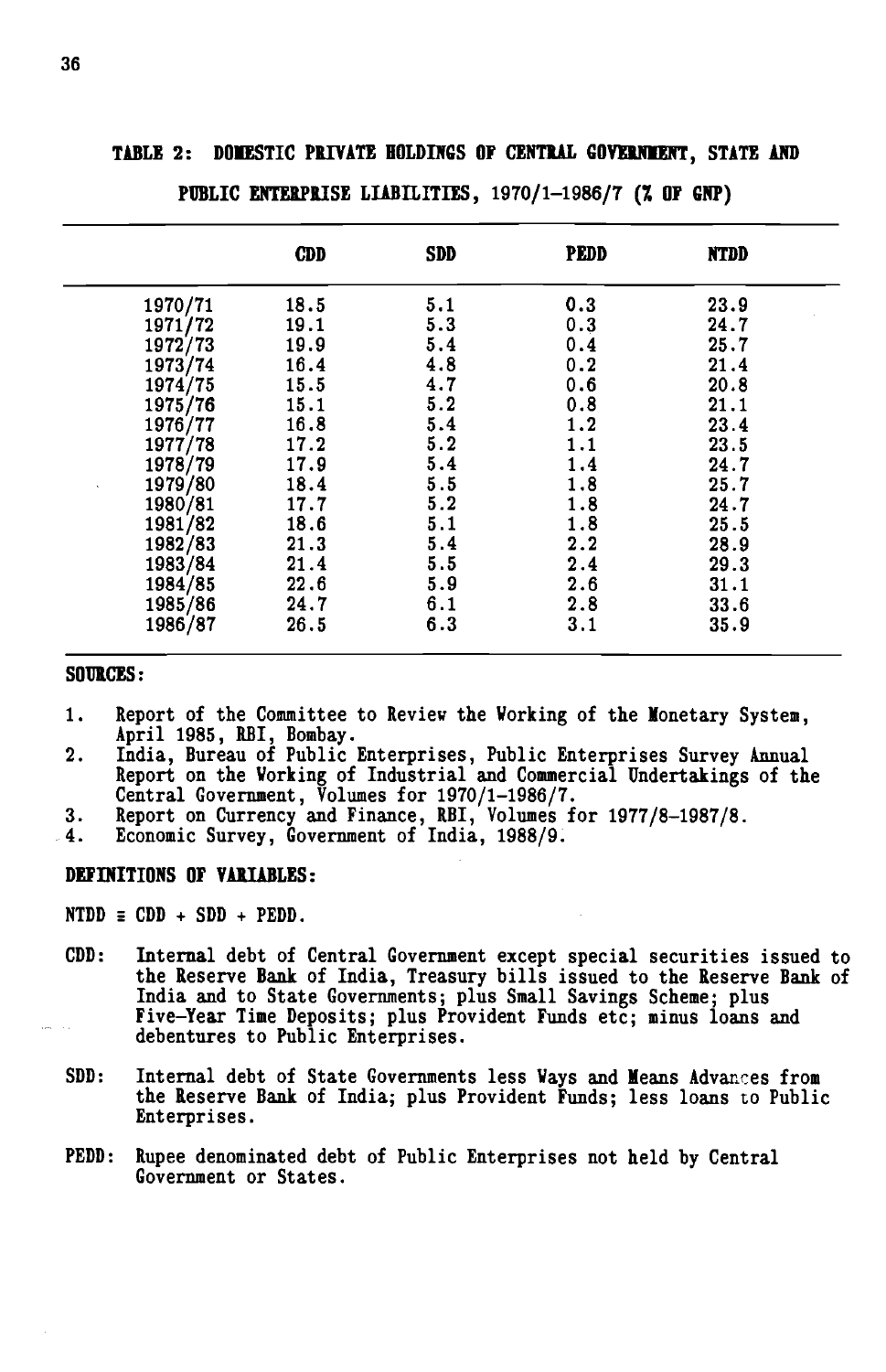#### TABLE 3: FOREIGN LIABILITIES AND ASSETS OF THE

|         | TFD  | R   | NTFD |
|---------|------|-----|------|
| 1970/71 | 15.4 | 1.4 | 14.0 |
| 1971/72 | 16.2 | 1.6 | 14.6 |
| 1972/73 | 16.5 | 1.5 | 15.0 |
| 1973/74 | 14.8 | 1.4 | 13.4 |
| 1974/75 | 14.4 | 1.2 | 13.2 |
| 1975/76 | 15.9 | 2.4 | 13.5 |
| 1976/77 | 16.4 | 4.0 | 12.4 |
| 1977/78 | 15.2 | 5.4 | 9.8  |
| 1978/79 | 14.2 | 6.0 | 8.2  |
| 1979/80 | 13.5 | 5.6 | 7.9  |
| 1980/81 | 12.4 | 4.3 | 8.1  |
| 1981/82 | 13.2 | 2.6 | 10.6 |
| 1982/83 | 15.2 | 2.9 | 12.3 |
| 1983/84 | 15.2 | 3.1 | 12.1 |
| 1984/85 | 17.1 | 3.4 | 13.7 |
| 1985/86 | 18.2 | 3.2 | 15.0 |
| 1986/87 | 19.5 | 3.0 | 16.5 |

## PuBLIC SECTOR, 1970/1—1986/7 (Z OF GNP)

## SOURCES:

- 1. World Debt Tables: External Debt of Developing Countries, 1988/9, Volumes II and III, Country Tables, Washington, DC.
- 2. Economic Survey, Government of India, 1988/9.

## DEFINITIONS OF VARIABLES:

 $NTFD = TFD - R$ .

- TFD: Public and Publicly Guaranteed Long-Term debt plus use of IMF Credit plus imputed Short—Term Public Debt
- R: Official foreign exchange reserves plus SDRs.

\* We assumed that the Public Sector's share of total short—term external debt was the same as its share of total long—term debt.

Note: External debt data in World Debt Tables is on a calendar year basis. The figures in Tables 1 and 3 "apportion" the calendar year figures to financial years (April 1 to larch 31) e.g. the figure for financial year 1986/7 is three—quarters of the calendar year 1986 figure plus one—quarter of the calendar year 1987 figure.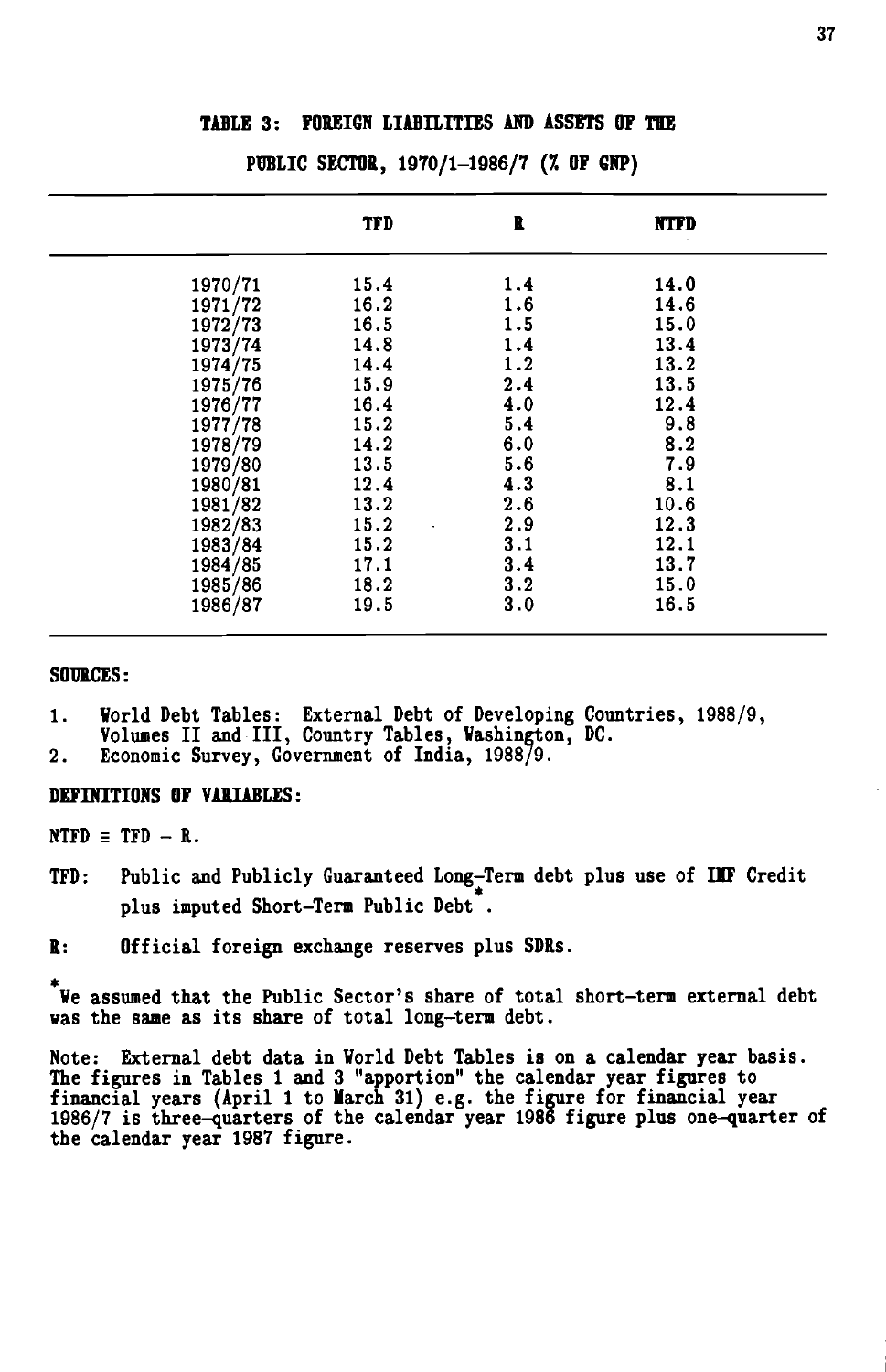|         | <b>DEFICIT</b> | <b>PRIMARY</b><br><b>DEFICIT</b> | <b>INTEREST</b><br><b>PAYMENTS</b> | <b>SEIGNIORAGE</b> |
|---------|----------------|----------------------------------|------------------------------------|--------------------|
| 1970/71 | 5.8            | 3.9                              | 1.9                                | 1.1                |
| 1971/72 | 7.3            | 5.3                              | 2.0                                | 1.1                |
| 1972/73 | 6.9            | 5.0                              | 1.9                                | 1.0                |
| 1973/74 | 5.6            | 3.9                              | 1.7                                | 2.2                |
| 1974/75 | 5.9            | 4.2                              | 1.7                                | 0.7                |
| 1975/76 | 6.7            | 4.7                              | 2.0                                | 0.3                |
| 1976/77 | 7.1            | 4.8                              | 2.3                                | 1.4                |
| 1977/78 | 6.9            | 4.9                              | 2.0                                | 1.9                |
| 1978/79 | 7.9            | 5.6                              | 2.3                                | 2.2                |
| 1979/80 | 8.3            | 5.7                              | 2.6                                | 2.8                |
| 1980/81 | 10.0           | $-7.6$                           | 2.4                                | 1.7                |
| 1981/82 | 9.6            | 6.9                              | 2.7                                | 1.7                |
| 1982/83 | 10.7           | 7.8                              | 2.9                                | 2.2                |
| 1983/84 | 10.7           | 7.7                              | 3.0                                | 3.1                |
| 1984/85 | 12.4           | 9.1                              | 3.3                                | 1.3                |
| 1985/86 | 11.6           | 8.2                              | 3.4                                | 2.7                |
| 1986/87 | 13.9           | 9.8                              | 4.1                                | 2.7                |

## TABLE 4: THE PUBLIC SECTOR DEFICIT, ITS COIPONENTS

AND SEIGNIORAGE, 1970/1-1986/7 (7. OF GNP)

## SURCES:

1. Economic Survey, Government of India, Volumes 1972/3—1988/9.

2. Report on Currency and Finance, RBI, Volumes 1980/1-1987/8.<br>3. Statistical Appendix: Supplement to the RBI Occasional Papers, Volume 3(1), June 1982, Monetary Policy in India: Issues and Evidence.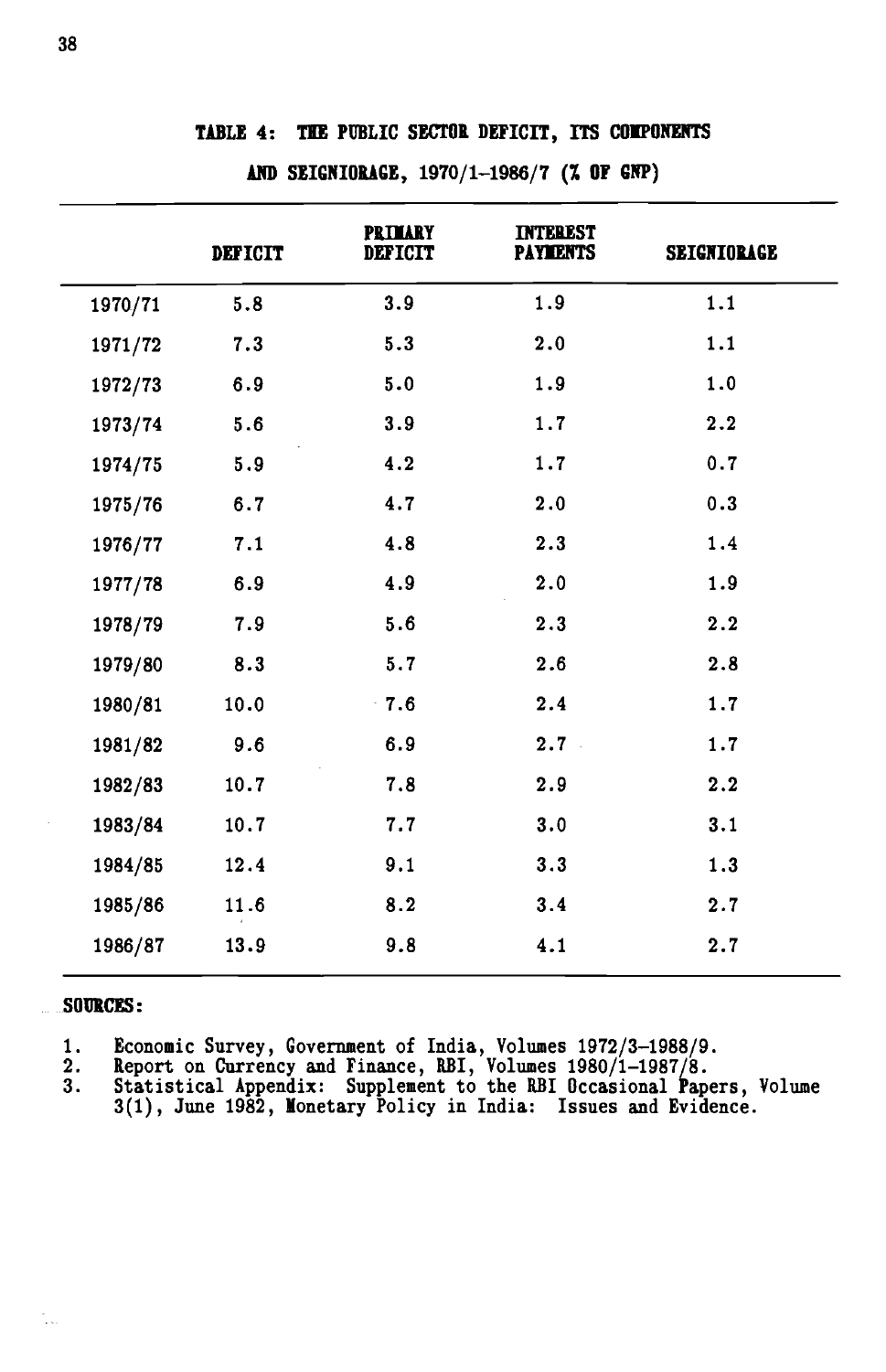| TABLE 5: SELECTED ECONOMIC INDICATORS |  |  |  |
|---------------------------------------|--|--|--|
|---------------------------------------|--|--|--|

|         | (1)          | (2)                                        | (3)        | (4)                   |
|---------|--------------|--------------------------------------------|------------|-----------------------|
|         | Growth GNP % | $\lambda \Delta$ in<br><b>GDP</b> Deflator | 7.A in CPI | Deprec.<br>Ex. Rate % |
| 1970/71 | 6.15         | 2.99                                       | 4.19       | 0.0                   |
| 1971/72 | 2.14         | 5.43                                       | 5.36       | 0.32                  |
| 1972/73 | $-0.54$      | 11.00                                      | 11.44      | 2.74                  |
| 1973/74 | 3.74         | 18.89                                      | 27.00      | 1.72                  |
| 1974/75 | 0.20         | 17.97                                      | 16.77      | 1.44                  |
| 1975/76 | 9.67         | $-2.87$                                    | $-10.77$   | 8.49                  |
| 1976/77 | 1.61         | 6.59                                       | 8.91       | 3.29                  |
| 1977/78 | 8.37         | 3.41                                       | 2.90       | $-4.20$               |
| 1978/79 | 6.71         | 2.06                                       | 3.59       | $-4.17$               |
| 1979/80 | $-4.51$      | 15.56                                      | 12.13      | $-1.58$               |
| 1980/81 | 6.48         | 18.71                                      | 12.58      | $-2.27$               |
| 1981/82 | 6.48         | 10.01                                      | 8.82       | 13.13                 |
| 1982/83 | 3.47         | 7.23                                       | 9.91       | 7.88                  |
| 1983/84 | 7.61         | 8.36                                       | 11.15      | 7.05                  |
| 1984/85 | 3.20         | 7.14                                       | 5.01       | 15.27                 |
| 1985/86 | 6.11         | 7.53                                       | 8.85       | 2.90                  |
| 1986/87 | 6.07         | 5.60                                       | 7.61       | 4.42                  |
|         |              |                                            |            |                       |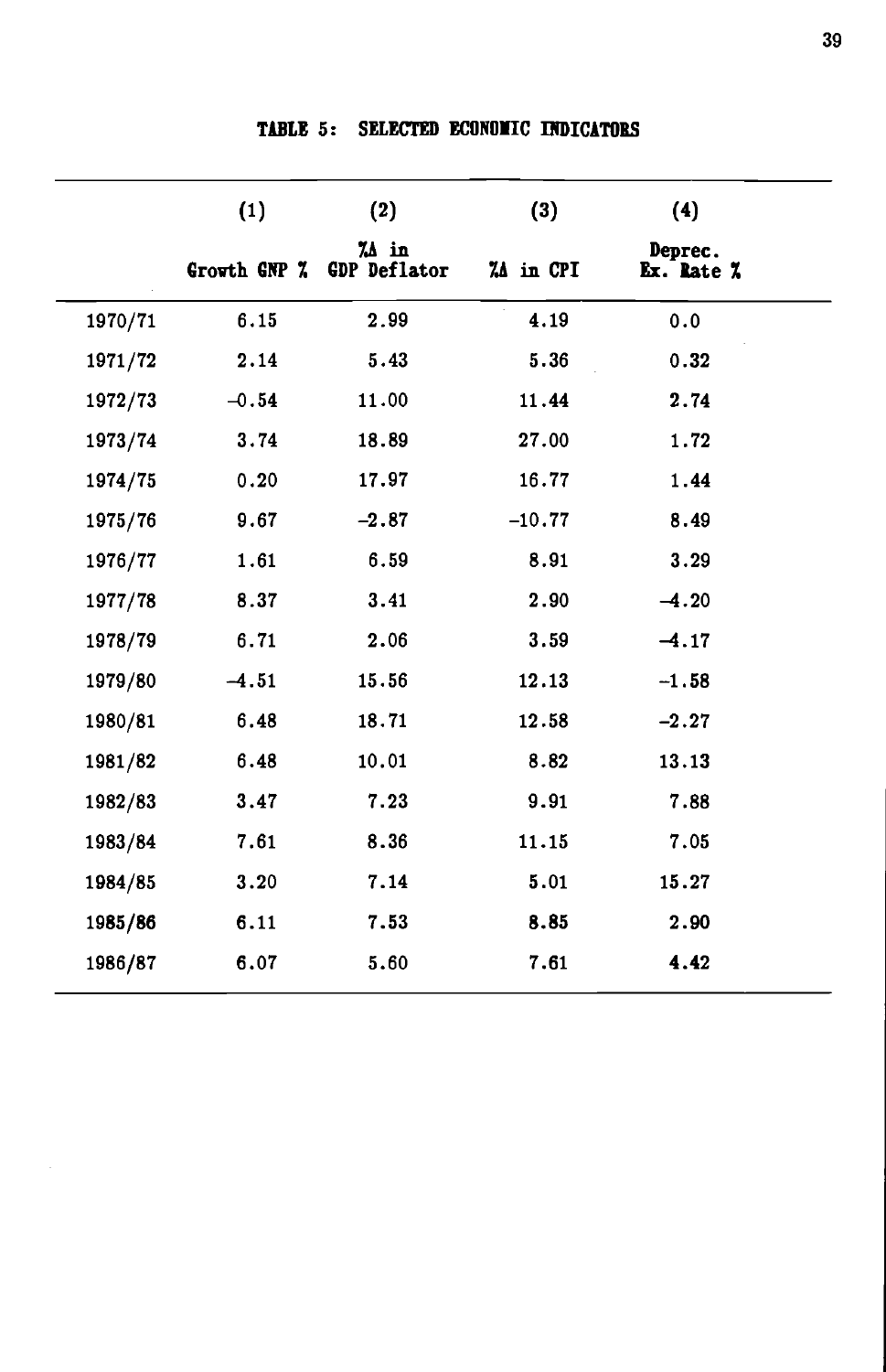| (5)<br>Yield on<br>L.T. Gov't<br><b>Securities</b><br>(Rupee) | (6)<br><b>Advance</b><br>Rate 7.<br>(Rupee) | (7)<br>Official<br>Creditors<br>Rate 7<br>( <sup>US</sup> ') | (8)<br>Creditors<br><b>Rate 7.</b><br>(US\$) |  |
|---------------------------------------------------------------|---------------------------------------------|--------------------------------------------------------------|----------------------------------------------|--|
| 5.15                                                          | 7.75                                        | 2.18                                                         | 2.40                                         |  |
| 5.64                                                          | 8.50                                        | 1.93                                                         | 2.03                                         |  |
| 5.37                                                          | 8.50                                        | 1.48                                                         | 1.83                                         |  |
| 5.37                                                          | 8.75                                        | 1.80                                                         | 1.98                                         |  |
| 6.16                                                          | 11.25                                       | 2.15                                                         | 2.28                                         |  |
| 6.28                                                          | 14.00                                       | 2.68                                                         | 2.85                                         |  |
| 6.25                                                          | 14.00                                       | 3.48                                                         | 3.70                                         |  |
| 6.25                                                          | 13.50                                       | 2.33                                                         | 2.80                                         |  |
| 6.43                                                          | 13.00                                       | 2.05                                                         | 2.45                                         |  |
| 6.59                                                          | 14.75                                       | 2.65                                                         | 4.28                                         |  |
| 6.97                                                          | 16.50                                       | 2.60                                                         | 4.78                                         |  |
| 7.23                                                          | 16.50                                       | 4.35                                                         | 5.35                                         |  |
| 7.73                                                          | 16.50                                       | 5.70                                                         | 7.15                                         |  |
| 8.24                                                          | 16.50                                       | 5.13                                                         | 6.70                                         |  |
| 9.22                                                          | 16.50                                       | 5.83                                                         | 6.48                                         |  |
| 9.94                                                          | 16.50                                       | 5.03                                                         | 5.73                                         |  |
| 10.19                                                         | 16.50                                       | 5.18                                                         | 5.55                                         |  |
|                                                               |                                             |                                                              |                                              |  |

 $\bullet$ 

TABLE 5, continued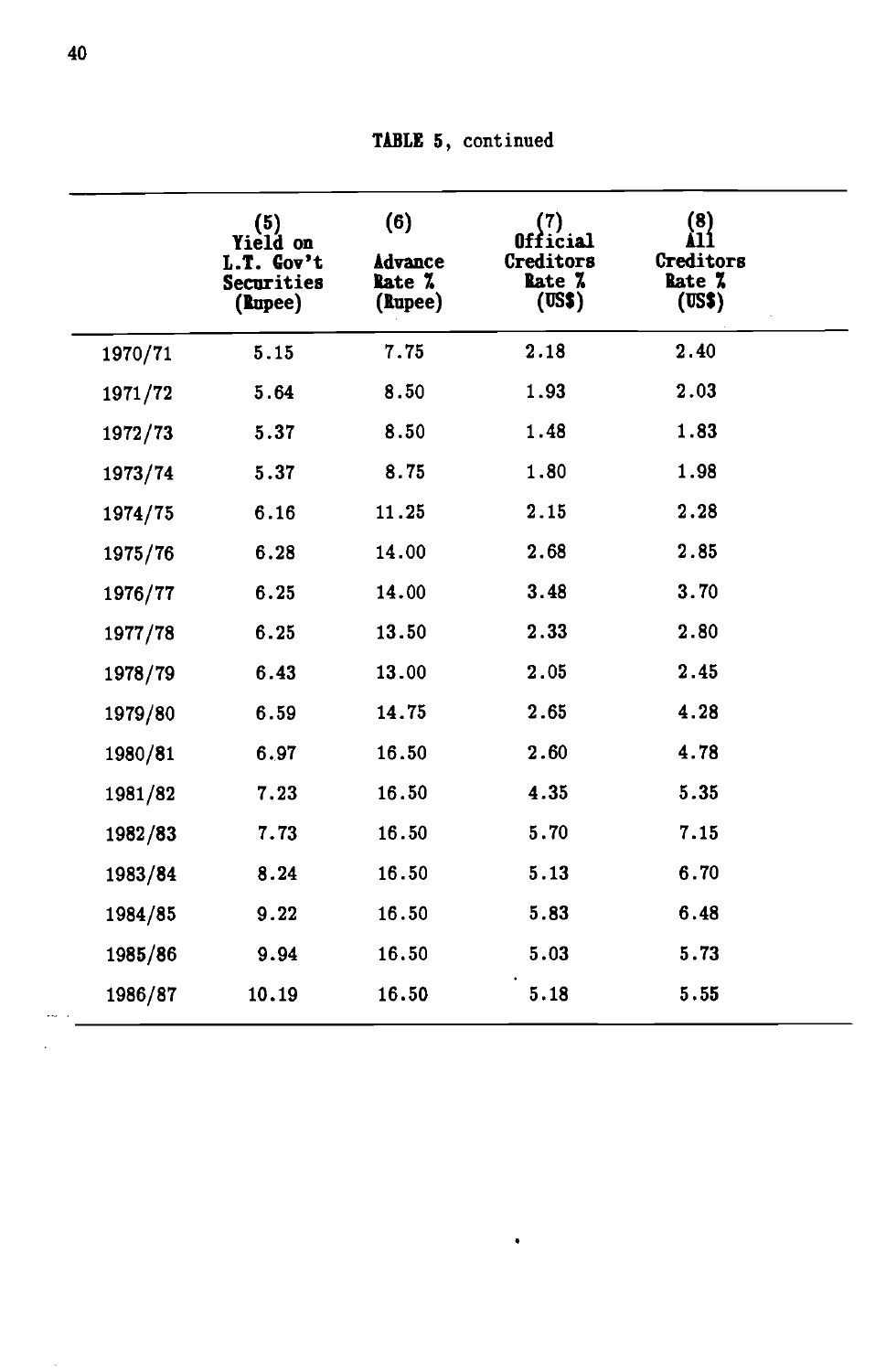## TABLE 5, continued

## SOURCES:

- 1. Columns (1) and (2): IMF, International Financial Statistics, Yearbook, 1989, Washington, DC.
- 1989, Washington, DC. 2. Column (3): Economic Survey, Government of India, Volumes
- 1969/70—1987/8. 3. Column (4): IKF, International Financial Statistics (IFS), Ionthly, 1970—1988, Washington, DC.
- 4. Column (5): Report on Currency and Finance, RBI, Volumes for 1970/1-1987/8.
- 1970/1—1987/8. 5. Column (6): Reserve Bank of India Bulletin, Ionthly, Volumes for  $1970/1-1987/8.$
- 6. Columns (7) and (8): World Debt Tables: External Debt of Developin Countries, 1988/9, Volumes II and III, Country Tables, Washington, D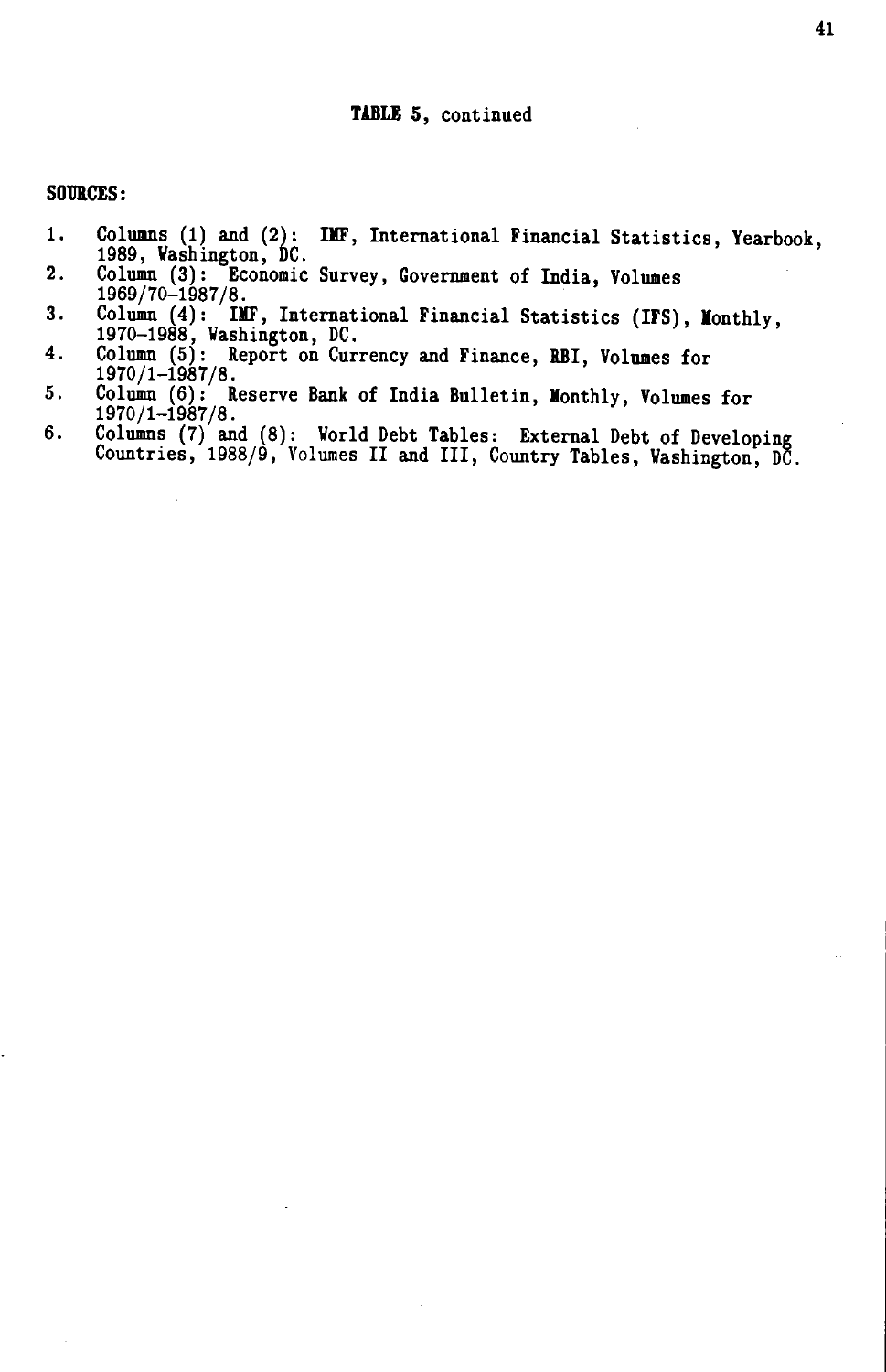|         |            | (CR.RS)         |             |  |
|---------|------------|-----------------|-------------|--|
|         | <b>NTD</b> | PRIMARY DEFICIT | SEIGNIORAGE |  |
| 1970/71 | 14887      | 1542            | 426         |  |
| 1971/72 | 15660      | 2118            | 451         |  |
| 1972/73 | 16966      | 2083            | 433         |  |
| 1973/74 | 17162      | 1924            | 1063        |  |
| 1974/75 | 18668      | 2283            | 3788        |  |
| 1975/76 | 18909      | 2580            | 185         |  |
| 1976/77 | 19644      | 2652            | 793         |  |
| 1977/78 | 19542      | 2893            | 1114        |  |
| 1978/79 | 19698      | 3314            | 1338        |  |
| 1979/80 | 20672      | 3532            | 1701        |  |
| 1980/81 | 22529      | 5231            | 1160        |  |
| 1981/82 | 27065      | 5167            | 1257        |  |
| 1982/83 | 31955      | 6022            | 1695        |  |
| 1983/84 | 34834      | 6500            | 2594        |  |
| 1984/85 | 38820      | 7923            | 1115        |  |
| 1985/86 | 47045      | 7980            | 2655        |  |
| 1986/87 | 51427      | 9618            | 2636        |  |
|         |            |                 |             |  |

TABLE 6: DISCOUNTED<sup>\*</sup> DEBT, PRIMARY DEFICIT AND SEIGNIORAGE, 1970/1-1986/7 (current Rupees discounted to 1970/1)

\* Discounted using the Long—Term Government Bond Yield.

## SOURCES:

Same as for Tables 1—5.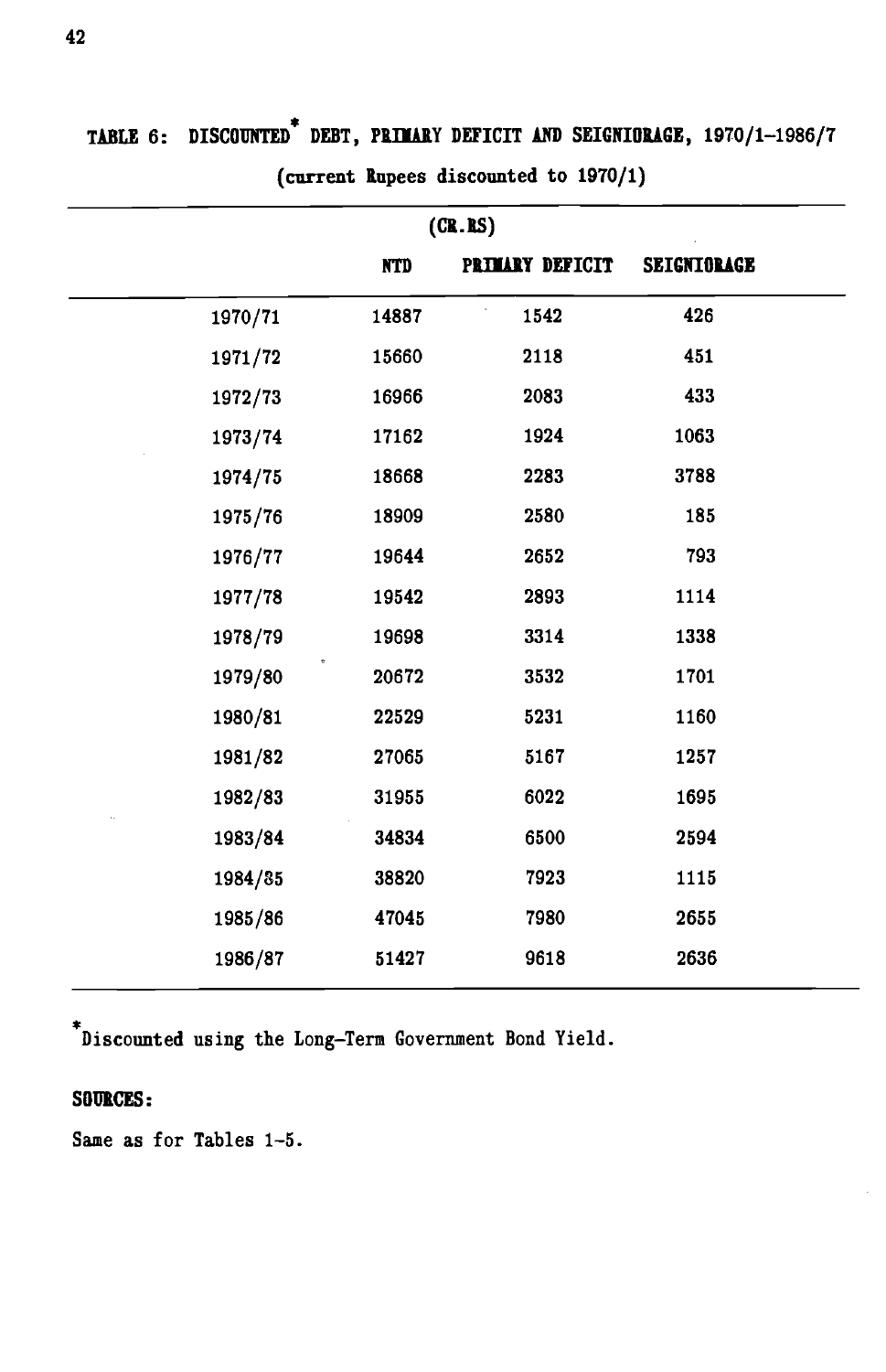|                     | Discounted<br><b>Series</b> | $\mathfrak{A}(\beta)$ | $\mathfrak{A}t_{\beta}$ | $\mathcal{A}(\phi_{\bm{g}})$ |  |
|---------------------|-----------------------------|-----------------------|-------------------------|------------------------------|--|
|                     | $\mathbf{v}_1$              | 1.62                  | 1.20                    | 12.26                        |  |
|                     | $P_{\bm{z}}$                | $-3.37$               | $-1.10$                 | 1.08                         |  |
|                     | $p^*_1$                     | $-3.74$               | $-1.39$                 | 2.46                         |  |
|                     | $p_2^*$                     | $-2.17$               | $-1.00$                 | 4.31                         |  |
| Critical (95%)      |                             | $-17.9$               | $-3.60$                 | 7.24                         |  |
| **<br><b>Values</b> | (997)                       | $-22.5$               | $-4.38$                 | 10.61                        |  |

TABLE 7: UNIT ROOT TEST FOR DISCOUNTED DEBT

\*\*These critical values are for sample size 25. Our sample size is 17. Using the critical values appropriate to the larger sample biases the test towardsrejection of the null.

- $D_i$  is the debt measured in Rupees discounted at the Long-Term Government Bond yield.
- $D_{\varphi}$  is the debt measured in Rupees discounted at the average advance rate.
- $\boldsymbol{p}_1^*$ is the debt measured in U.S. dollars discounted at the foreign all creditors dollar interest rate.
- $p_{\hat{z}}^*$ is the debt measured in U.S. dollars discounted at the foreign official creditors dollar interest rate.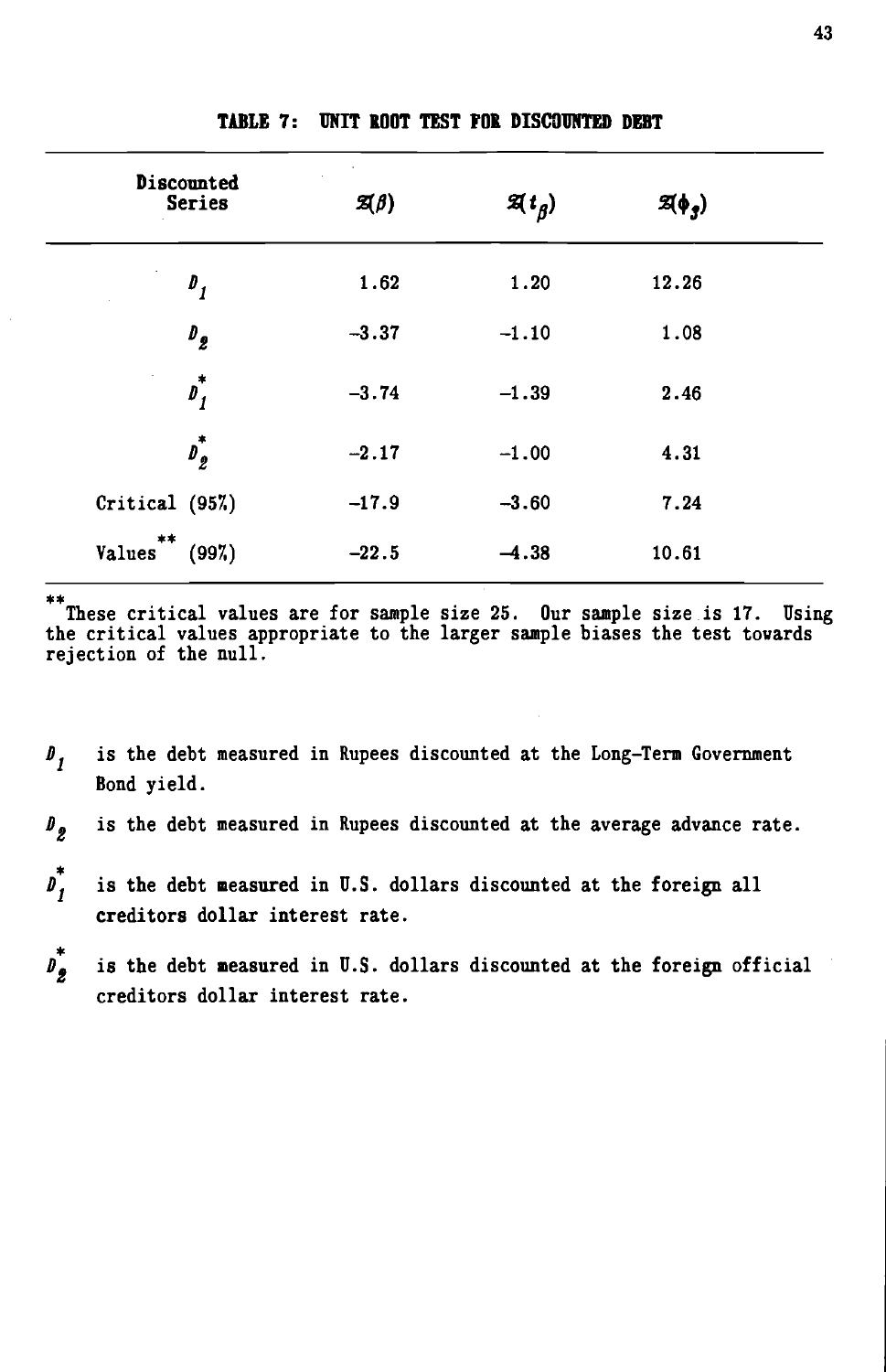|                  | $a_{\theta}$ | $a_{1}$ | β       |
|------------------|--------------|---------|---------|
| $\mathbf{p}_I$   | $-133.9$     | 200.3   | 1.10    |
|                  | (73.4)       | (184.6) | (0.083) |
| $P_{2}$          | 1462.8       | 52.6    | 0.92    |
|                  | (3651.5)     | (43.0)  | (0.073) |
| $\mathbf{p}_1^*$ | 9691.9       | 667.4   | 0.78    |
|                  | (7124.2)     | (414.7) | (0.158) |
| $p^*_2$          | 6952.0       | 566.8   | 0.87    |
|                  | (8435.1)     | (376.3) | (0.131) |

TABLE 8: POINT ESTIMATES OF  $a_0$ ,  $a_1$  and  $\beta$  for the discounted debt<sup>\*</sup>

\*Standard errors are given in brackets below coefficient estimates.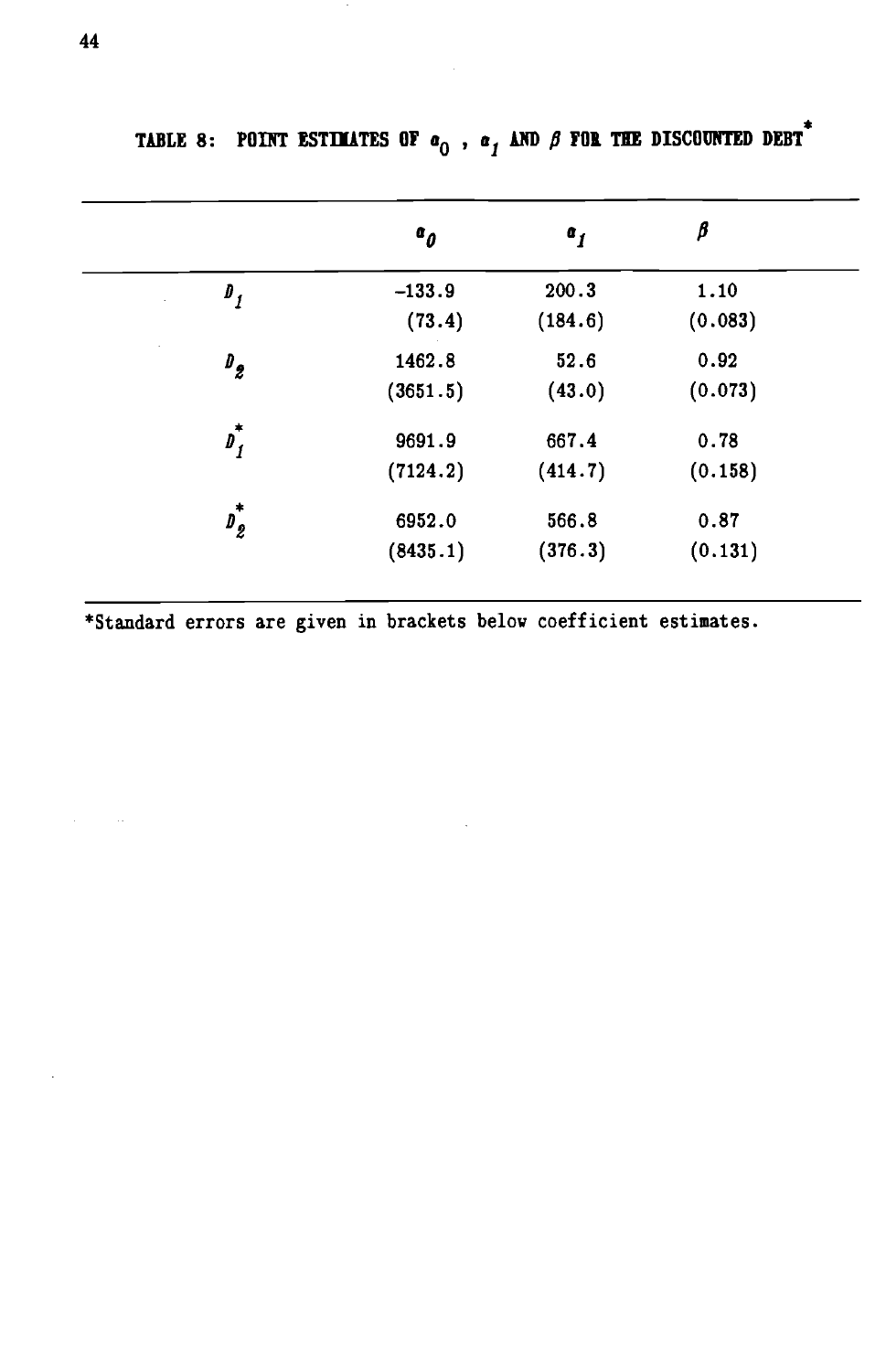|                                   | $\mathfrak{A}(\beta)$ | $\mathfrak{A}t_{\beta}$ | $\mathfrak{A}$ $\mathfrak{t}$ <sub>2</sub> ) |  |
|-----------------------------------|-----------------------|-------------------------|----------------------------------------------|--|
|                                   | $-11.69$              | $-3.28$                 | 4.03                                         |  |
| Critical (95%) -17.9              |                       | $-3.60$                 | 7.24                                         |  |
| Values <sup>*</sup> (997) $-22.5$ |                       | $-4.38$                 | 10.61                                        |  |

TABLE 9: UNIT ROOT TESTS FOR AD1

\* These critical values are for sample size 25, (see Table 7).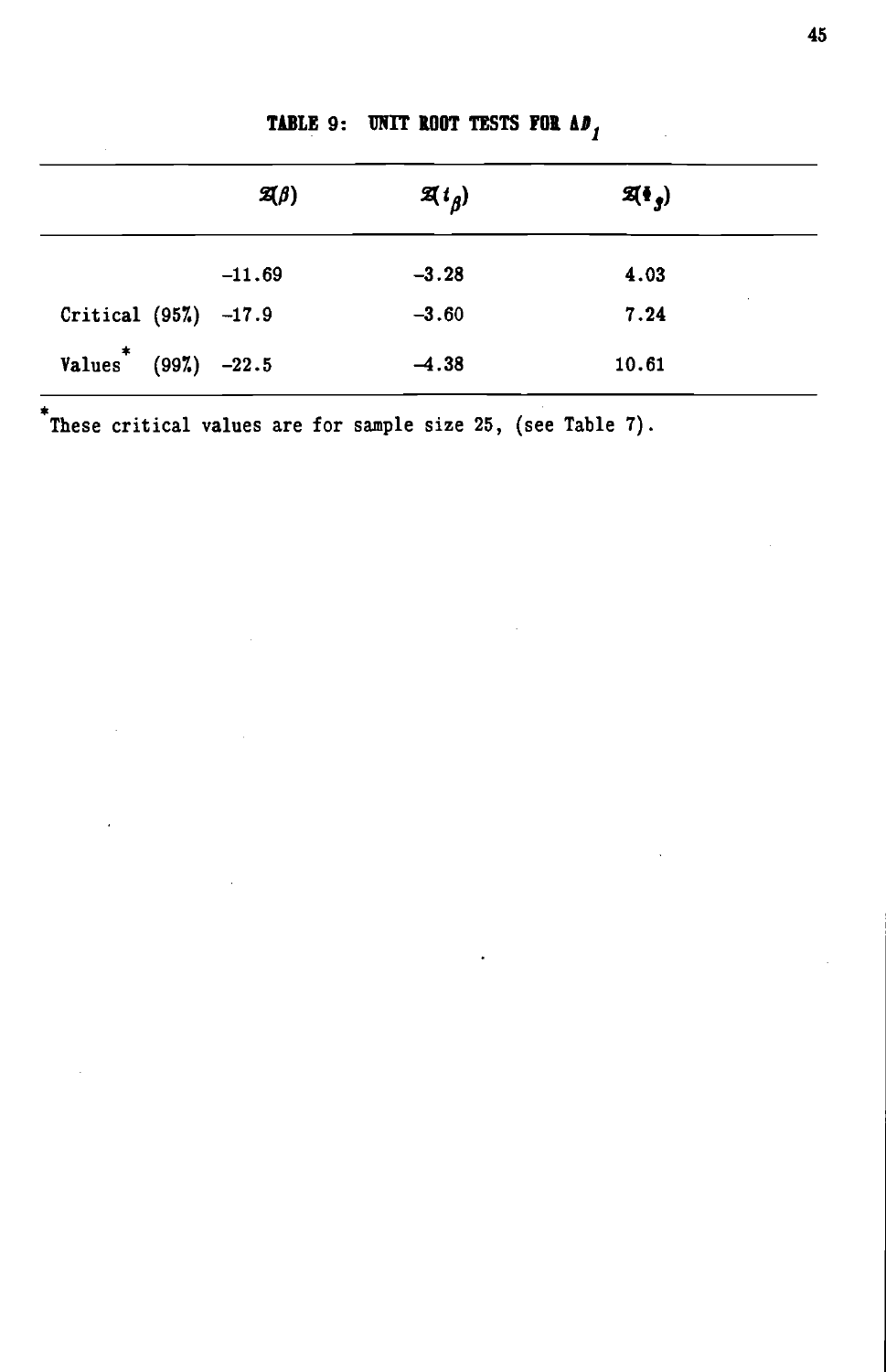|                        | $\mathfrak{A}(\beta)$ | $\mathfrak{A}$ $t_g$ ) | $\mathfrak{A}_{\bullet}$ |
|------------------------|-----------------------|------------------------|--------------------------|
| NTD/GNP                | 0.04                  | 0.02                   | 5.08                     |
| $\mathbf{x}^*$         | $-12.89$              | $-3.16$                | 4.39                     |
| Critical (95%) -17.9   |                       | $-3.60$                | 7.24                     |
| Values $*$ (99%) -22.5 |                       | $-4.38$                | 10.61                    |

\*The discount rate used is the yield on long-term government securities. \*\*These critical values are for sample size 25 (see Table 7).

 $\sim$  100  $\mu$  100  $\mu$ 

TABLE 10: UNIT ROOT TESTS FOR NTD/GNP AND I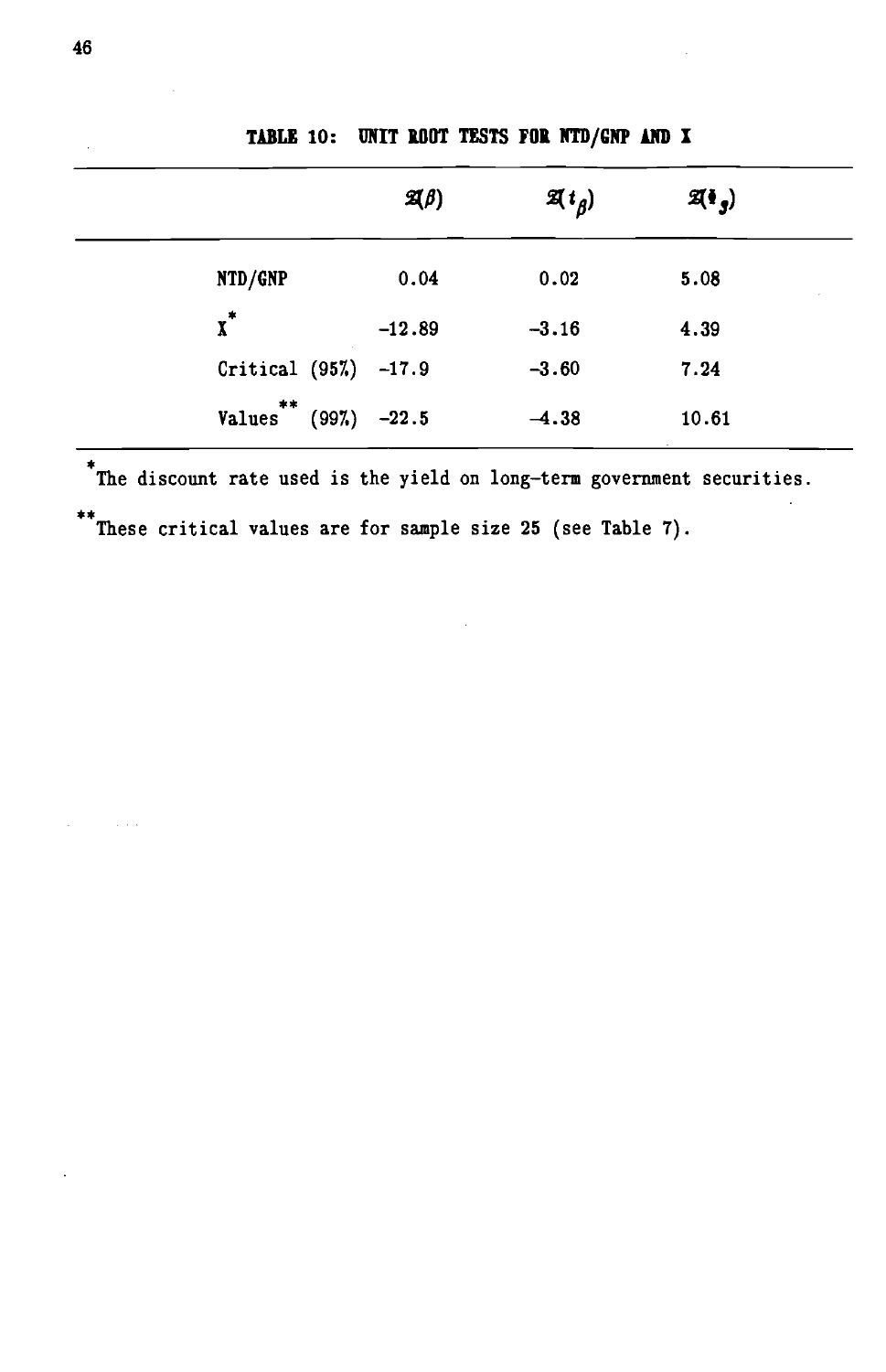|         | $a_{\boldsymbol{\theta}}$ | $\mathbf{a}_1$        | β                           |
|---------|---------------------------|-----------------------|-----------------------------|
| NTD/GNP | 0.014<br>(0.039)          | 0.0034<br>(0.0015)    | $\sim$<br>0.9883<br>(0.552) |
| X       | $-2681.56$<br>(9246.76)   | $-298.68$<br>(101.84) | 0.18<br>(0.26)              |

TABLE 11: POINT ESTIMATES OF  $a_{\theta}$  ,  $a_{1}$  and  $\beta$  for ntd/gnp and  $x^*$ 

standard errors are given in brackets below coefficient estimates.